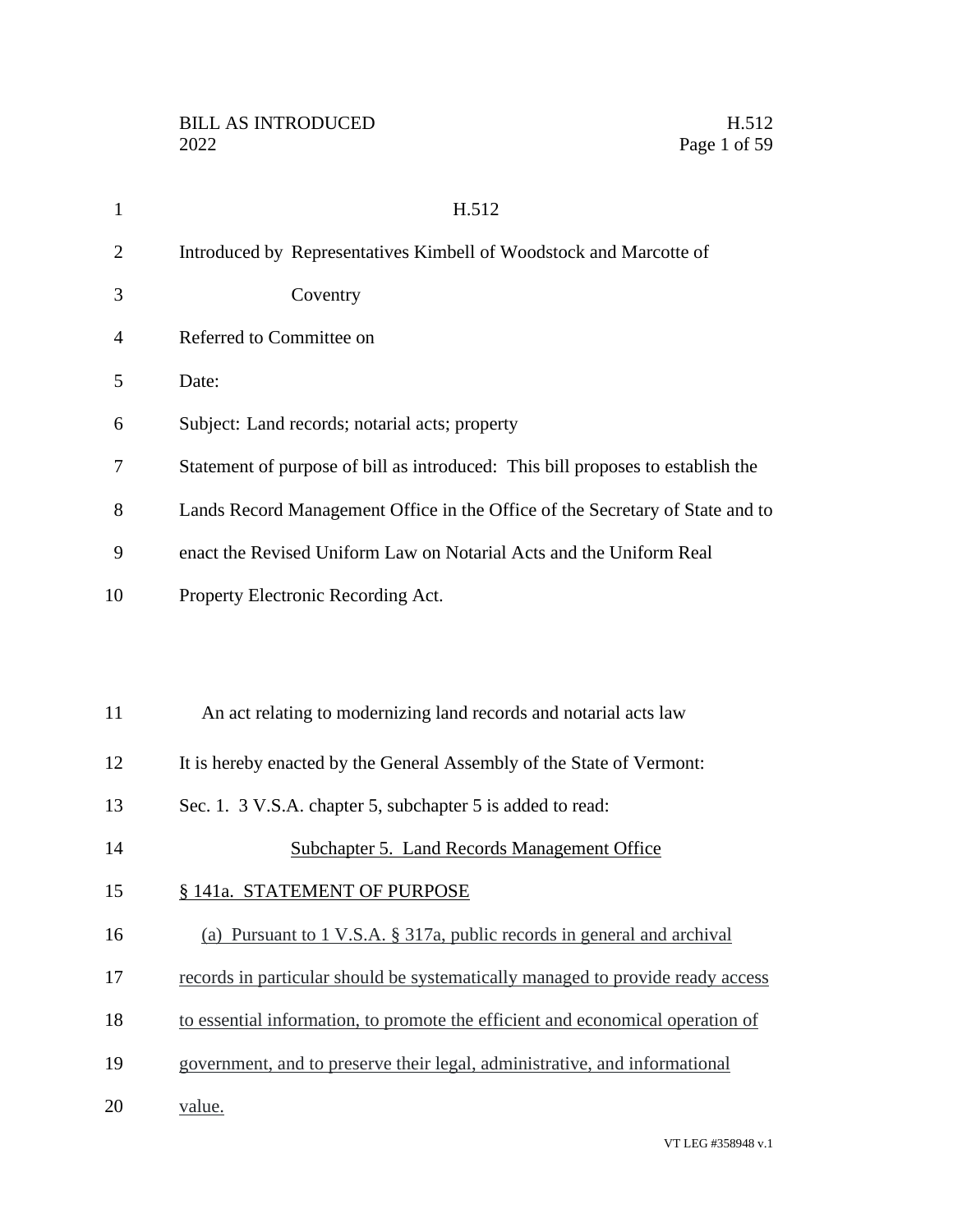| $\mathbf{1}$   | (b) Municipal land records are of vital importance to the economy and                 |
|----------------|---------------------------------------------------------------------------------------|
| $\overline{2}$ | history of Vermont. Vermont's municipal clerks are dedicated to                       |
| 3              | implementing sound management practices and providing the best possible               |
| $\overline{4}$ | assistance to those who depend on their services.                                     |
| 5              | (c) In order to modernize the existing system and to create consistency in            |
| 6              | recording and indexing practices, this subchapter establishes a municipal Land        |
| 7              | Records Management Office to oversee the management of Vermont's                      |
| 8              | municipal land records. The Office shall be responsible for overseeing the            |
| 9              | implementation and utilization of modern methods, techniques, equipment,              |
| 10             | documentation, and training that will improve the quality of public service           |
| 11             | with respect to land records and help to achieve a high degree of                     |
| 12             | standardization throughout the State. The Office shall provide technical              |
| 13             | assistance to municipal officials in their efforts to further enhance their abilities |
| 14             | to provide the best possible service to their public.                                 |
| 15             | § 141b. DEFINITIONS                                                                   |
| 16             | As used in this chapter:                                                              |
| 17             | (1) "Clerk" means a municipal or county clerk, whether elected or                     |
| 18             | appointed.                                                                            |
| 19             | (2) "Minimum Indexing Standards" means minimum indexing standards                     |
| 20             | established by statute or rule.                                                       |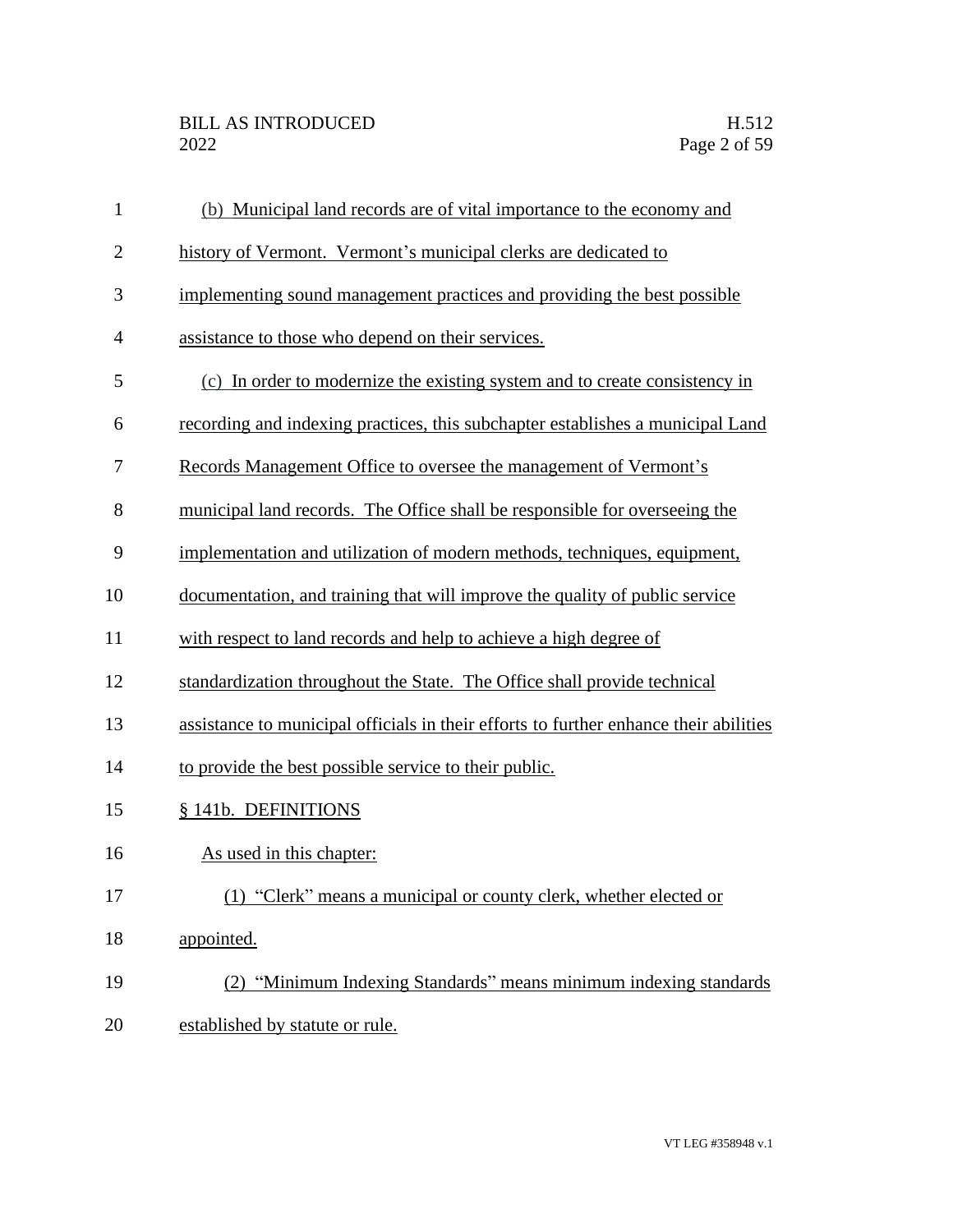| $\mathbf{1}$   | (3) "Municipal land record" means:                                               |
|----------------|----------------------------------------------------------------------------------|
| $\overline{2}$ | (A) a document recorded by a municipal official pursuant to                      |
| 3              | 24 V.S.A. § 1154;                                                                |
| 4              | (B) a survey plat recorded pursuant to section 27 V.S.A. § 1401; or              |
| 5              | (C) any instrument filed with or produced by the municipal zoning                |
| 6              | office.                                                                          |
| 7              | (4) "Municipal land records office" means the place or places where              |
| 8              | municipal land records are recorded, filed, or stored and includes the municipal |
| 9              | clerk's office and the municipal zoning office.                                  |
| 10             | (5) "Municipal official" means a clerk, a municipal zoning                       |
| 11             | administrator, or any person or body in charge of maintaining municipal land     |
| 12             | records.                                                                         |
| 13             | "Municipality" means a Vermont city, town, unorganized town, or<br>(6)           |
| 14             | gore.                                                                            |
| 15             | (7) "Office of Land Records Management" means the office created to              |
| 16             | oversee land records management pursuant to this subchapter.                     |
| 17             | § 141c. LAND RECORDS MANAGEMENT OFFICE AND PROGRAM                               |
| 18             | (a) The Office of Land Records Management is created within the Office of        |
| 19             | the Secretary of State to aid municipal governments in utilizing modern          |
| 20             | methods, techniques, equipment, and documentation that will improve the          |
| 21             | quality of public services with respect to land records and achieve a high       |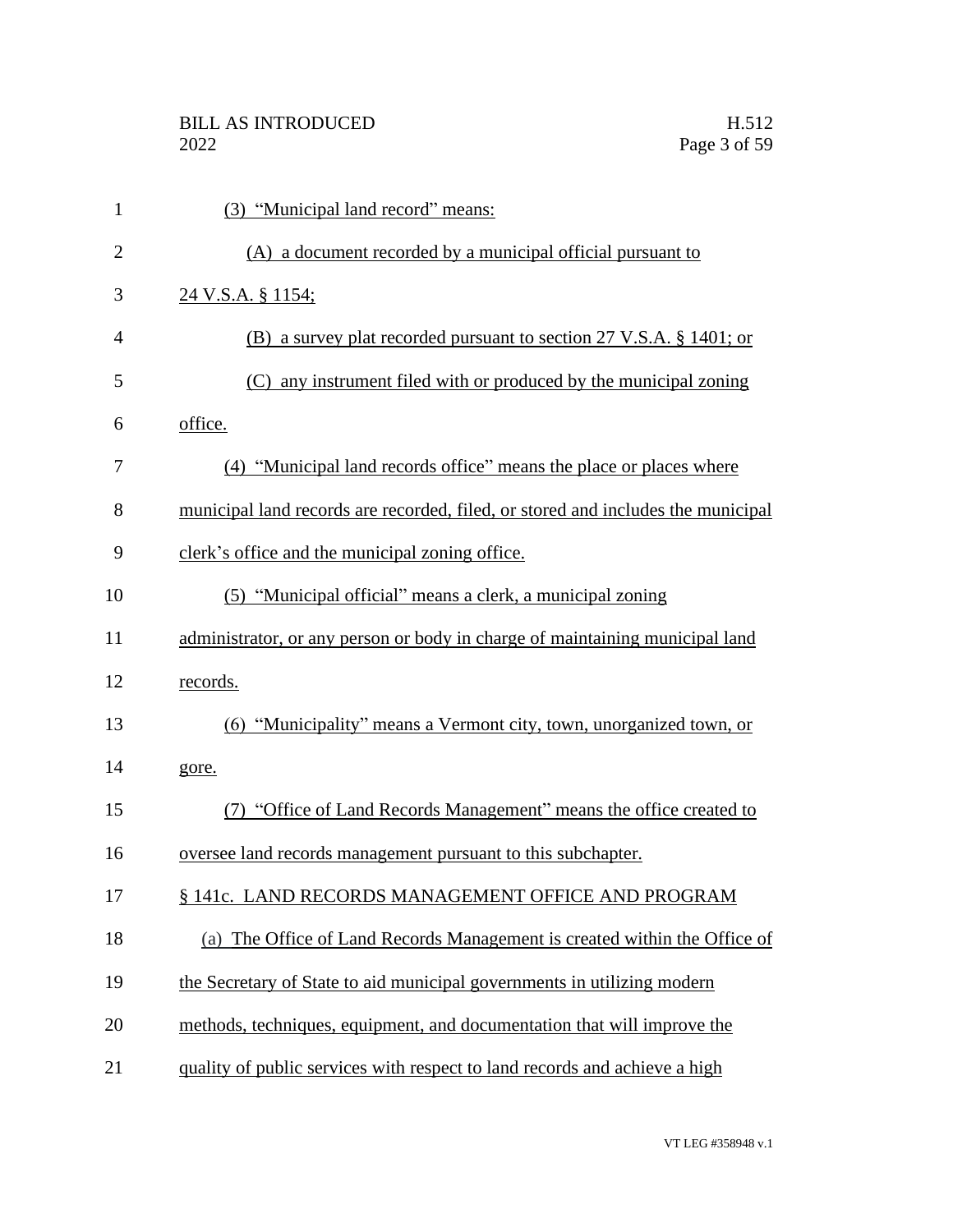| $\mathbf{1}$   | degree of standardization throughout the State. The Office shall create and         |
|----------------|-------------------------------------------------------------------------------------|
| $\overline{2}$ | administer a land records management program for the purposes of:                   |
| 3              | (1) consulting with and advising municipal officials, tax officials, and            |
| 4              | planning and zoning officials about sound management practices and                  |
| 5              | establishing greater uniformity in the municipal land records system;               |
| 6              | (2) overseeing allocation of funding to manage the municipal land                   |
| 7              | records; and                                                                        |
| 8              | (3) creating and enforcing rules and regulations.                                   |
| 9              | (b) The management program shall consist of the activities provided for in          |
| 10             | this section and other related activities essential to the effective conduct of the |
| 11             | management program.                                                                 |
| 12             | (c) The Office, in accordance with Vermont statutes, shall provide advice           |
| 13             | and technical assistance to municipal governments in establishing,                  |
| 14             | implementing, and maintaining minimum standards regarding all aspects of            |
| 15             | municipal records management, including:                                            |
| 16             | (1) uniform recording and indexing practices and procedures; and                    |
| 17             | (2) ensuring that low-cost, secure repositories and systems for public              |
| 18             | records, regardless of format, are available at an enterprise or statewide level    |
| 19             | and managed and operated in a manner that supports compliance with                  |
| 20             | generally accepted record-keeping principles, industry standards, best              |
| 21             | practices, the Public Records Act, and this chapter.                                |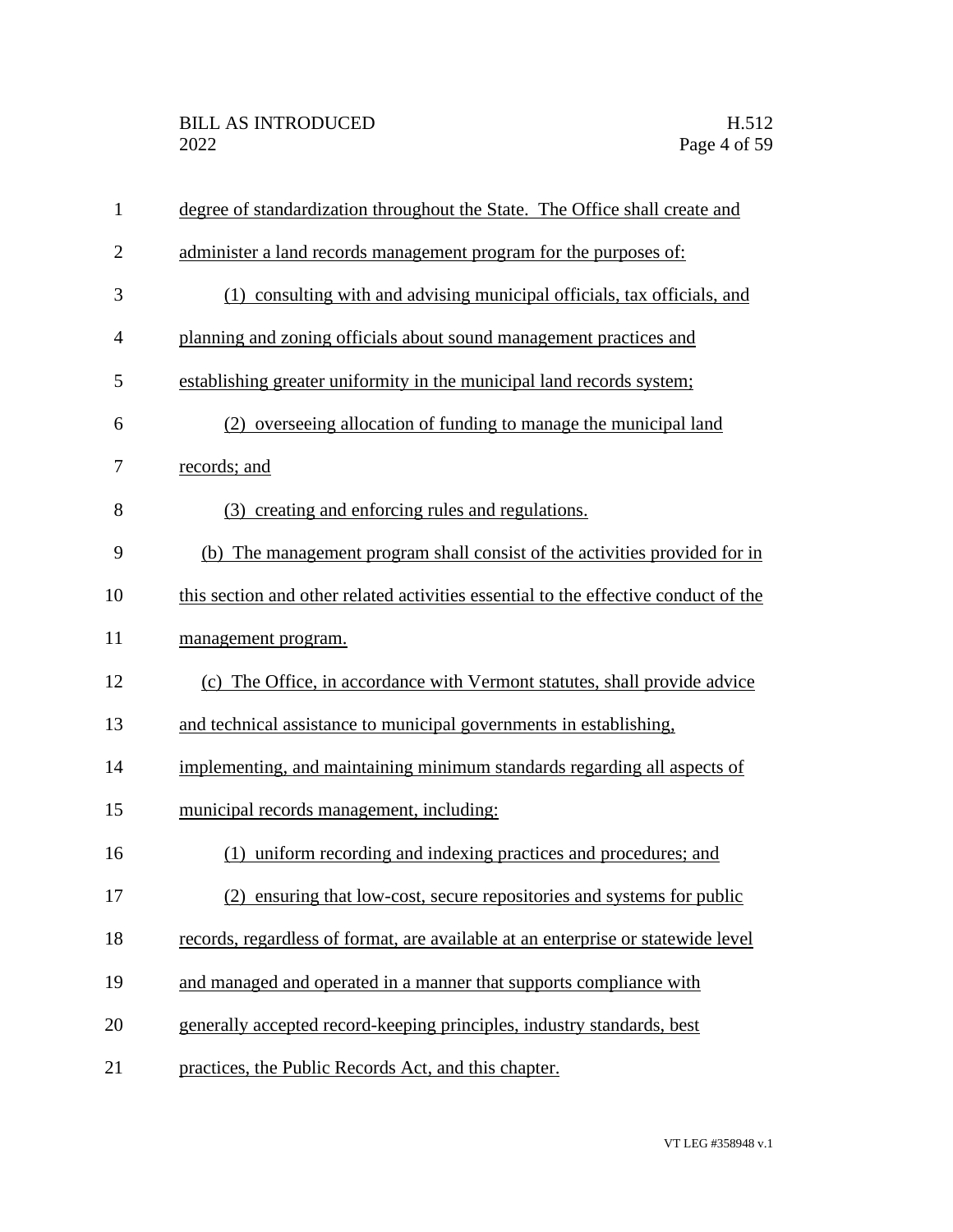| $\mathbf{1}$   | (d) The Office shall undertake research and provide advice and technical      |
|----------------|-------------------------------------------------------------------------------|
| $\overline{2}$ | assistance and services on all aspects of land records management, including: |
| 3              | (1) centralized recording systems;                                            |
| $\overline{4}$ | (2) imaging, filming, filing, and recording techniques and equipment;         |
| 5              | (3) computerized land records systems;                                        |
| 6              | (4) storage and retrieval of land records;                                    |
| 7              | (5) access to records by the general public;                                  |
| 8              | (6) use of technology, including use, implementation, and purchase of         |
| 9              | hardware and software;                                                        |
| 10             | fiscal management, including applications for grants and other                |
| 11             | funding from the Office; and                                                  |
| 12             | (8) education and training.                                                   |
| 13             | (e) On or before July 1, 2023, the Office shall adopt rules specifying the    |
| 14             | minimum standards established pursuant to this section, procedures for        |
| 15             | complying with the minimum standards in land records management, and          |
| 16             | enforcement mechanisms to ensure compliance. A copy of the rules and          |
| 17             | standards adopted shall be posted in the clerk's office in each municipal     |
| 18             | recording office and made available on the Office's website.                  |
| 19             | $(f)(1)$ The Land Records Advisory Committee is created within the Office     |
| 20             | to provide assistance in administering the land records management program.   |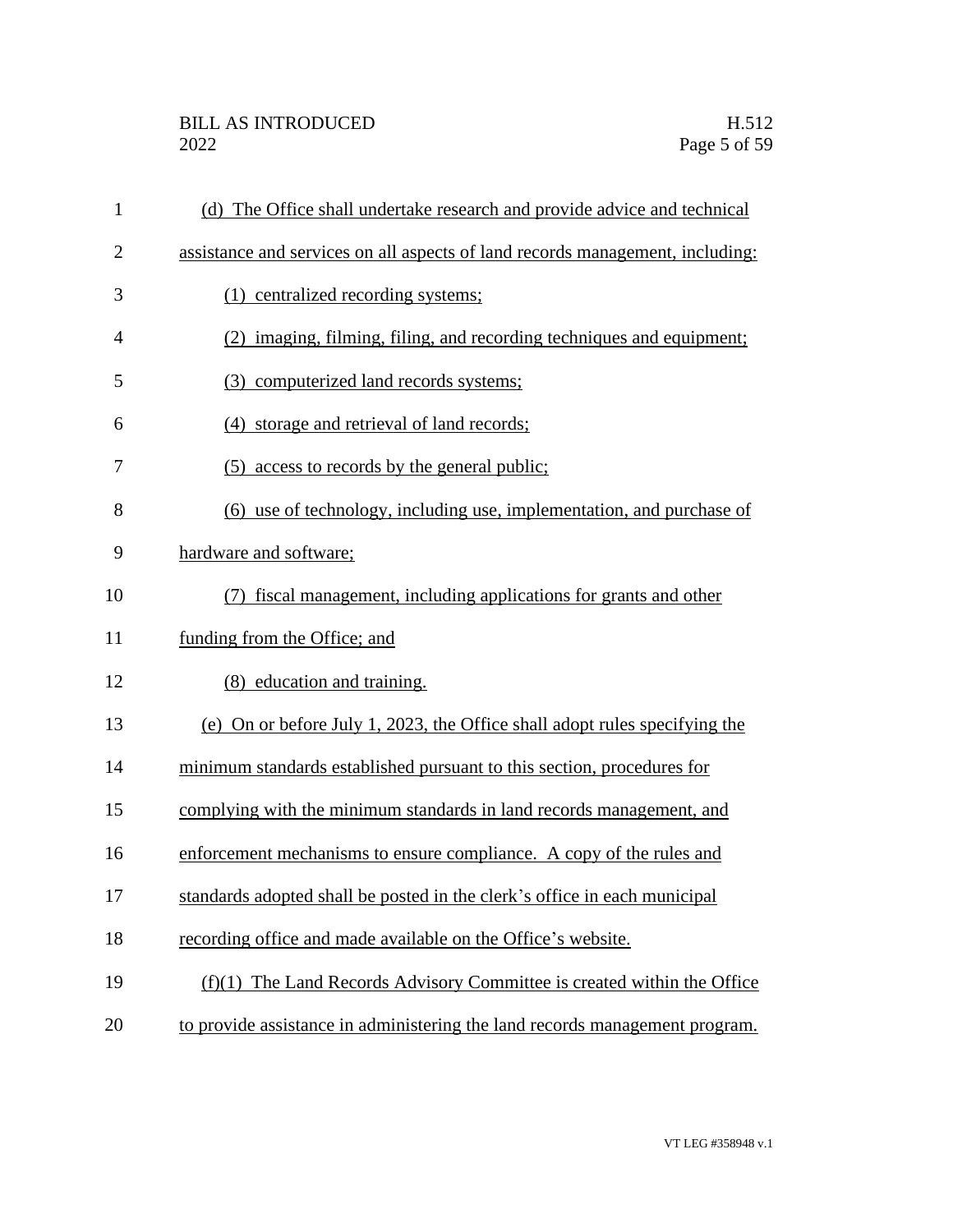| $\mathbf{1}$   | The Committee shall consist of not more than 12 members appointed by the               |
|----------------|----------------------------------------------------------------------------------------|
| $\overline{2}$ | Office.                                                                                |
| 3              | $(2)(A)$ Each of the following organizations shall submit a slate of                   |
| 4              | nominations to the Office, and the Office shall make an appointment to the             |
| 5              | Committee from each slate:                                                             |
| 6              | (i) the Vermont Assessors and Listers Association;                                     |
| 7              | (ii) the Vermont Society of Professional Engineers;                                    |
| 8              | the Vermont Society of Land Surveyors;<br>(iii)                                        |
| 9              | (iv) the Vermont Center for Geographic Information;                                    |
| 10             | (v) the Vermont Municipal Clerks and Treasurers Association;                           |
| 11             | (vi) the Real Property Section of the Vermont Bar Association;                         |
| 12             | (vii) the Vermont Association of Planning and Development                              |
| 13             | Agencies;                                                                              |
| 14             | (viii) the Vermont State Archivist identified in 3 V.S.A § 117; and                    |
| 15             | (ix) the Vermont Paralegal Organization.                                               |
| 16             | (B) The Office shall appoint up to three public members from                           |
| 17             | applications solicited and received by the Office.                                     |
| 18             | (3) Members of the committee shall be appointed for four-year terms,                   |
| 19             | except that the initial terms of the members listed in subdivisions $(2)(A)(i)$ —(iii) |
| 20             | of this subsection and of two of the public members shall be two years.                |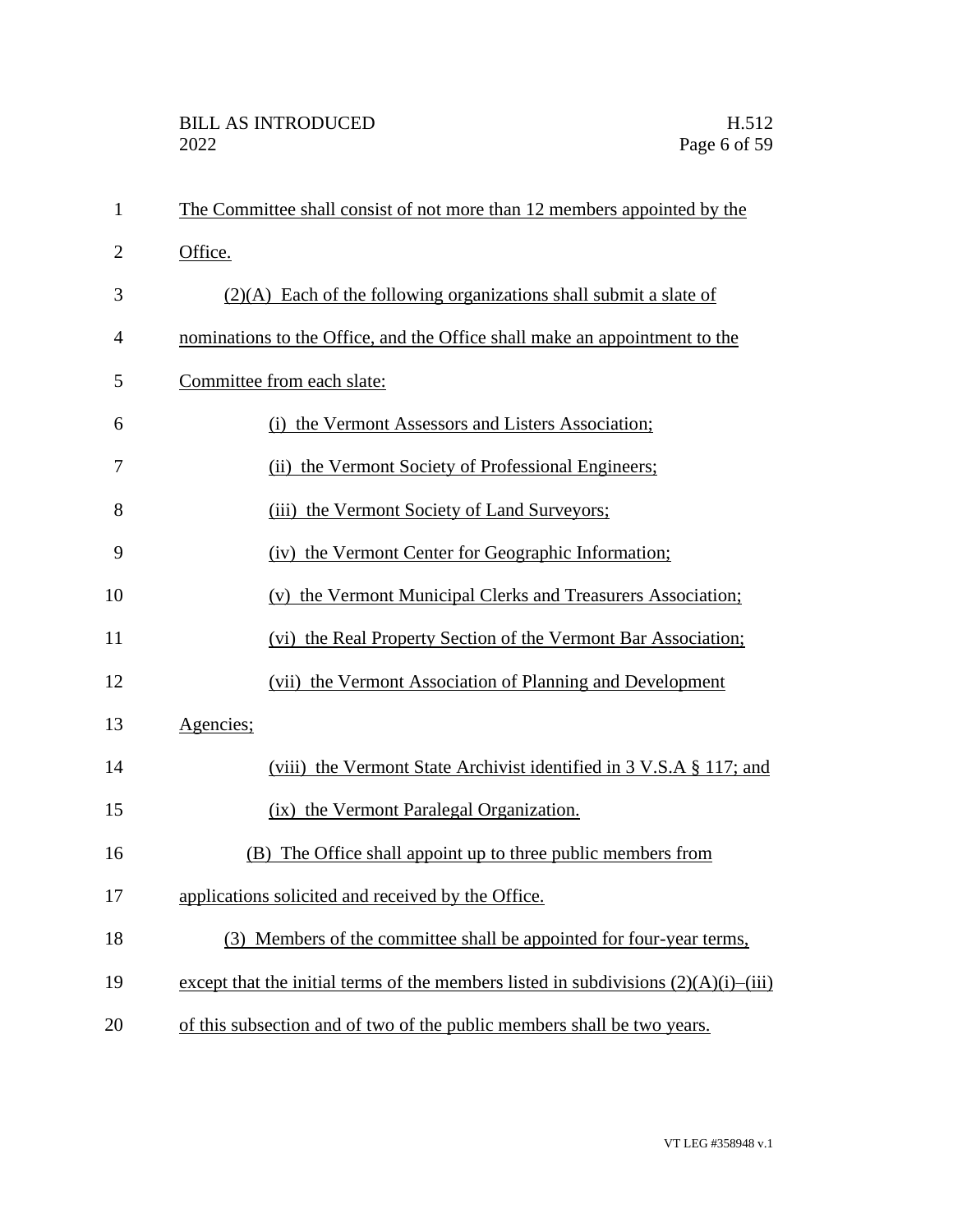| $\mathbf{1}$   | (4) The Office shall appoint a chair of the Committee, and the                  |
|----------------|---------------------------------------------------------------------------------|
| $\overline{2}$ | Committee shall meet at the call of the Chair. The initial meeting shall occur  |
| 3              | not later than 60 days after the effective date of this act.                    |
| $\overline{4}$ | $(5)(A)$ When making public appointments, the Office shall make                 |
| 5              | reasonable efforts to achieve geographical and population balance on the        |
| 6              | Committee by seeking to appoint one-third of the members from the most          |
| 7              | populous counties in the State, one-third from the least populous counties, and |
| 8              | one-third from the remaining moderately populous counties.                      |
| 9              | (B) An organization making nominations pursuant to subdivision                  |
| 10             | $(2)(A)$ of this subsection (f) shall nominate one nominee each from the more   |
| 11             | populous, moderately populous, and less populous counties of the State.         |
| 12             | (6) Members of the Panel who are not State employees or whose                   |
| 13             | participation is not supported through their employment or association shall    |
| 14             | receive per diem compensation and reimbursement of expenses pursuant to         |
| 15             | 32 V.S.A. § 1010, to be provided by the Office of the Secretary of State.       |
| 16             | § 141d. DIRECTOR                                                                |
| 17             | (a) The Office shall have a director who shall be be qualified by education     |
| 18             | and professional experience to perform the duties of the position. The Director |
| 19             | of Land Records Management shall be a classified position within the Office     |
| 20             | of the Secretary of State.                                                      |
| 21             | (b) The Director shall have the following duties:                               |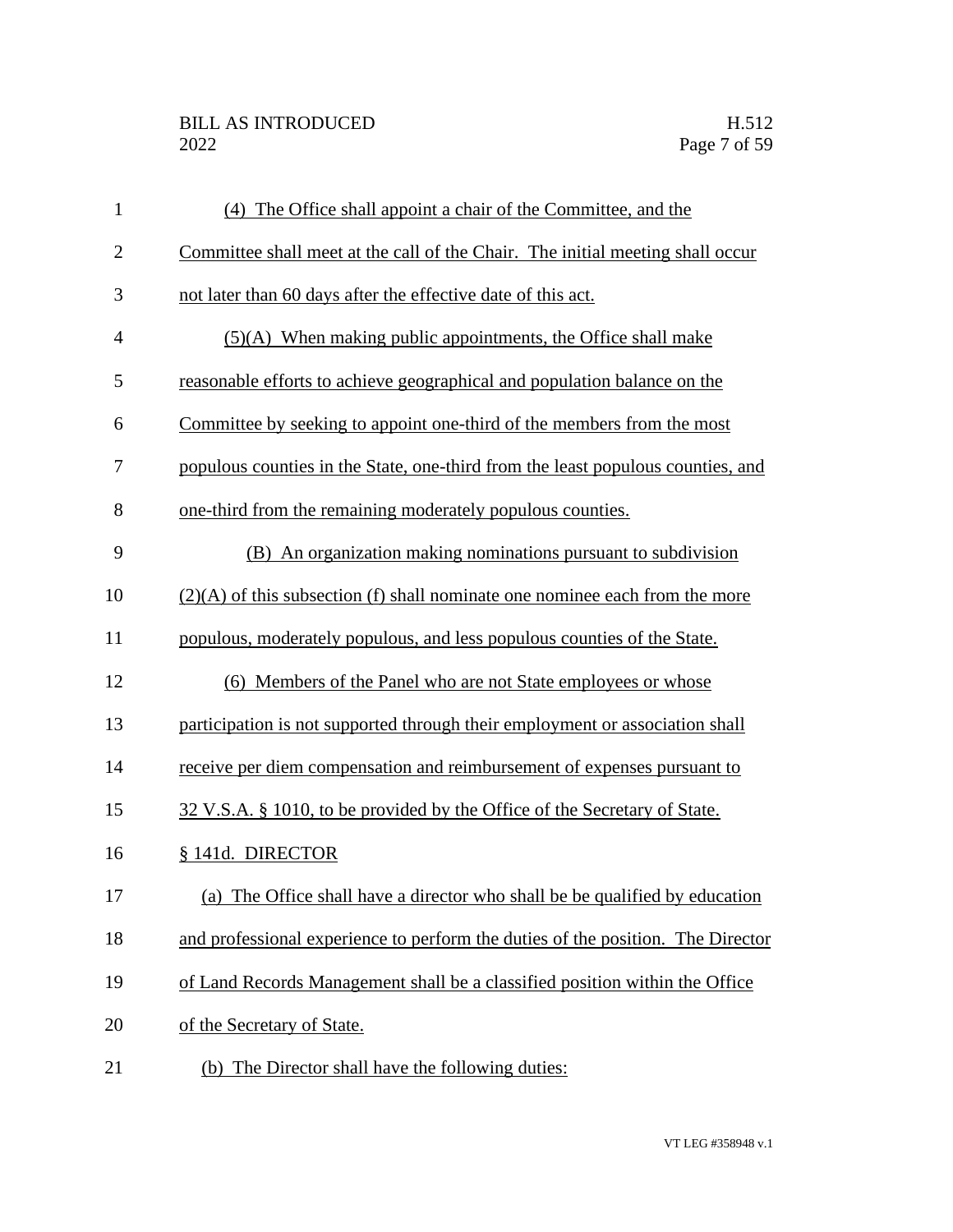| $\mathbf{1}$ | (1) to issue policies, standards, guidelines, and procedures necessary to         |
|--------------|-----------------------------------------------------------------------------------|
| $\mathbf{2}$ | carry out the provisions of this chapter;                                         |
| 3            | (2) to administer and maintain a program for the efficient and systematic         |
| 4            | control of municipal land records;                                                |
| 5            | (3) to approve record schedules governing the life cycle management,              |
| 6            | retention, and disposition of municipal land records;                             |
| 7            | (4) to receive and disburse grants, gifts, aid, or assistance, of any kind,       |
| 8            | from any source, public or private, for the purpose of administering the          |
| 9            | program; and                                                                      |
| 10           | (5) to be a member of the Vermont Historical Records Advisory Board               |
| 11           | pursuant to 36 C.F.R. Part 1206 for the purposes of improving public access to,   |
| 12           | and engagement with, Vermont historical records and encouraging and               |
| 13           | facilitating collaborative efforts among Vermont historical records repositories. |
| 14           | § 141e. MUNICIPAL LAND RECORDS SPECIAL FUND                                       |
| 15           | (a) There is hereby created the Municipal Land Records Special Fund to            |
| 16           | support the operation and management of the Office. The Fund shall be             |
| 17           | administered as a special fund pursuant to 32 V.S.A. chapter 7, subchapter 5      |
| 18           | and shall consist of receipts from other government agencies, grant money,        |
| 19           | fees, dues, charges, civil penalties, and all other revenue of whatever source    |
| 20           | collected by the Office pursuant to rules and pursuant to the provisions of this  |
| 21           | subchapter.                                                                       |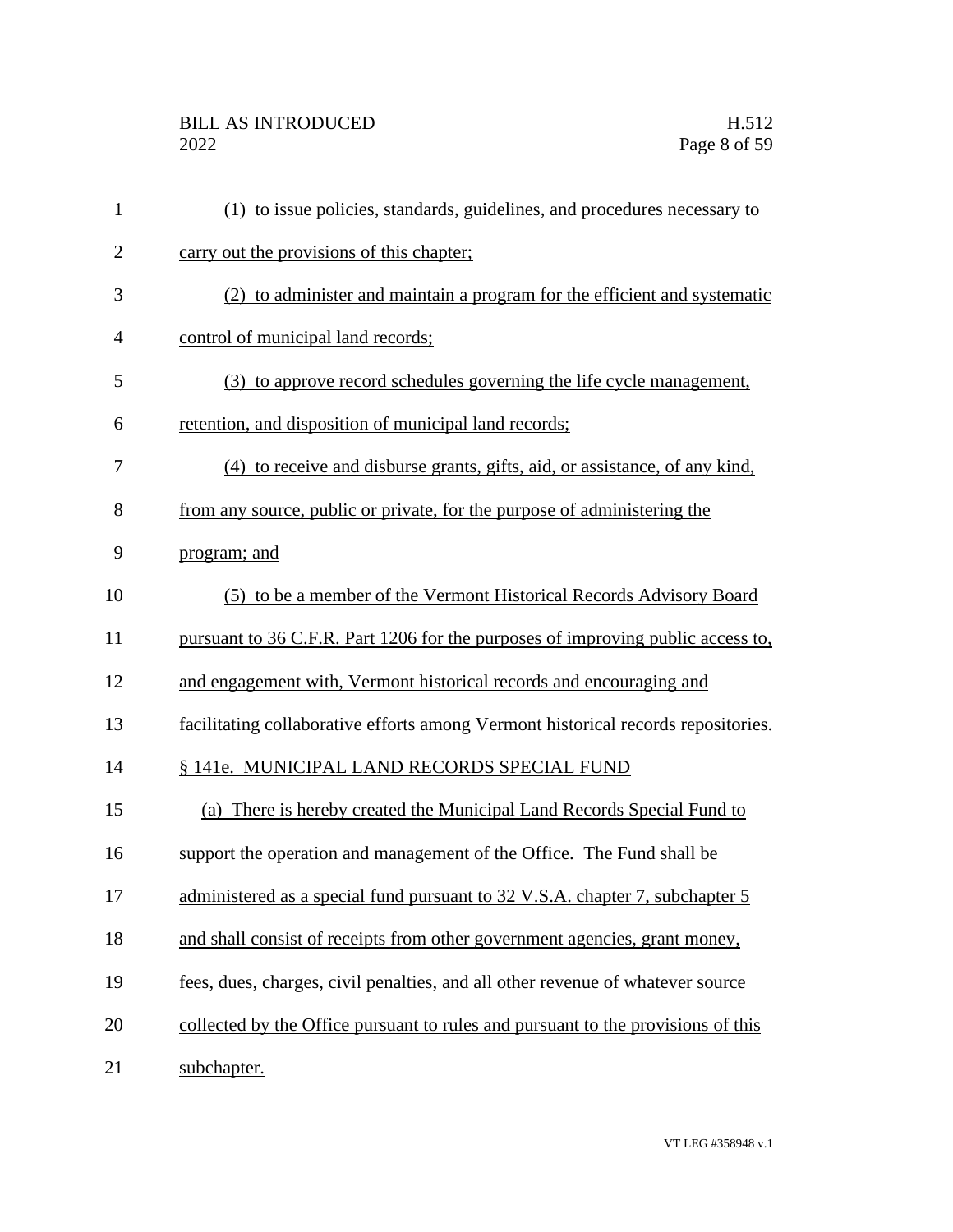| $\mathbf{1}$   | (b) Monies from the Fund shall only be appropriated for the purposes of         |
|----------------|---------------------------------------------------------------------------------|
| $\overline{2}$ | implementation, administration, and enforcement of this chapter.                |
| 3              | § 141f. FEES AND REVENUE                                                        |
| $\overline{4}$ | (a) The Office shall have the authority to charge and collect fees as           |
| 5              | provided under this subchapter and by rule.                                     |
| 6              | (b) The Office shall deposit all revenues it receives into the Municipal        |
| 7              | <b>Land Records Special Fund.</b>                                               |
| 8              | § 141g. VERMONT STATE ARCHIVES AND RECORDS                                      |
| 9              | <b>ADMINISTRATION</b>                                                           |
| 10             | The Vermont State Archives and Records Administration established by            |
| 11             | section 117 of this chapter shall cooperate and work collaboratively with the   |
| 12             | Office.                                                                         |
| 13             | § 141h. GRANTS                                                                  |
| 14             | (a) Eligible projects. Grants are available for projects that constitute one or |
| 15             | more phases of a plan to standardize municipal land records management          |
| 16             | systems, including mandates by the Office relating to digitization and capital  |
| 17             | improvements. Any such plan must describe the work to be undertaken in          |
| 18             | relation to the municipality's schedule and shall be shown to be a part of a    |
| 19             | larger undertaking for achieving ultimate long-term improvement in the land     |
| 20             | records maintained by the municipal clerk or other municipal offices.           |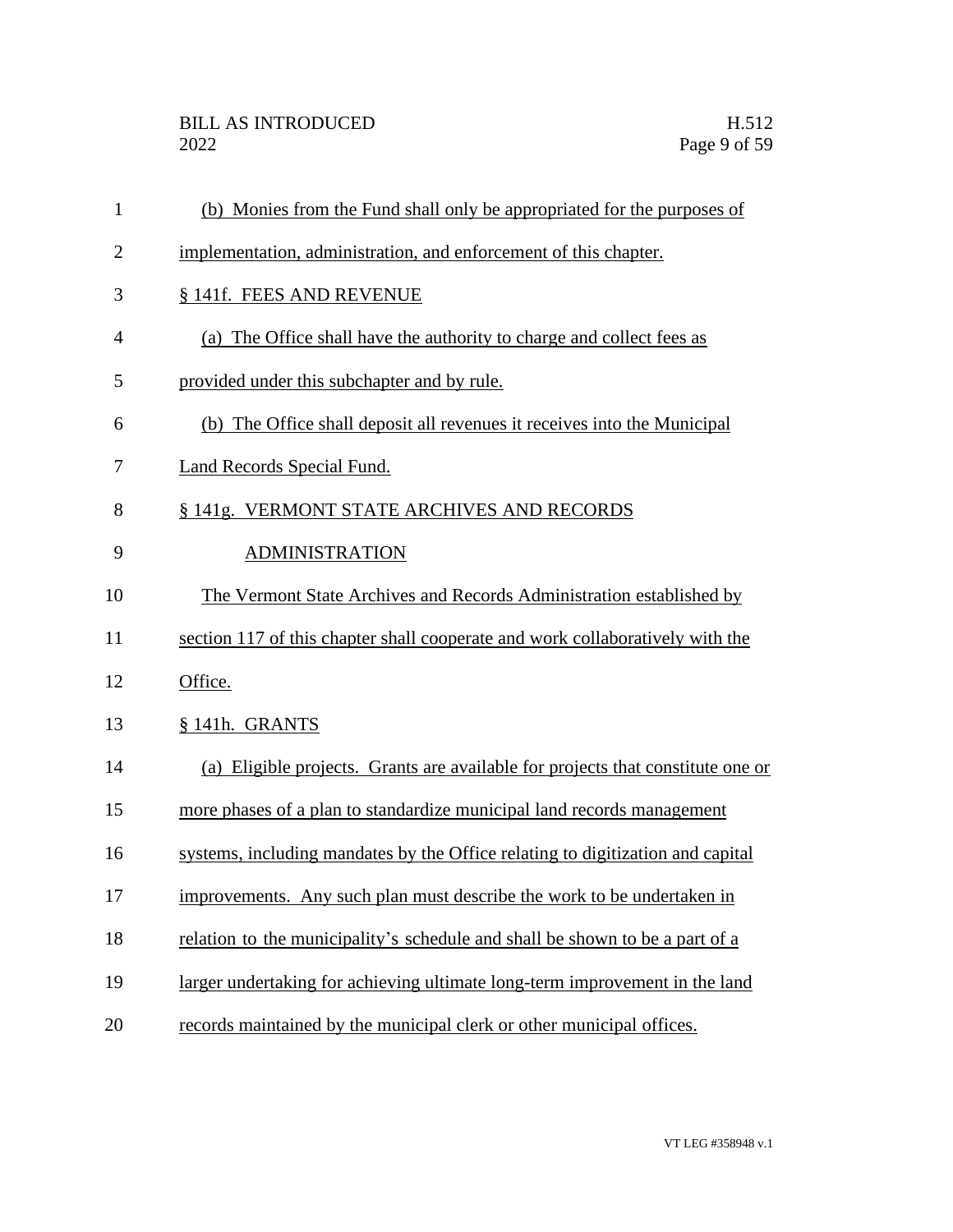| $\mathbf{1}$   | (b) Description of projects. Projects may include any matter related to          |
|----------------|----------------------------------------------------------------------------------|
| $\overline{2}$ | improvement of the municipality's land records management.                       |
| 3              | (c) Eligible applicants. The clerk, or the municipality's governing body,        |
| $\overline{4}$ | shall be eligible to apply for grants to assist in the financing of projects.    |
| 5              | (d) Qualifications. No applicant shall be eligible for the award of a grant      |
| 6              | unless it demonstrates to the satisfaction of the Office that the applicant is   |
| 7              | eligible and that the applicant has complied or will comply with all applicable  |
| 8              | State and local laws, rules, and ordinances.                                     |
| 9              | (e) Grant limitations. Grants shall be made in an amount that the Office         |
| 10             | deems necessary or appropriate under the circumstances of the grant              |
| 11             | application.                                                                     |
| 12             | (f) Supplemental grants. Supplemental grants may be made for those               |
| 13             | approved projects for which a grant has already been awarded if the Office       |
| 14             | determines that the supplemental grant is required for continued improvement     |
| 15             | in the land records management program.                                          |
| 16             | (g) Eligible project costs. Eligible costs are costs approved by the Office      |
| 17             | and may include the cost of purchase or acquisition of capital equipment or      |
| 18             | interests therein. Eligible costs are limited to the actual costs of the work or |
| 19             | works described in the project grant application but may, upon approval,         |
| 20             | include recurring annual expenditures for administration, repairs, operation,    |
| 21             | and maintenance of any land records management systems.                          |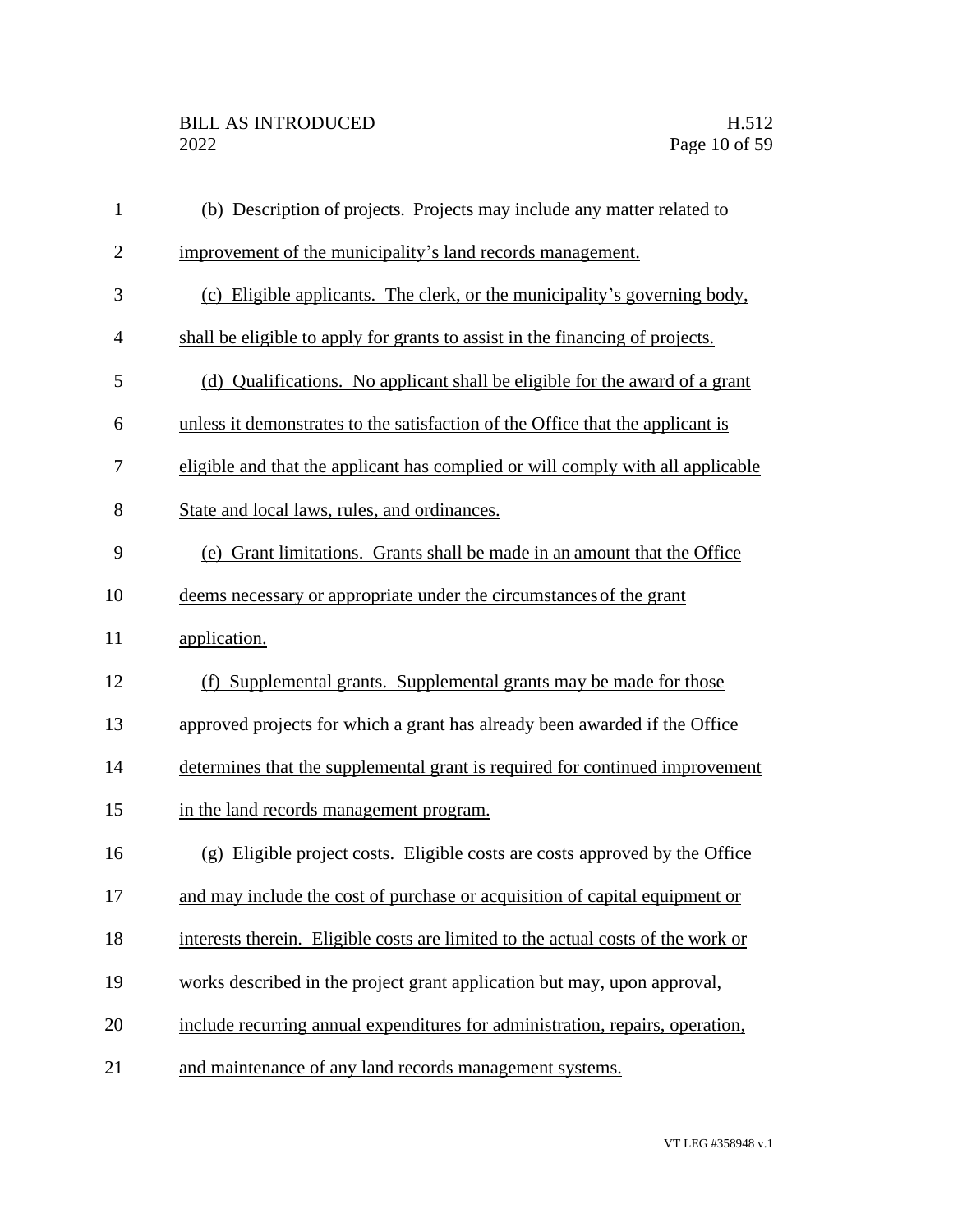| $\mathbf{1}$   | (h) Applications. Applications for project grants for improvement or               |
|----------------|------------------------------------------------------------------------------------|
| $\overline{c}$ | expansion of land records management systems shall be submitted to the             |
| 3              | Office on a Land Records Management Grant Application form approved by             |
| $\overline{4}$ | the Office. The Office may require supporting documentation with                   |
| 5              | applications. Any application that does not contain information sufficient to      |
| 6              | permit the Office to determine either the eligibility of the applicant or the      |
| 7              | assignment of a priority shall not be deemed as received until such                |
| 8              | information is furnished by the applicant to the Office. An applicant shall        |
| 9              | furnish information supplemental to the information contained in its               |
| 10             | application and supporting documentation upon request by the Office. An            |
| 11             | applicant may amend a pending application to include additional data or            |
| 12             | information in support of its original application at any time prior to the date   |
| 13             | on which the final priority to be assigned to the application is determined.       |
| 14             | (i) Eligible applications.                                                         |
| 15             | (1) Each application and supporting documents shall be reviewed by                 |
| 16             | the Office to determine if it contains all required information and meets grant    |
| 17             | eligibility requirements.                                                          |
| 18             | (2) Each applicant will be notified by the Office within 30 days after             |
| 19             | the actual date of receipt of the application of its eligibility for consideration |
| 20             | for a project grant award.                                                         |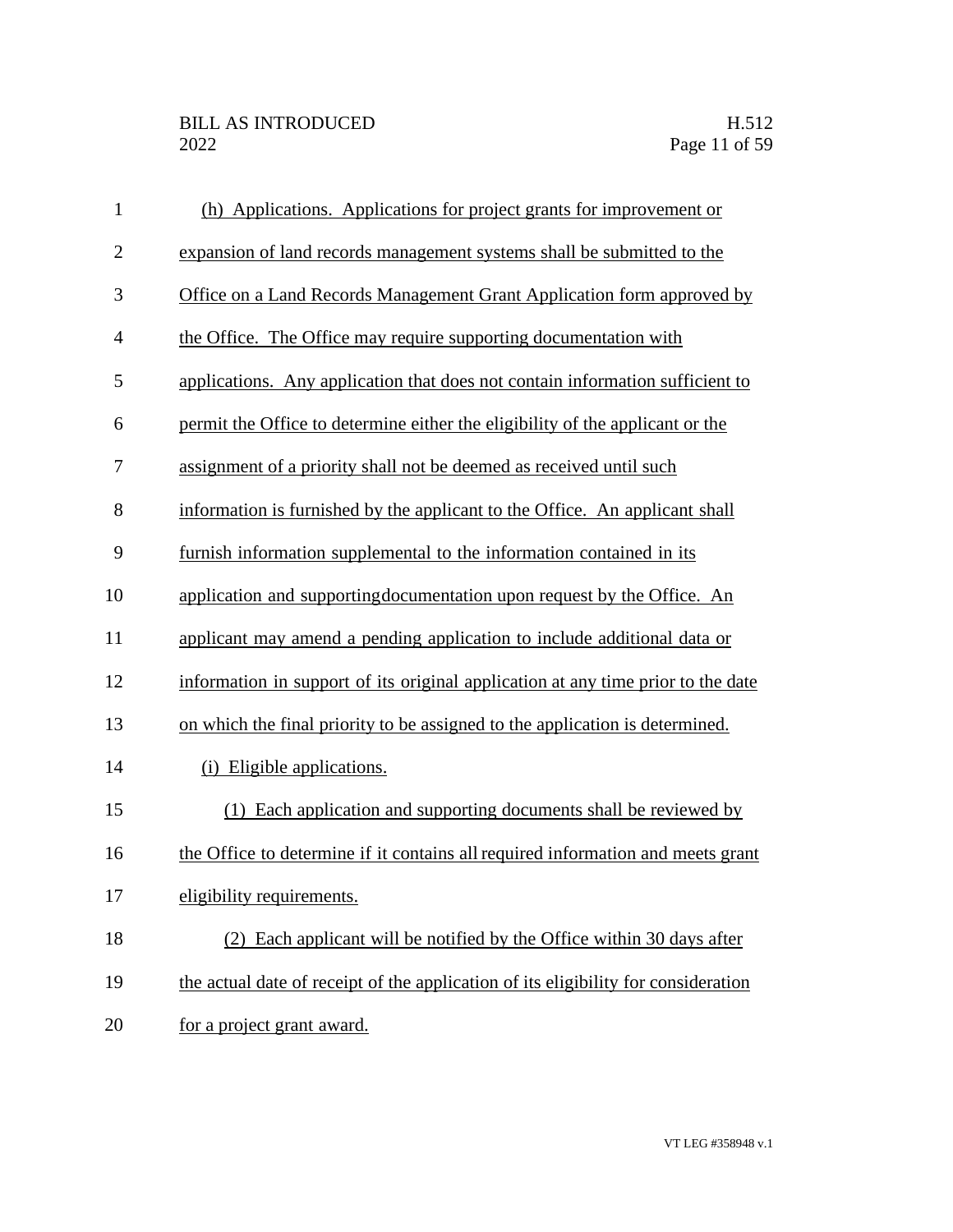| $\mathbf{1}$   | (3) Eligible applications will be processed for priority determination       |
|----------------|------------------------------------------------------------------------------|
| $\overline{2}$ | for a grant award in accordance with rules established by the Office.        |
| 3              | § 141i. CRITERIA FOR EVALUATION OF ELIGIBLE APPLICATIONS                     |
| 4              | (a) Each eligible application shall be assigned a priority for grant funds   |
| 5              | through use of the point system outlined in this section.                    |
| 6              | (b) In determining the priority to be assigned to each eligible application. |
| 7              | the Office shall consider the following:                                     |
| 8              | (1) Primary consideration shall be given to those municipalities with        |
| 9              | long-range plans for the modernization of their land records.                |
| 10             | (2) Consideration shall be given to those municipalities that                |
| 11             | demonstrate a willingness to cooperate with all municipal offices involved   |
| 12             | with land records.                                                           |
| 13             | (3) Consideration shall be given to those municipalities that have           |
| 14             | allocated funds for the modernization of land records.                       |
| 15             | § 141j. REQUESTS FOR PAYMENT OF GRANTS                                       |
| 16             | Requests for payment of any grant funds awarded shall be made by the         |
| 17             | grant recipient to the Office. Following review, inspection, or audit, the   |
|                |                                                                              |

18 Office shall determine whether the grant payment should be made.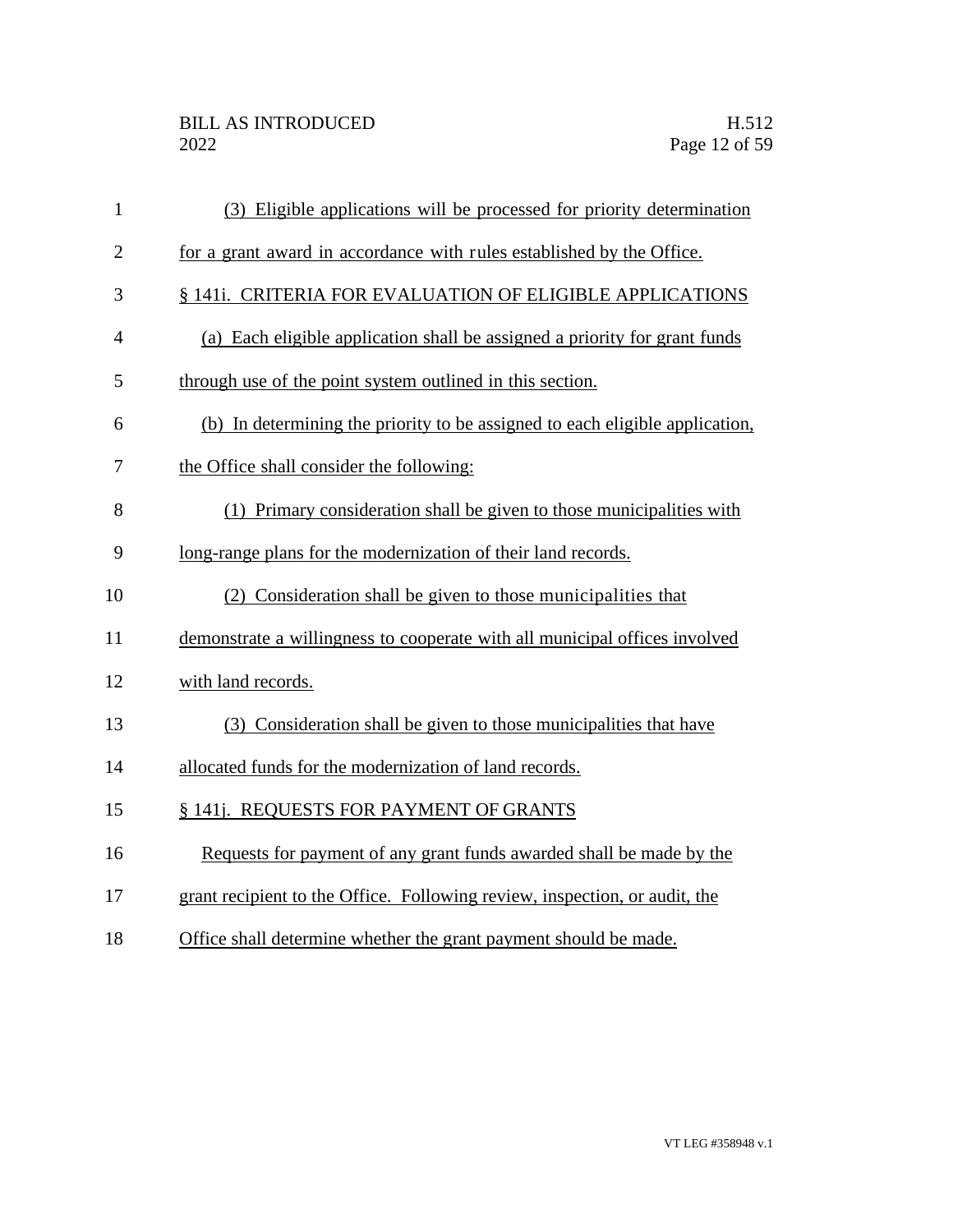- 1 § 141k. INSPECTION OF PROJECT
- (a) A project for which a grant has been made may be inspected by the
- Office to determine the degree of completion of the project and compliance
- with applicable laws and rules.
- (b) Inspections shall be made by Office personnel or by other persons who
- are approved by the Office to make inspections.
- § 141l. AUDIT OF PROJECTS
- An audit shall be required for each project that has received a grant from the
- Office.
- § 141m. MINIMUM INDEXING STANDARDS
- The Office shall enforce the minimum indexing standards set forth in
- 12 24 V.S.A. § 1154 and applicable rules.
- § 141n. TECHNICAL ASSISTANCE
- The Office shall make every reasonable effort, subject to available
- resources, to assist any clerk in making the transition to the minimum
- 16 indexing standards set forth in 24 V.S.A. § 1154. Requests for assistance
- from municipal clerks shall be submitted in writing to the Office and shall
- describe in detail the problems encountered and types of assistance needed in
- making the transition.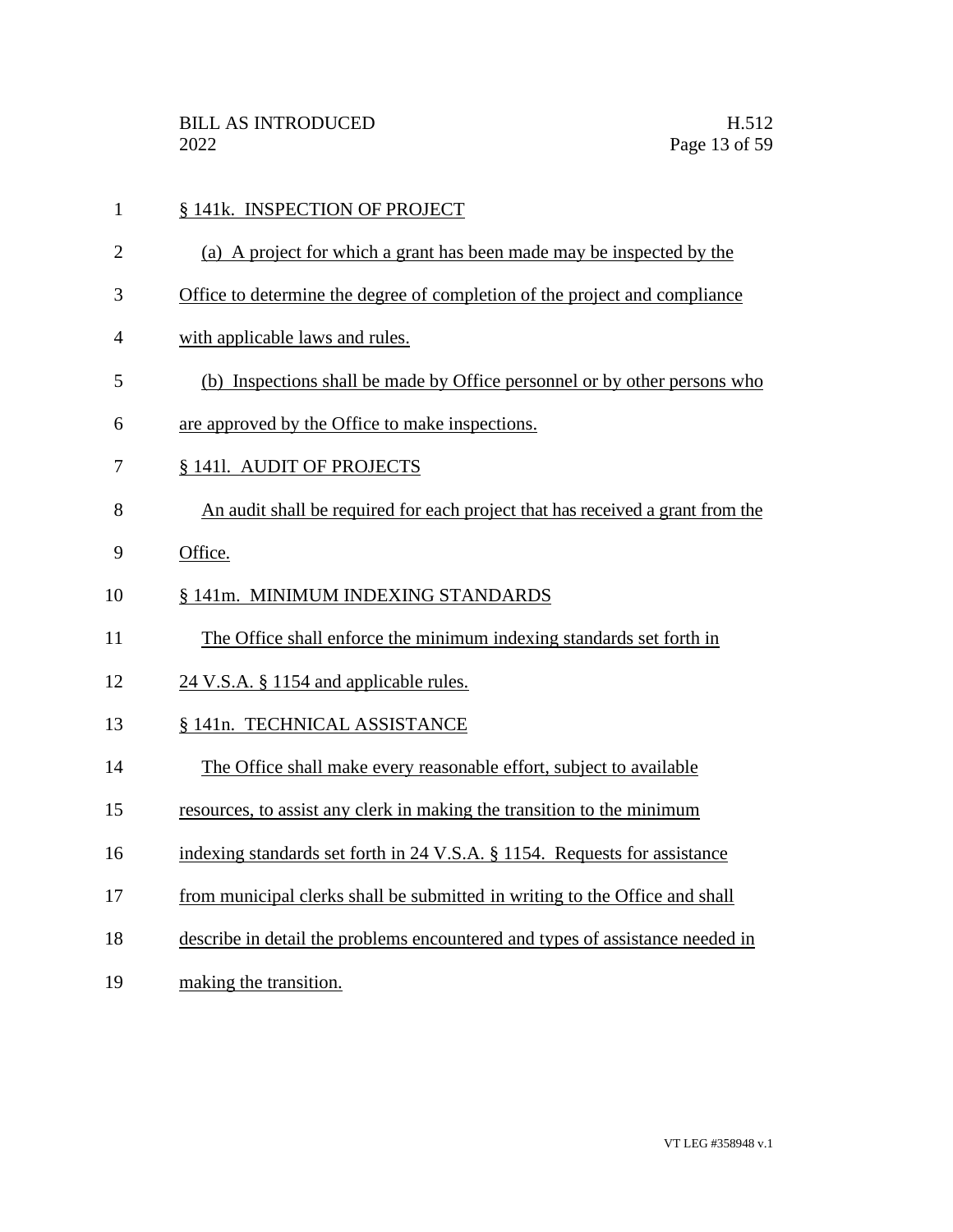| $\mathbf{1}$   | § 1410. COMPLIANCE REVIEWS                                                       |
|----------------|----------------------------------------------------------------------------------|
| $\overline{2}$ | To determine and ensure that full statewide compliance with the minimum          |
| 3              | indexing standards set forth in 24 V.S.A. § 1154 has been accomplished and       |
| 4              | to assess additional needs of assistance, the Office shall periodically make on- |
| 5              | site visits to municipal clerks' operations and advise municipal clerks of their |
| 6              | compliance or noncompliance. The Office shall make on-site visits as it          |
| 7              | deems appropriate and pursuant to rule.                                          |
| 8              | § 141p. REQUEST FOR STUDY                                                        |
| 9              | At the request of a clerk or the governing body of a municipality and            |
| 10             | subject to available resources, the Office shall conduct a management study of   |
| 11             | the municipal office with the assistance of the Department of Human              |
| 12             | Resources. After conducting the study, the Office shall make nonbinding          |
| 13             | recommendations to the municipality.                                             |
| 14             | Sec. 2. 24 V.S.A. § 1154 is amended to read:                                     |
| 15             | § 1154. RECORDS; COPIES                                                          |
| 16             | * * *                                                                            |
| 17             | (e) The town clerk, and third-party vendors who provide access to digitized      |
| 18             | records, shall comply with the most current version of the minimum indexing      |
| 19             | standards published by the Property Records Industry Association.                |
| 20             | (f) Town clerks who maintain digitized records shall make the records            |
| 21             | available on the Internet.                                                       |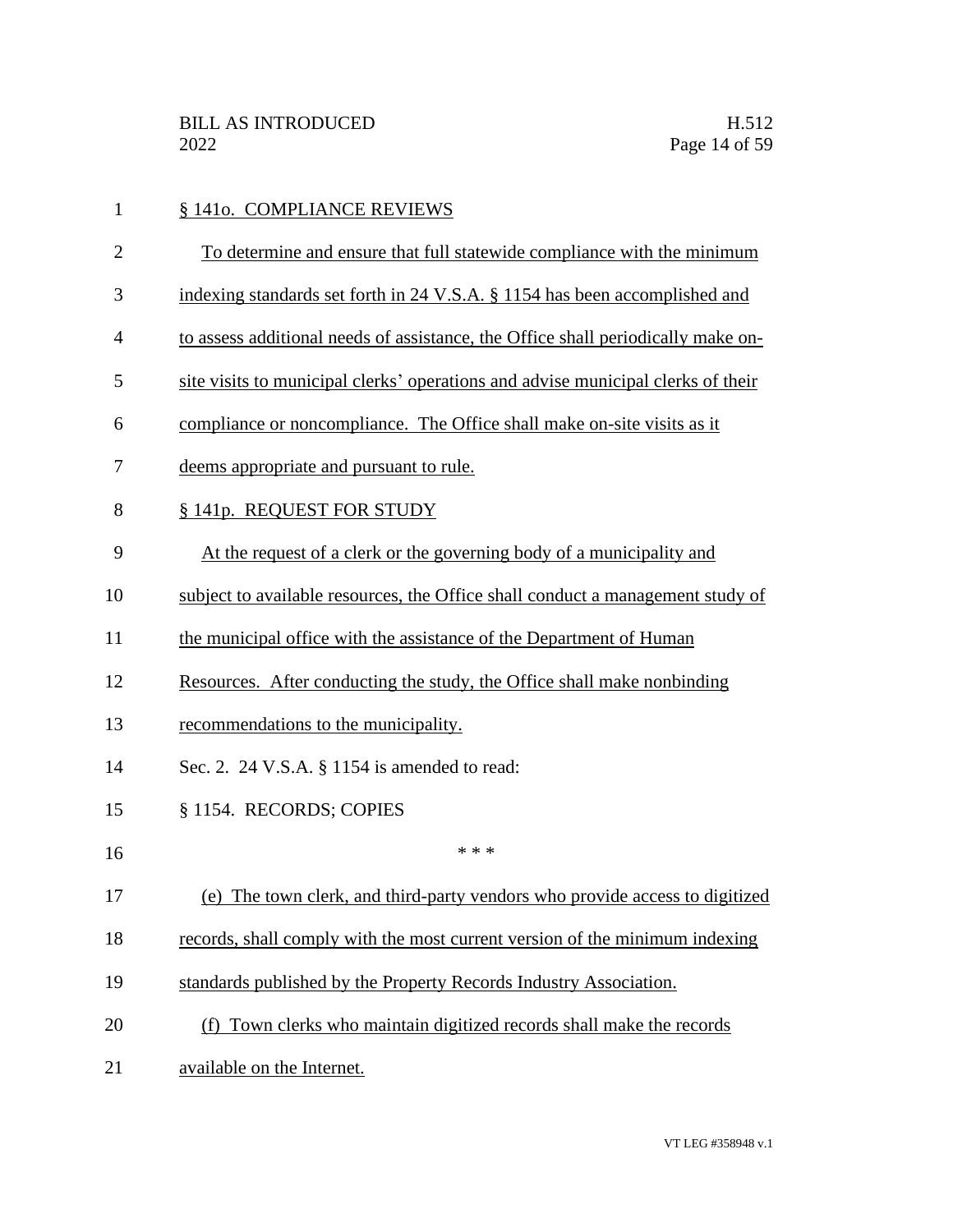|                | <b>BILL AS INTRODUCED</b><br>H.512<br>Page 15 of 59<br>2022                     |
|----------------|---------------------------------------------------------------------------------|
| $\mathbf{1}$   | Sec. 3. 26 V.S.A. chapter 103 is amended to read:                               |
| $\overline{2}$ | CHAPTER 103. NOTARIES PUBLIC REVISED UNIFORM LAW ON                             |
| 3              | <b>NOTARIAL ACTS</b>                                                            |
| $\overline{4}$ | Subchapter 1. General Provisions                                                |
| 5              | § 5301. SHORT TITLE                                                             |
| 6              | This chapter may be cited as the Revised Uniform Law on Notarial Acts.          |
| 7              | § 5302. UNIFORMITY OF APPLICATION AND CONSTRUCTION                              |
| 8              | In applying and construing this uniform act, consideration shall be given to    |
| 9              | the need to promote uniformity of the law with respect to its subject matter    |
| 10             | among states that enact it.                                                     |
| 11             | § 5303. RELATION TO ELECTRONIC SIGNATURES IN GLOBAL AND                         |
| 12             | NATIONAL COMMERCE ACT                                                           |
| 13             | This chapter modifies, limits, and supersedes the Electronic Signatures in      |
| 14             | Global and National Commerce Act, 15 U.S.C. § 7001 et seq., but does not        |
| 15             | modify, limit, or supersede Section 101(c) of that act, 15 U.S.C. § 7001(c), or |
| 16             | authorize electronic delivery of any of the notices described in Section 103(b) |
| 17             | of that act, 15 U.S.C. § 7003(b).                                               |
|                |                                                                                 |

- § 5304. DEFINITIONS
- As used in this chapter:
- (1) "Acknowledgment" means a declaration by an individual before a notary public that the individual has signed a record for the purpose stated in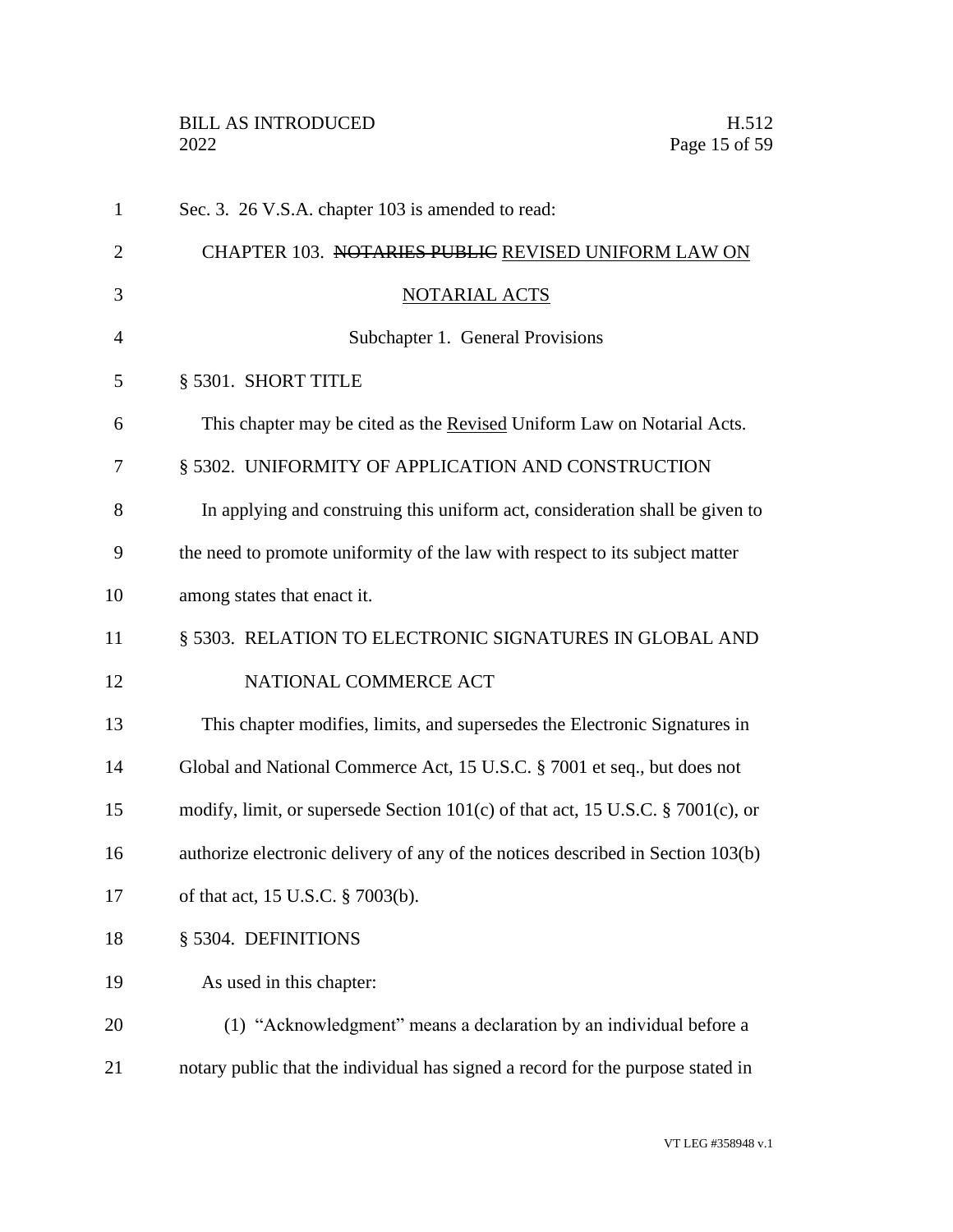| $\mathbf{1}$   | the record and, if the record is signed in a representative capacity, that the     |
|----------------|------------------------------------------------------------------------------------|
| $\overline{2}$ | individual signed the record with proper authority and signed it as the act of     |
| 3              | the individual or entity identified in the record.                                 |
| 4              | (2) "Certificate" or "notarial certificate" means the part of, or                  |
| 5              | attachment to, a notarized document that is completed by a notary public, bears    |
| 6              | the required information set forth in section 5367 of this chapter, and states the |
| 7              | facts attested to or certified by the notary public in a particular notarization.  |
| 8              | (3) "Commission term" means the two-year period commencing on                      |
| 9              | February 1 and continuing through January 31 of the second year following the      |
| 10             | commencement of the term.                                                          |
| 11             | (4) "Communication technology" means an electronic device or process               |
| 12             | that:                                                                              |
| 13             | (A) allows a notary public and a remotely located individual to                    |
| 14             | communicate with each other simultaneously by sight and sound; and                 |
| 15             | (B) when necessary and consistent with other applicable law,                       |
| 16             | facilitates communication with a remotely located individual who has a vision,     |
| 17             | hearing, or speech impairment.                                                     |
| 18             | (5) "Credential analysis" means a process or service through which a               |
| 19             | third person affirms the validity of a current government-issued identification    |
| 20             | credential by review of public and proprietary data sources that may be used as    |
| 21             | a form of identity proofing.                                                       |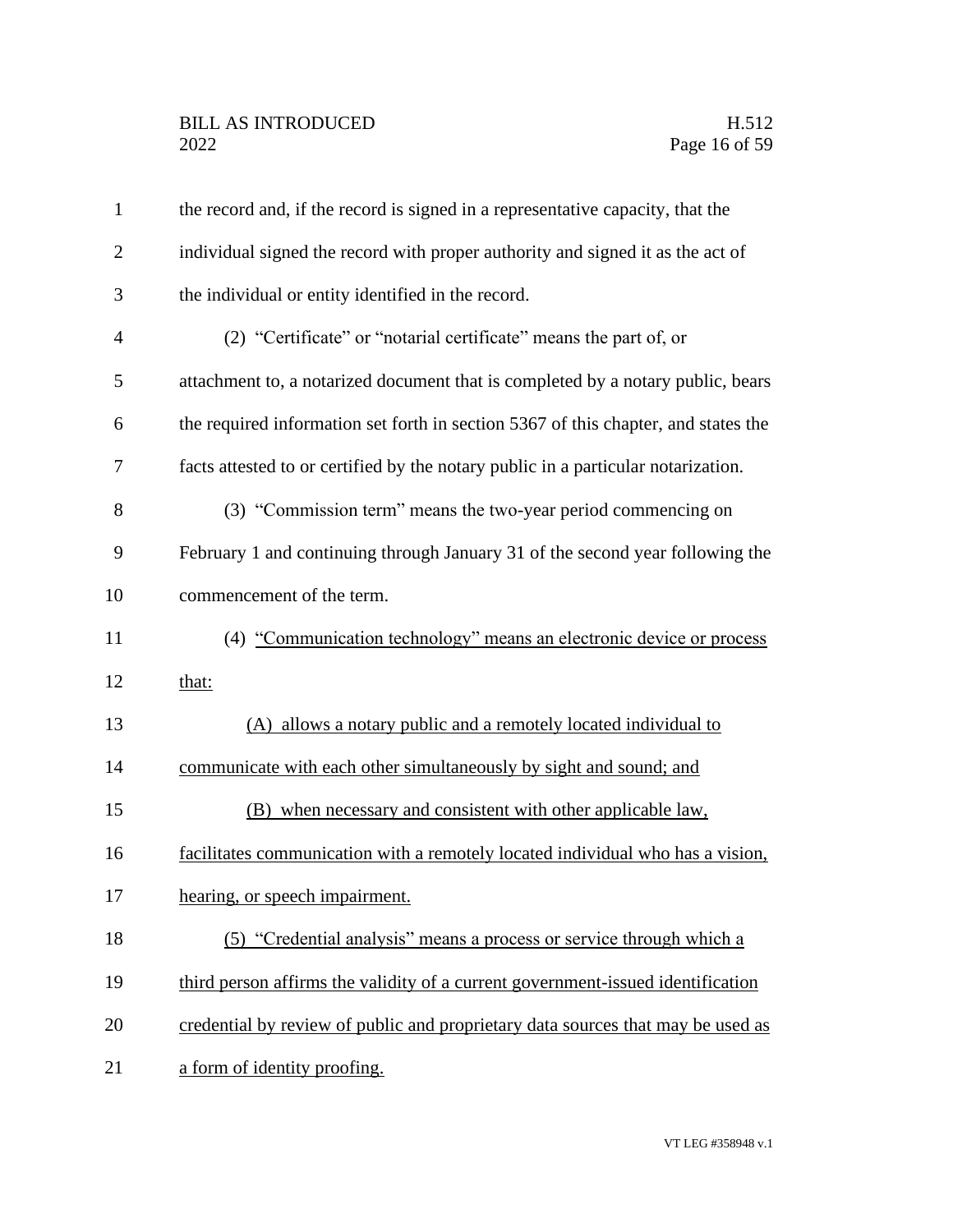# BILL AS INTRODUCED H.512<br>2022 Page 17 of 59

| $\mathbf{1}$   | (6) "Electronic" means relating to technology having electrical, digital,       |
|----------------|---------------------------------------------------------------------------------|
| $\overline{2}$ | magnetic, wireless, optical, electromagnetic, or similar capabilities.          |
| 3              | (5)(7) "Electronic signature" means an electronic symbol, sound, or             |
| $\overline{4}$ | process attached to or logically associated with a record and executed or       |
| 5              | adopted by an individual with the intent to sign the record.                    |
| 6              | (8) "Foreign state" means a jurisdiction other than the United States, a        |
| 7              | state, or a federally recognized Indian tribe.                                  |
| 8              | (9) "Identity proofing" means a process or service by which a third             |
| 9              | person provides a notary public with a means to verify the identity of a        |
| 10             | remotely located individual by a review of personal information from public or  |
| 11             | private data sources that may include credential analysis, knowledge-based      |
| 12             | authentication, analysis of biometric data such as, but not limited to, facial  |
| 13             | recognition, voiceprint analysis, or fingerprint analysis, or other means       |
| 14             | permitted by this section or the Office.                                        |
| 15             | $\left(\frac{6}{10}\right)$ "In a representative capacity" means acting as:     |
| 16             | (A) an authorized officer, agent, partner, trustee, or other                    |
| 17             | representative for a person other than an individual;                           |
| 18             | (B) a public officer, personal representative, guardian, administrator,         |
| 19             | executor, trustee, or other representative, in the capacity stated in a record; |
| 20             | (C) an agent or attorney-in-fact for a principal; or                            |
| 21             | (D) an authorized representative of another in any other capacity.              |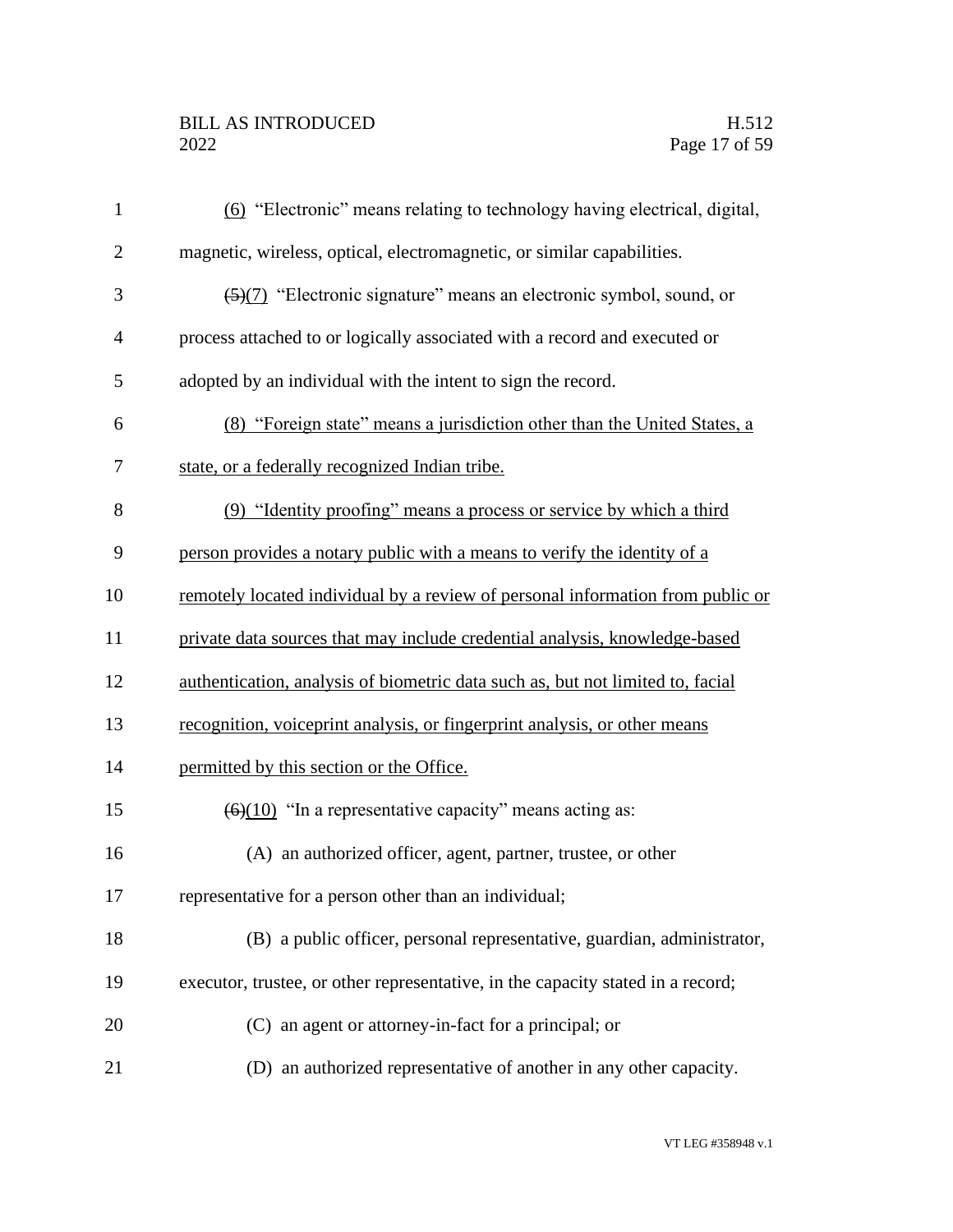#### BILL AS INTRODUCED H.512<br>2022 Page 18 of 59

| $\mathbf{1}$   | (11) "Knowledge-based authentication" means a form of identity                       |
|----------------|--------------------------------------------------------------------------------------|
| $\overline{2}$ | proofing based on a set of questions that pertain to an individual and are           |
| 3              | formulated from public or proprietary data sources.                                  |
| $\overline{4}$ | $\overline{(7)(12)}$ (A) "Notarial act" means an act, whether performed with respect |
| 5              | to a tangible or an electronic record, that a notary public may perform under        |
| 6              | the law of this State. The term includes taking an acknowledgment,                   |
| 7              | administering an oath or affirmation, taking a verification on oath or               |
| 8              | affirmation, attesting a signature, and noting a protest of a negotiable             |
| 9              | instrument.                                                                          |
| 10             | (B) "Notarial act" does not include a corporate officer attesting to                 |
| 11             | another corporate officer's signature in the ordinary course of the corporation's    |
| 12             | business.                                                                            |
| 13             | (C) Nothing in this chapter shall be construed to require the use of a               |
| 14             | notary public to witness a signature that is allowed by law to be witnessed by       |
| 15             | an individual who is not a notary public.                                            |
| 16             | $(8)(13)$ "Notarial officer" means an individual authorized to perform a             |
| 17             | notarial act under authority and within the jurisdiction of another state, under     |
| 18             | authority and within the jurisdiction of a federally recognized Indian tribe,        |
| 19             | under authority of federal law, under authority and within the jurisdiction of a     |
| 20             | foreign state or constituent unit of the foreign state, or under authority of a      |
| 21             | multinational or international governmental organization.                            |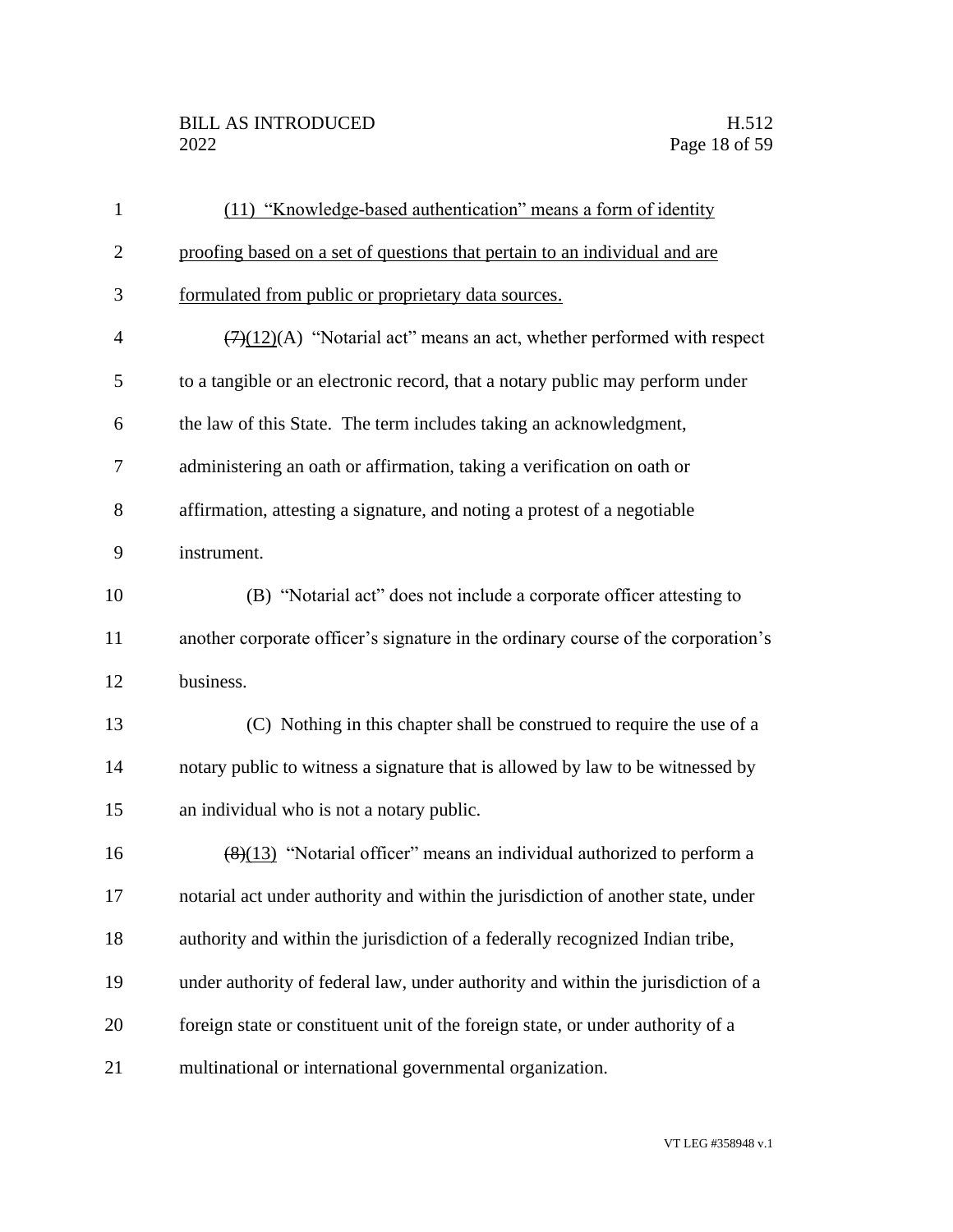| $\mathbf{1}$   | $\left(\frac{9}{14}\right)$ "Notary public" means an individual commissioned to perform a |
|----------------|-------------------------------------------------------------------------------------------|
| $\overline{2}$ | notarial act by the Office.                                                               |
| 3              | $(10)(15)$ "Office" means the Office of Professional Regulation within                    |
| $\overline{4}$ | the Office of the Secretary of State.                                                     |
| 5              | $(11)(16)$ "Official stamp" means a physical image affixed to or                          |
| 6              | embossed on a tangible record or an electronic process, seal, or image or                 |
| $\overline{7}$ | electronic information attached to or logically associated with an electronic             |
| 8              | record.                                                                                   |
| 9              | (17) "Outside the United States" means a location outside the                             |
| 10             | geographic boundaries of the United States, Puerto Rico, the U.S. Virgin                  |
| 11             | Islands, and any territory, insular possession, or other location subject to the          |
| 12             | jurisdiction of the United States.                                                        |
| 13             | $(12)(18)$ "Person" means an individual, corporation, business trust,                     |
| 14             | statutory trust, partnership, limited liability company, association, joint               |
| 15             | venture, public corporation, government or governmental subdivision, agency,              |
| 16             | or instrumentality, or any other legal or commercial entity.                              |
| 17             | $\frac{(13)(19)}{2}$ "Record" means information that is inscribed on a tangible           |
| 18             | medium or that is stored in an electronic or other medium and is retrievable in           |
| 19             | perceivable form.                                                                         |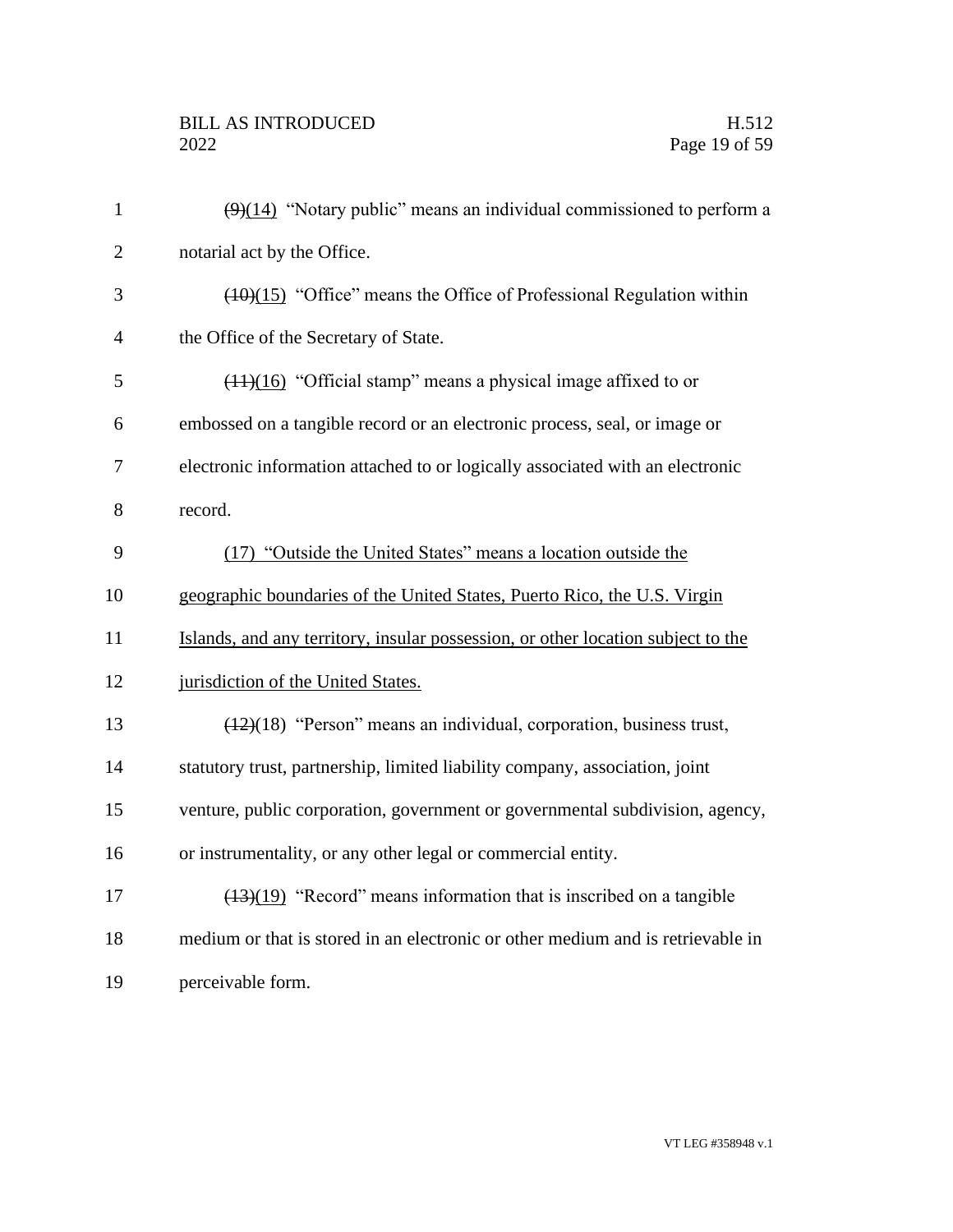## BILL AS INTRODUCED H.512<br>2022 Page 20 of 59

| $\mathbf{1}$   | (20) "Remotely located individual" means an individual who is not in                |
|----------------|-------------------------------------------------------------------------------------|
| $\overline{2}$ | the physical presence of the notary public who performs a notarial act under        |
| 3              | section 5379 of this chapter.                                                       |
| $\overline{4}$ | $\frac{(14)(21)}{2}$ "Sign" means, with present intent to authenticate or adopt a   |
| 5              | record:                                                                             |
| 6              | (A) to execute or adopt a tangible symbol; or                                       |
| 7              | (B) to attach to or logically associate with the record an electronic               |
| 8              | symbol, sound, or process.                                                          |
| 9              | $\frac{(15)(22)}{2}$ "Signature" means a tangible symbol or an electronic signature |
| 10             | that evidences the signing of a record.                                             |
| 11             | $\left(\frac{(16)(23)}{23}\right)$ "Stamping device" means:                         |
| 12             | (A) a physical device capable of affixing to or embossing on a                      |
| 13             | tangible record an official stamp; or                                               |
| 14             | (B) an electronic device or process capable of attaching to or                      |
| 15             | logically associating with an electronic record an official stamp.                  |
| 16             | $(17)(24)$ "State" means a state of the United States, the District of              |
| 17             | Columbia, Puerto Rico, the U.S. Virgin Islands, or any territory or insular         |
| 18             | possession subject to the jurisdiction of the United States.                        |
| 19             | (25) "Tamper evident" means the use of a set of applications, programs,             |
| 20             | hardware, software, or other technologies that will display evidence of any         |
| 21             | changes to an electronic record.                                                    |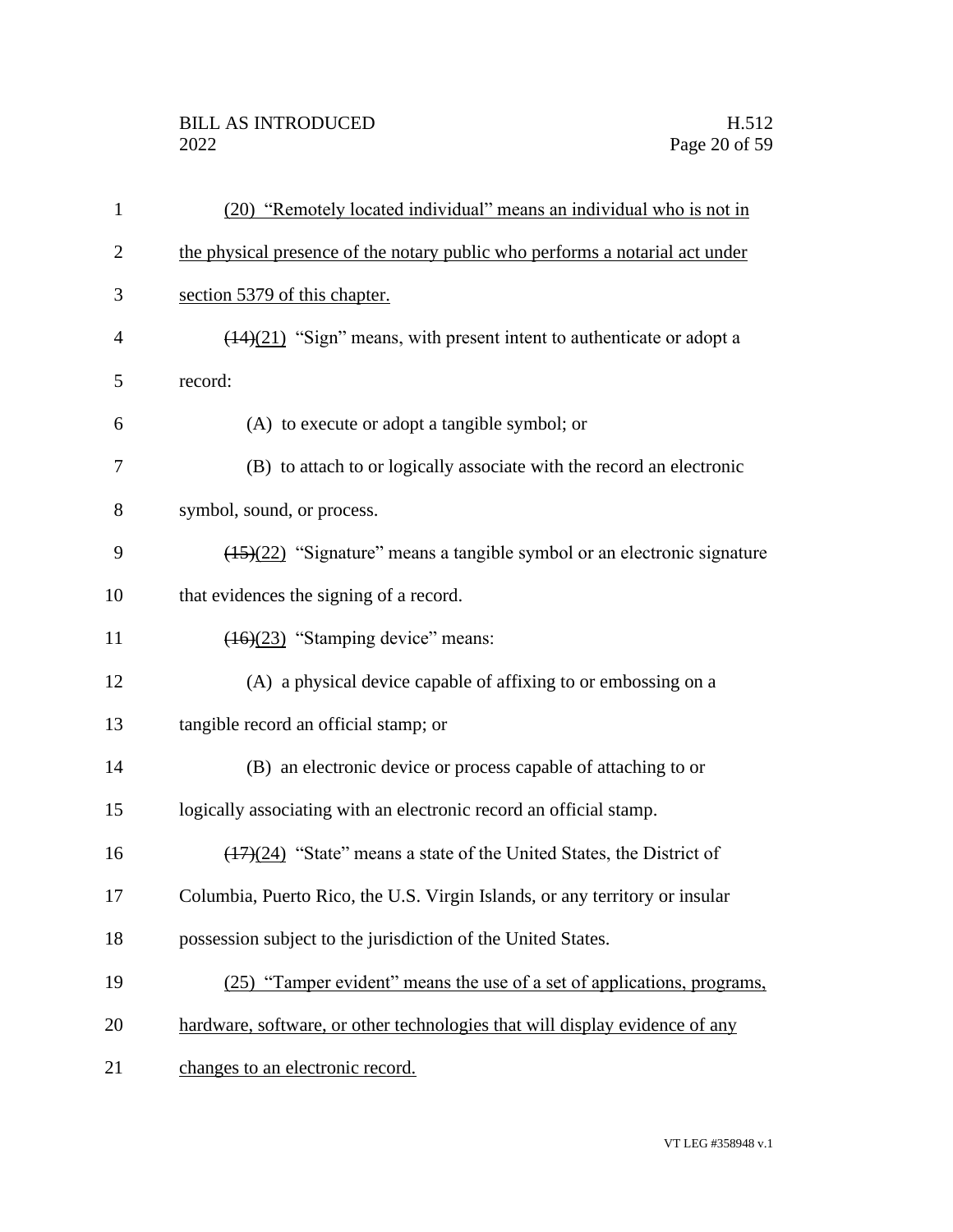# BILL AS INTRODUCED H.512<br>2022 Page 21 of 59

| $\mathbf{1}$   | $\frac{(18)(26)}{20}$ "Verification on oath or affirmation" means a declaration,      |
|----------------|---------------------------------------------------------------------------------------|
| $\overline{2}$ | made by an individual on oath or affirmation before a notary public, that a           |
| 3              | statement in a record is true.                                                        |
| $\overline{4}$ | § 5305. EXEMPTIONS                                                                    |
| 5              | (a) Judiciary- and law enforcement-related employees.                                 |
| 6              | (1) Employee exemptions.                                                              |
| 7              | (A) Judiciary-related.                                                                |
| 8              | (i) The persons set forth in subdivision $(2)(A)$ of this subsection                  |
| 9              | $(a)$ , when acting within the scope of their official duties, are exempt from all of |
| 10             | the requirements of this chapter, including the requirement to pay the fee set        |
| 11             | forth in section 5324 of this chapter, except for the requirement to apply for a      |
| 12             | commission as set forth in subsections $5341(a)$ , (c), (d), and (e) and              |
| 13             | subdivisions $(b)(1)$ – $(3)$ of this chapter.                                        |
| 14             | (ii) A commission issued to a person under this subdivision $(A)$                     |
| 15             | shall not be considered a license.                                                    |
| 16             | (B) Law enforcement-related.                                                          |
| 17             | (i) The persons set forth in subdivision $(2)(B)$ of this subsection                  |
| 18             | (a), when acting within the scope of their official duties, shall be                  |
| 19             | commissioned as notaries public authorized to perform a notarial act as a             |
| 20             | matter of law and are exempt from all of the requirements of this chapter,            |
|                |                                                                                       |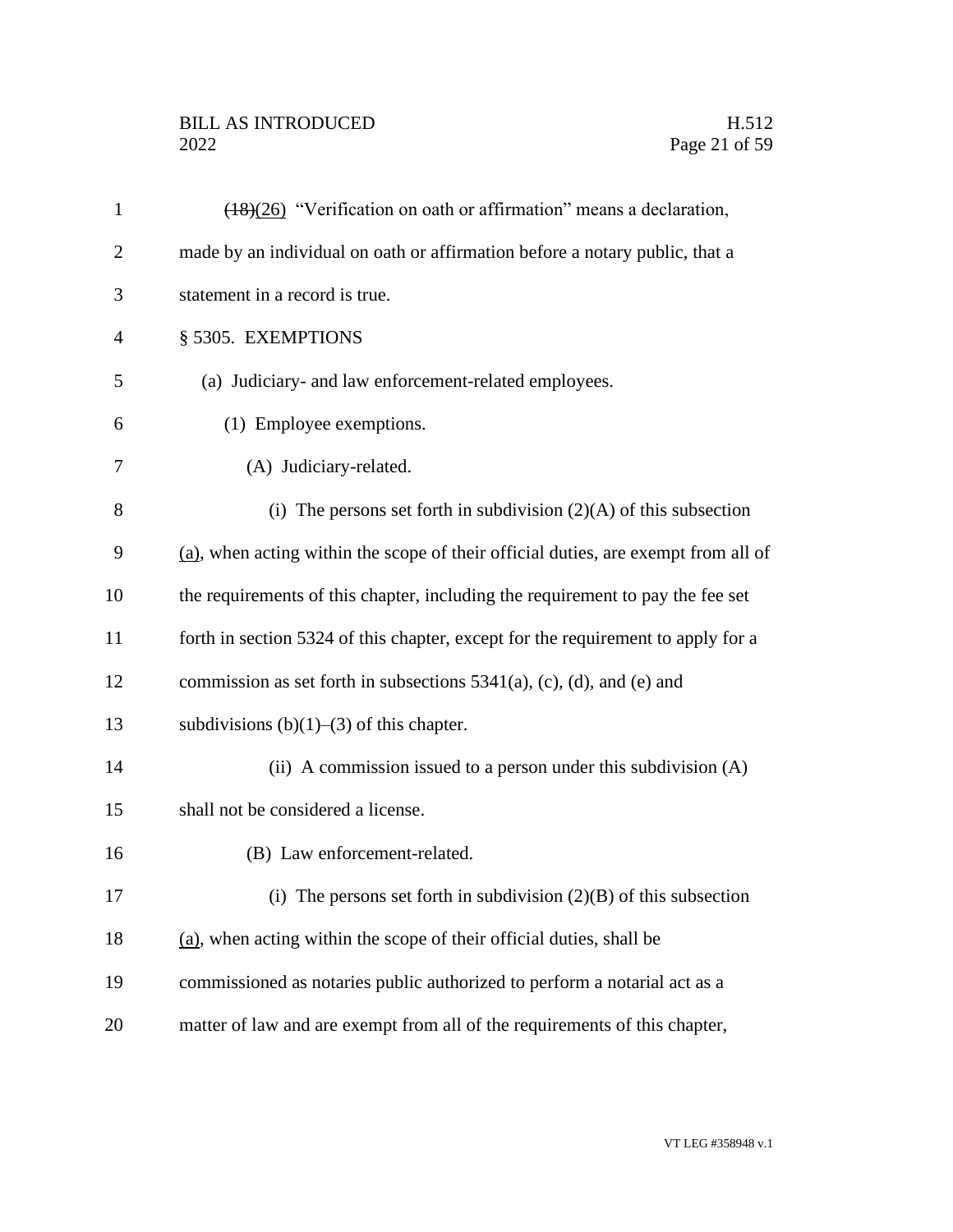| $\mathbf{1}$   | including the requirement to pay the fee set forth in section 5324 of this       |
|----------------|----------------------------------------------------------------------------------|
| $\overline{2}$ | chapter.                                                                         |
| 3              | (ii) A notarial act that identifies the notary public as a person who            |
| $\overline{4}$ | is exempt under this subdivision (B) shall establish as a matter of law that the |
| 5              | person is commissioned as a notary public for the purpose of acting within the   |
| 6              | scope of official duties under this subsection (a).                              |
| $\overline{7}$ | (2) Employees, defined.                                                          |
| 8              | (A) Judiciary-related. Persons employed by the Judiciary, including              |
| 9              | judges, Superior Court clerks, court operations managers, Probate registers,     |
| 10             | case managers, docket clerks, assistant judges, county clerks, and after-hours   |
| 11             | relief from abuse contract employees.                                            |
| 12             | (B) Law enforcement-related. Persons employed as law enforcement                 |
| 13             | officers certified under 20 V.S.A. chapter 151; who are noncertified             |
| 14             | constables; or who are employed by a Vermont law enforcement agency, the         |
| 15             | Department of Public Safety, of Fish and Wildlife, of Motor Vehicles, of         |
| 16             | Liquor and Lottery, or for Children and Families, the Office of the Defender     |
| 17             | General, the Office of the Attorney General, or a State's Attorney or Sheriff.   |
| 18             | (3) Official duties, defined. As used in subdivision (1) of this                 |
| 19             | subsection, "acting within the scope of official duties" means that a person is  |
| 20             | notarizing a document that:                                                      |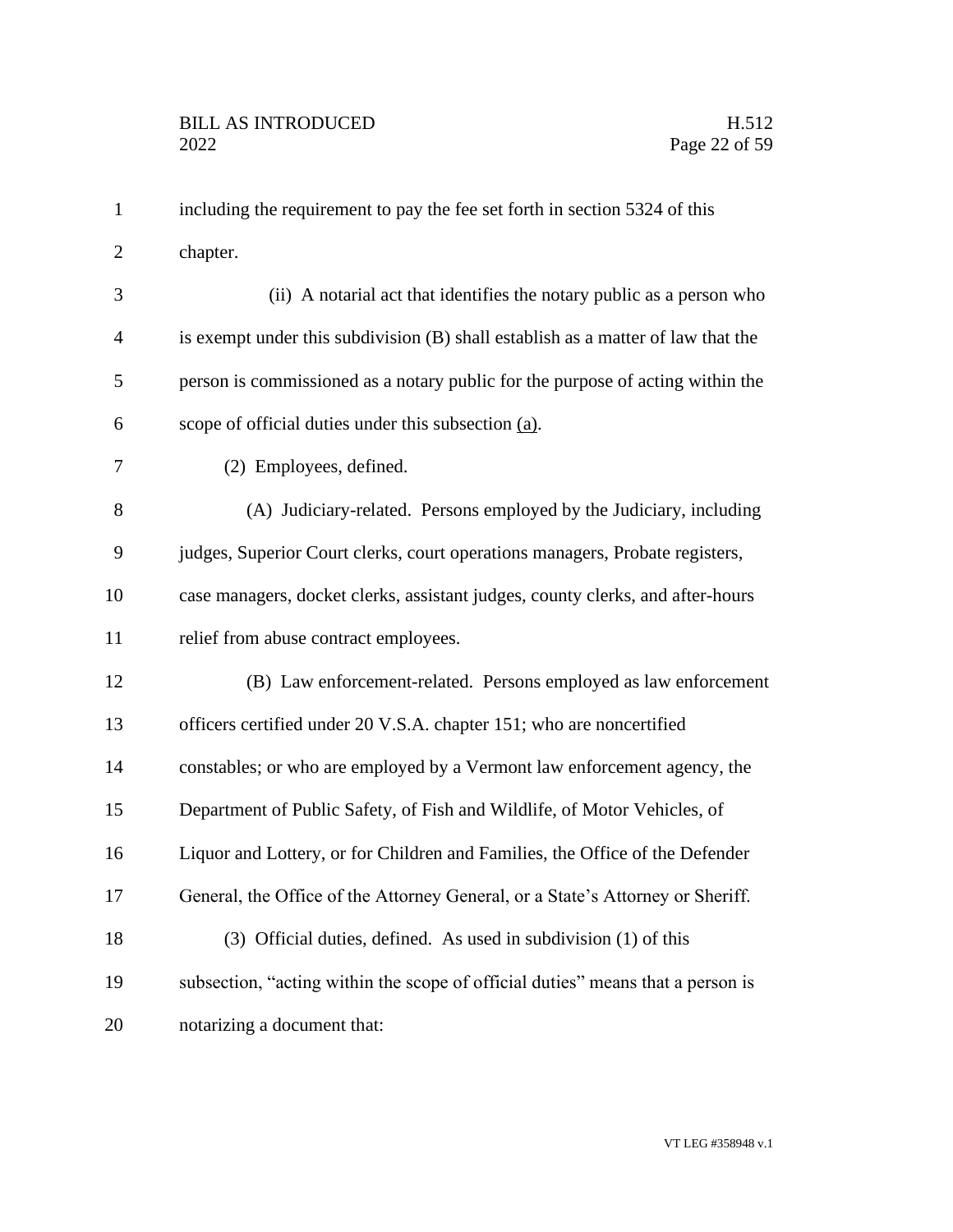## BILL AS INTRODUCED H.512<br>2022 Page 23 of 59

| 1              | (A) he or she the person believes is related to the execution of his or         |
|----------------|---------------------------------------------------------------------------------|
| $\overline{2}$ | her the person's duties and responsibilities of employment or is the type of    |
| 3              | document that other employees notarize in the course of employment;             |
| 4              | (B) is useful or of assistance to any person or entity identified in            |
| 5              | subdivision $(2)$ of this subsection $(a)$ ;                                    |
| 6              | (C) is required, requested, created, used, submitted, or relied upon by         |
| 7              | any person or entity identified in subdivision $(2)$ of this subsection $(a)$ ; |
| 8              | (D) is necessary in order to assist in the representation, care, or             |
| 9              | protection of a person or the State;                                            |
| 10             | (E) is necessary in order to protect the public or property;                    |
| 11             | (F) is necessary to represent or assist crime victims in receiving              |
| 12             | restitution or other services;                                                  |
| 13             | (G) relates to a Vermont or federal court rule or statute governing any         |
| 14             | criminal, postconviction, mental health, family, juvenile, civil, probate,      |
| 15             | Judicial Bureau, Environmental Division, or Supreme Court matter; or            |
| 16             | (H) relates to a matter subject to Title 4, 12, 13, 15, 18, 20, 23, or 33       |
| 17             | of the Vermont Statutes Annotated.                                              |
| 18             | (b) Attorneys.                                                                  |
| 19             | (1) Attorneys licensed and in good standing in this State, except               |
| 20             | attorneys conducting remote notarizations pursuant to section 5379 of this      |
| 21             | chapter, are exempt from:                                                       |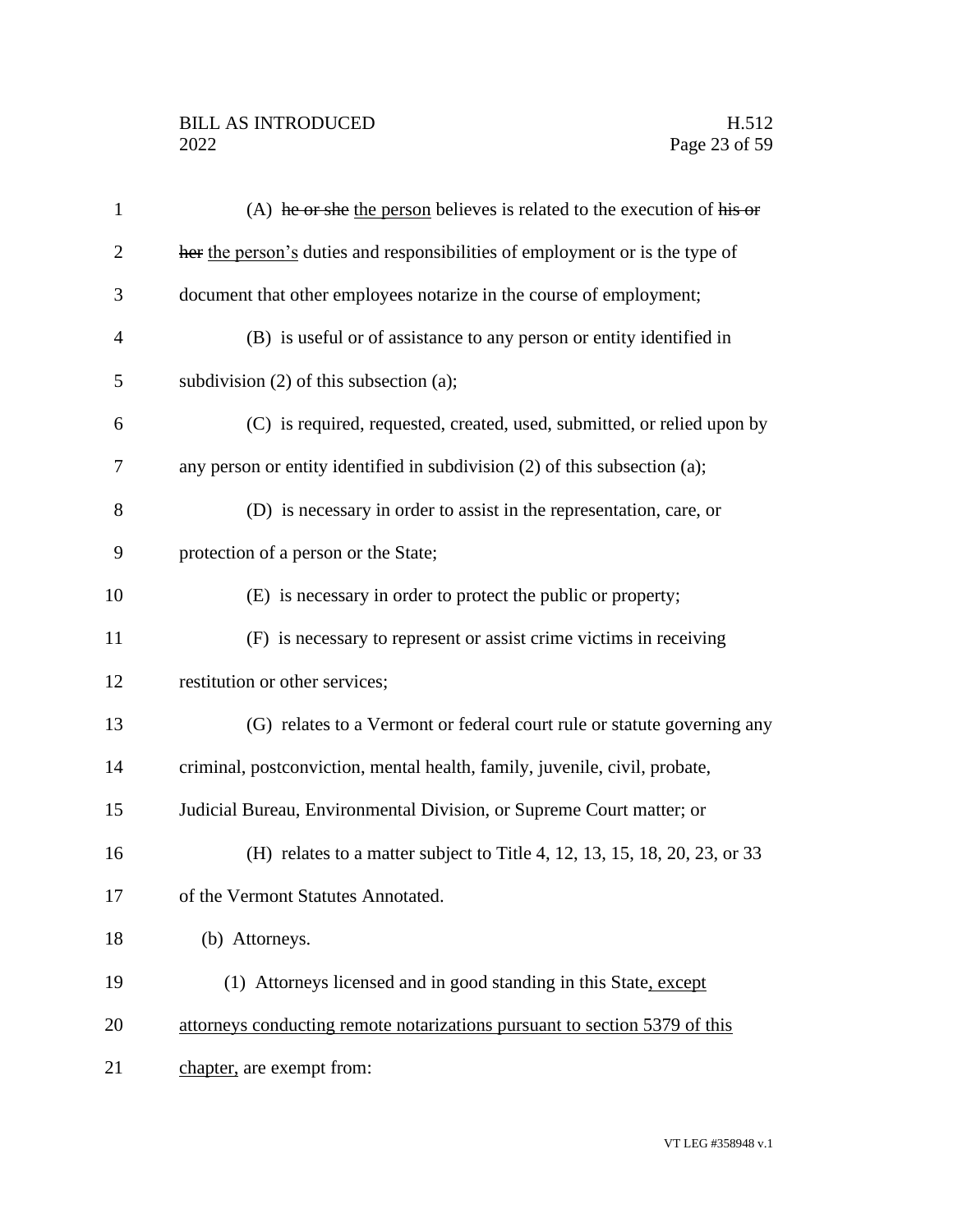| $\mathbf{1}$   | $(A)$ the examination requirement set forth in subsection 5341(b) of            |
|----------------|---------------------------------------------------------------------------------|
| $\overline{2}$ | this chapter; and                                                               |
| 3              | (B) the continuing education requirement set forth in section 5343 of           |
| $\overline{4}$ | this chapter.                                                                   |
| 5              | (2) If a complaint of a violation of this chapter is filed in regard to a       |
| 6              | Vermont licensed attorney, the Office shall refer the complaint to the          |
| 7              | Professional Responsibility Board and shall request a report back from the      |
| 8              | Board regarding the final disposition of the complaint.                         |
| 9              | (c) Town clerks, assistants, and justices of the peace.                         |
| 10             | $(1)(A)$ A town clerk and his or her the town clerk's assistants may            |
| 11             | perform notarial acts as notaries public throughout the town clerk's county,    |
| 12             | provided that they shall comply with all of the requirements of this chapter,   |
| 13             | except as provided in subdivision $(2)$ of this subsection $(c)$ .              |
| 14             | (B) Subject to the provisions of subdivision (A) of this subdivision            |
| 15             | (1), performing notarial acts as a notary public shall be considered within the |
| 16             | scope of the official duties of a town clerk and his or her the town clerk's    |
| 17             | assistants.                                                                     |
| 18             | (2) Justices of the peace and town clerks and their assistants are exempt       |
| 19             | from the fee set forth in section 5324 of this chapter.                         |
| 20             | (d) Unauthorized practice. Nothing in this section is intended to prohibit      |
| 21             | prosecution of a person under 3 V.S.A. § 127 (unauthorized practice).           |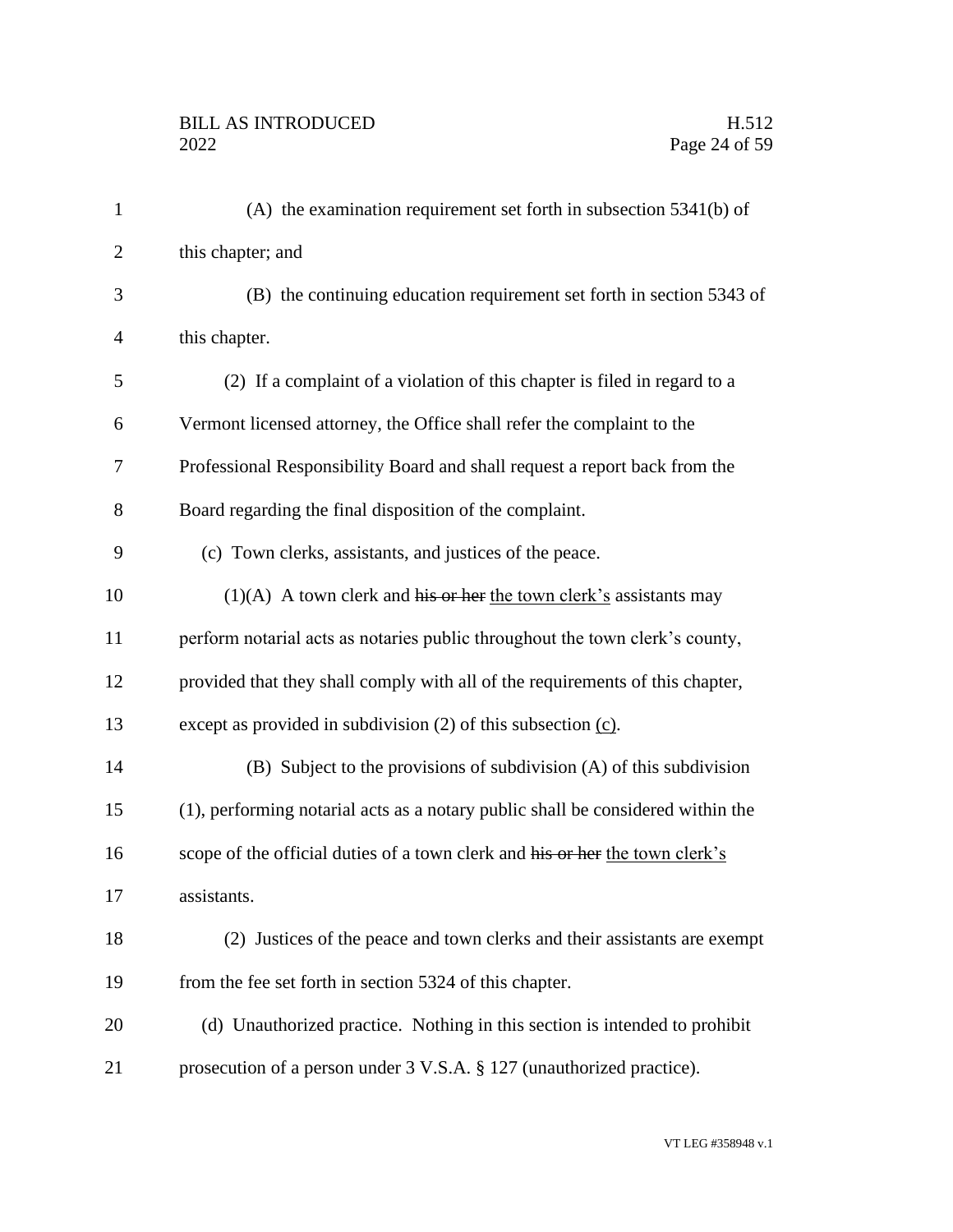| $\mathbf{1}$   | Subchapter 2. Administration                                                       |
|----------------|------------------------------------------------------------------------------------|
| $\overline{2}$ | § 5321. SECRETARY OF STATE'S OFFICE DUTIES                                         |
| 3              | The Office shall:                                                                  |
| $\overline{4}$ | (1) provide general information to applicants for commissioning as a               |
| 5              | notary public;                                                                     |
| 6              | (2) administer fees as provided under section 5324 of this chapter;                |
| 7              | (3) explain appeal procedures to notaries public and applicants and                |
| 8              | explain complaint procedures to the public; and                                    |
| 9              | (4) receive applications for commissioning, review applications, and               |
| 10             | grant and renew commissions when appropriate under this chapter.                   |
| 11             | § 5322. ADVISOR APPOINTEES                                                         |
| 12             | (a) The Secretary of State shall appoint two notaries public to serve as           |
| 13             | advisors in matters relating to notarial acts. One of the advisors shall be an     |
| 14             | attorney selected from a list of at least three licensed attorneys provided by the |
| 15             | Vermont Bar Association. The advisors shall be appointed for staggered five-       |
| 16             | year terms and serve at the pleasure of the Secretary. One of the initial          |
| 17             | appointments shall be for less than a five-year term.                              |
| 18             | (b) Each appointee shall have at least three years of experience as a notary       |
| 19             | public during the period immediately preceding appointment and shall be            |
| 20             | actively commissioned in Vermont and remain in good standing during                |
| 21             | incumbency.                                                                        |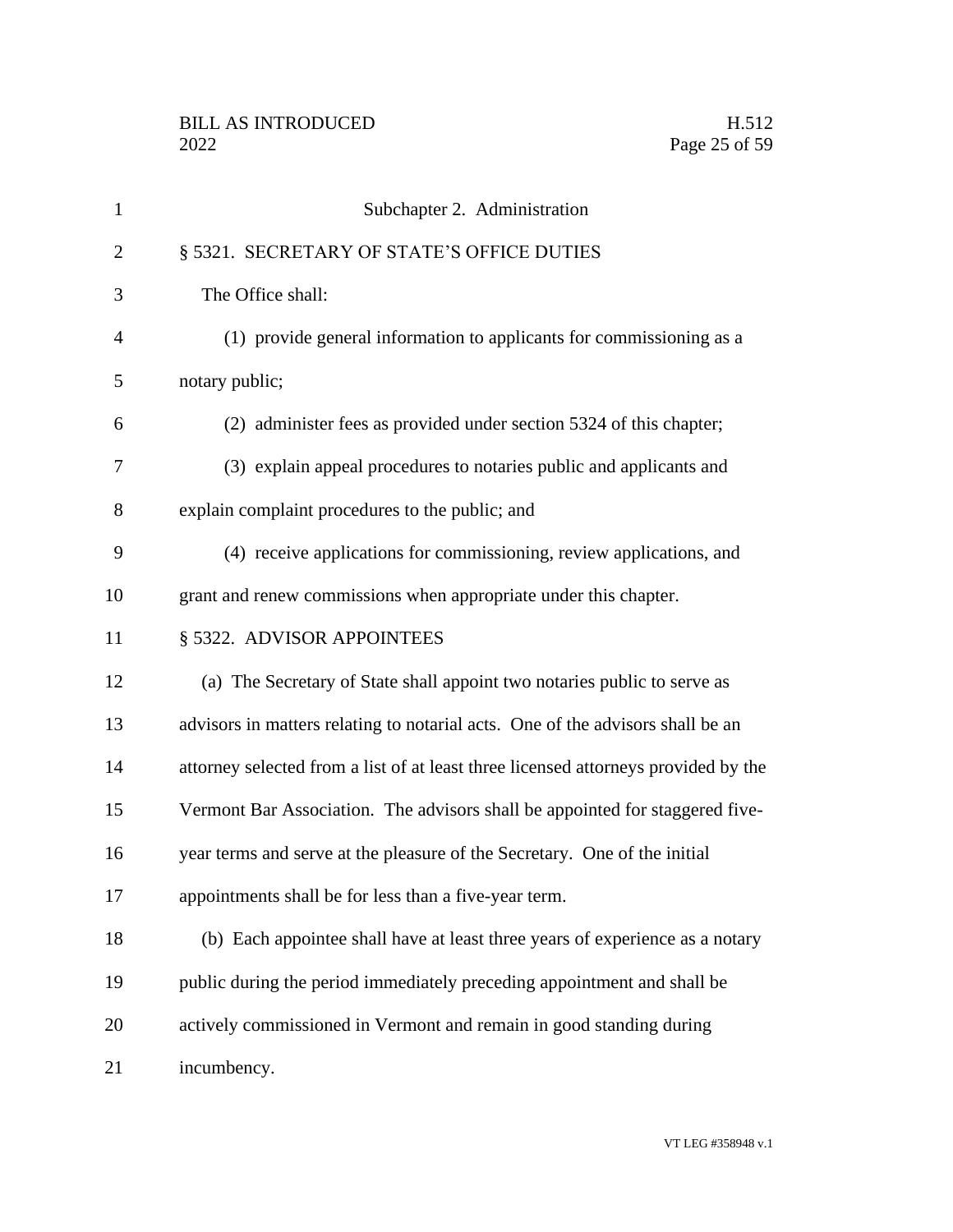| $\mathbf{1}$   | (c) The Office shall seek the advice of the advisor appointees in carrying    |
|----------------|-------------------------------------------------------------------------------|
| $\overline{2}$ | out the provisions of this chapter. The appointees shall be entitled to       |
| 3              | compensation and reimbursement of expenses as set forth in 32 V.S.A. § 1010   |
| 4              | for attendance at any meeting called by the Office for this purpose.          |
| 5              | § 5323. RULES                                                                 |
| 6              | (a) The Office, with the advice of the advisor appointees, may adopt rules    |
| 7              | to implement this chapter. The rules may:                                     |
| 8              | (1) prescribe the manner of performing notarial acts regarding tangible       |
| 9              | and electronic records;                                                       |
| 10             | (2) include provisions to ensure that any change to or tampering with a       |
| 11             | record bearing a certificate of a notarial act is self-evident;               |
| 12             | (3) include provisions to ensure integrity in the creation, transmittal,      |
| 13             | storage, or authentication of electronic records or signatures;               |
| 14             | (4) prescribe the process of granting, renewing, conditioning, denying,       |
| 15             | suspending, or revoking the commission of or otherwise disciplining a notary  |
| 16             | public and assuring the trustworthiness of an individual holding a commission |
| 17             | as notary public;                                                             |
| 18             | (5) include provisions to prevent fraud or mistake in the performance of      |
| 19             | notarial acts; and                                                            |
| 20             | (6) prescribe standards for remote online notarization, including             |
| 21             | standards for credential analysis, the process through which a third person   |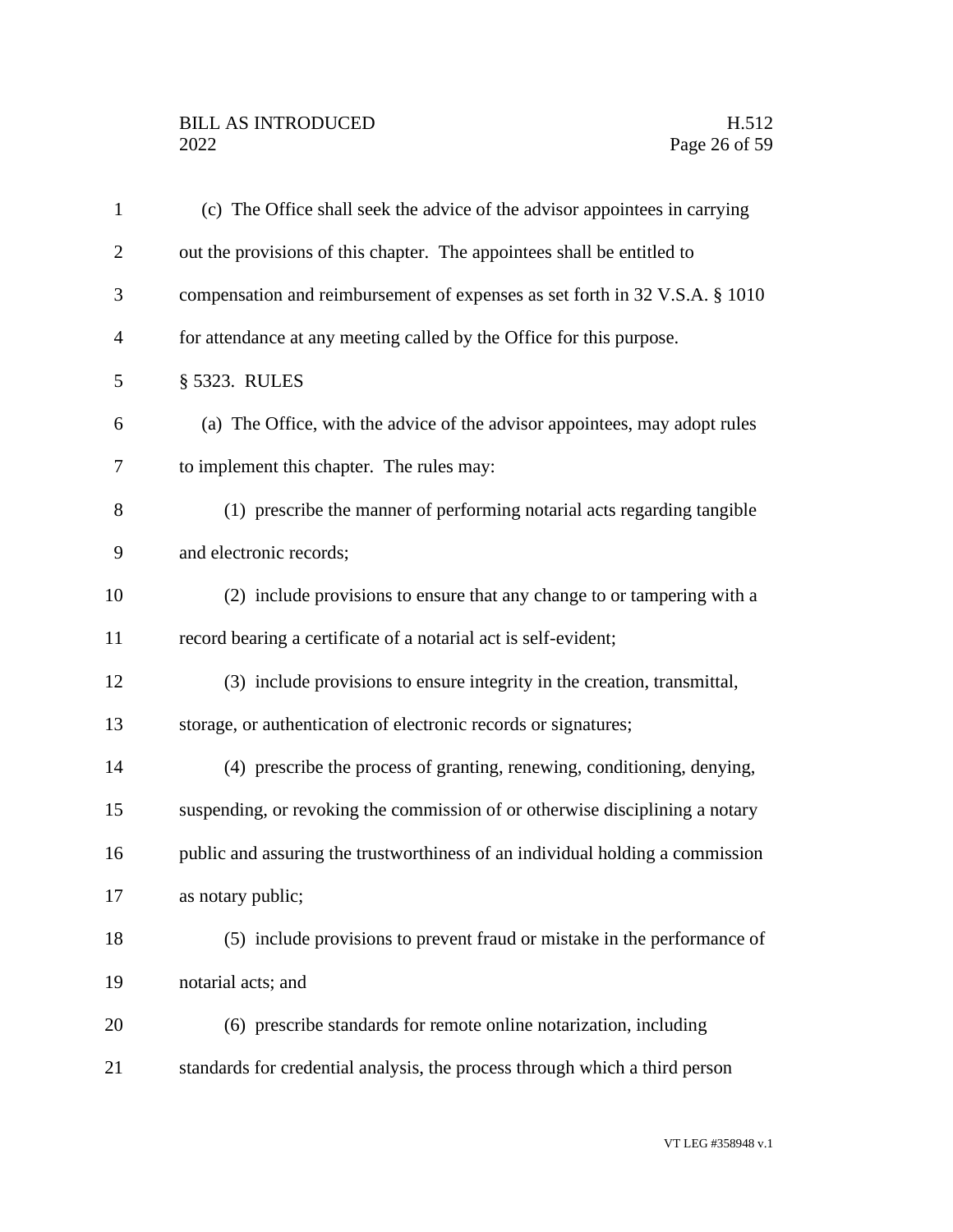# BILL AS INTRODUCED H.512<br>2022 Page 27 of 59

| affirms the identity of an individual, the methods for communicating through a     |
|------------------------------------------------------------------------------------|
| secure communication link, the means by which the remote notarization is           |
| certified, and the form of notice to be appended disclosing the fact that the      |
| notarization was completed remotely on any document acknowledged through           |
| remote online notarization.                                                        |
| (b) Rules adopted regarding the performance of notarial acts with respect to       |
| electronic records and remote online notarization may not require, or accord       |
| greater legal status or effect to, the implementation or application of a specific |
| technology or technical specification. In adopting, amending, or repealing         |
| rules regarding notarial acts with respect to electronic records and remote        |
| online notarization, the Office shall consider, as far as is consistent with this  |
| chapter:                                                                           |
| (1) the most recent standards regarding electronic records and remote              |
| online notarization promulgated by national bodies, such as the National           |
| Association of Secretaries of State and the Mortgage Industry Standards and        |
| Maintenance Organization;                                                          |
| (2) standards, practices, and customs of other jurisdictions that                  |
| substantially enact this chapter; and                                              |
| (3) the views of governmental officials and entities and other interested          |
| persons.                                                                           |
|                                                                                    |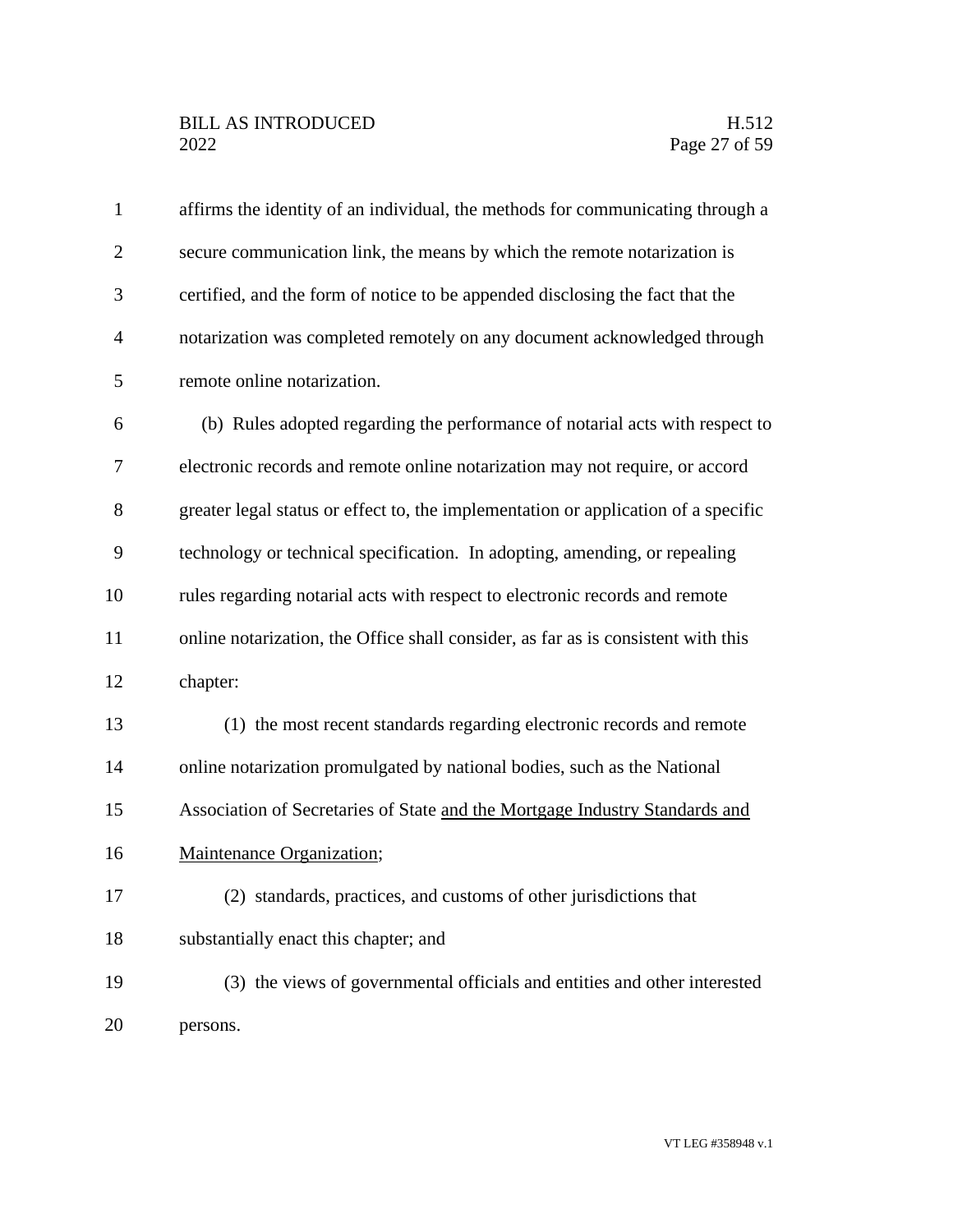# BILL AS INTRODUCED H.512<br>2022 Page 28 of 59

| $\mathbf{1}$   | (c) Neither electronic notarization nor remote online notarization shall be     |
|----------------|---------------------------------------------------------------------------------|
| $\overline{2}$ | allowed until the Secretary of State has adopted rules and prescribed standards |
| 3              | in these areas.                                                                 |
| $\overline{4}$ | § 5324. FEES                                                                    |
| 5              | For the issuance of a commission as a notary public, the Office shall collect   |
| 6              | a fee of \$15.00.                                                               |
| 7              | Subchapter 3. Commissions                                                       |
| 8              | § 5341. COMMISSION AS NOTARY PUBLIC; QUALIFICATIONS; NO                         |
| 9              | <b>IMMUNITY OR BENEFIT</b>                                                      |
| 10             | (a) An individual qualified under subsection (b) of this section may apply      |
| 11             | to the Office for a commission as a notary public. The applicant shall comply   |
| 12             | with and provide the information required by rules adopted by the Office and    |
| 13             | pay the application fee set forth in section 5324 of this chapter.              |
| 14             | (b) An applicant for a commission as a notary public shall:                     |
| 15             | (1) be at least 18 years of age;                                                |
| 16             | (2) be a citizen or permanent legal resident of the United States;              |
| 17             | (3) be a resident of or have a place of employment or practice in this          |
| 18             | State;                                                                          |
| 19             | (4) not be disqualified to receive a commission under section 5342 of           |
| 20             | this chapter; and                                                               |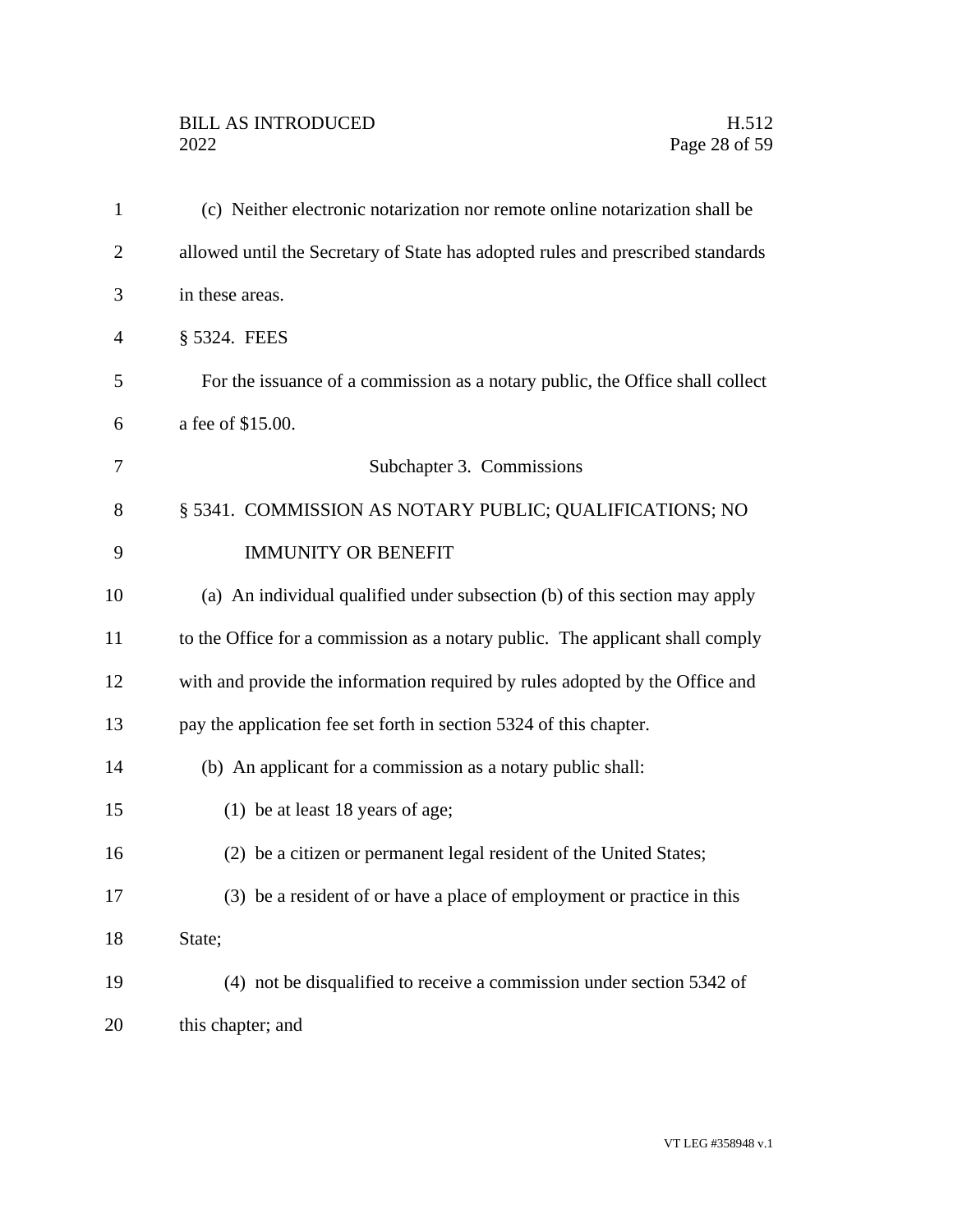## BILL AS INTRODUCED H.512<br>2022 Page 29 of 59

| $\mathbf{1}$   | (5) pass a basic examination approved by the Office based on the                  |
|----------------|-----------------------------------------------------------------------------------|
| $\overline{2}$ | statutes, rules, and ethics relevant to notarial acts.                            |
| 3              | (c) Before issuance of a commission as a notary public, an applicant for the      |
| 4              | commission shall execute an oath of office and submit it to the Office.           |
| 5              | (d) Upon compliance with this section, the Office shall issue a commission        |
| 6              | as a notary public to an applicant, which shall be valid through the then current |
| 7              | commission term end date.                                                         |
| 8              | (e) A commission to act as a notary public authorizes the notary public to        |
| 9              | perform notarial acts. The commission does not provide the notary public any      |
| 10             | immunity or benefit conferred by law of this State on public officials or         |
| 11             | employees.                                                                        |
| 12             | § 5342. GROUNDS TO DENY, REFUSE TO RENEW, REVOKE,                                 |
| 13             | SUSPEND, OR CONDITION COMMISSION OF NOTARY                                        |
| 14             | <b>PUBLIC</b>                                                                     |
| 15             | (a) The Office may deny, refuse to renew, revoke, suspend, or impose a            |
| 16             | condition on a commission as notary public for any act or omission that           |
| 17             | demonstrates the individual lacks the honesty, integrity, competence, or          |
| 18             | reliability to act as a notary public, including:                                 |
| 19             | (1) failure to comply with this chapter;                                          |
| 20             | (2) a fraudulent, dishonest, or deceitful misstatement or omission in the         |
| 21             | application for a commission as a notary public submitted to the Office;          |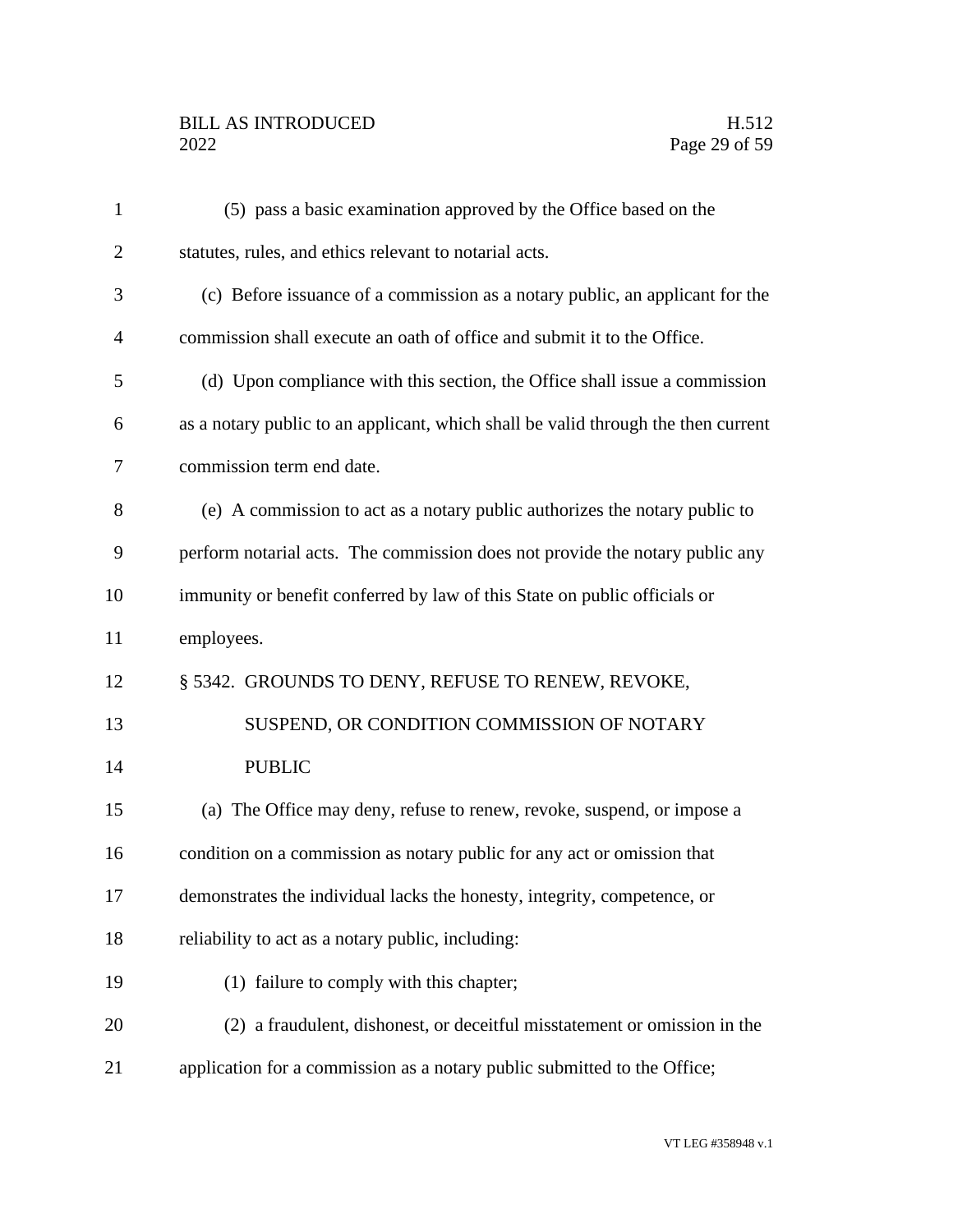# BILL AS INTRODUCED H.512<br>2022 Page 30 of 59

| $\mathbf{1}$   | (3) a conviction of the applicant or notary public of any felony or a               |
|----------------|-------------------------------------------------------------------------------------|
| $\overline{2}$ | crime involving fraud, dishonesty, or deceit;                                       |
| 3              | (4) a finding against, or admission of liability by, the applicant or notary        |
| $\overline{4}$ | public in any legal proceeding or disciplinary action based on the applicant's      |
| 5              | or notary public's fraud, dishonesty, or deceit;                                    |
| 6              | (5) failure by the notary public to discharge any duty required of a                |
| 7              | notary public, whether by this chapter, rules of the Office, or any federal or      |
| 8              | State law;                                                                          |
| 9              | (6) use of false or misleading advertising or representation by the notary          |
| 10             | public representing that the notary has a duty, right, or privilege that the notary |
| 11             | does not have;                                                                      |
| 12             | (7) violation by the notary public of a rule of the Office regarding a              |
| 13             | notary public;                                                                      |
| 14             | (8) denial, refusal to renew, revocation, suspension, or conditioning of a          |
| 15             | notary public commission in another state; or                                       |
| 16             | (9) committing any of the conduct set forth in $3 \text{ V.S.A. }$ \$129a(a).       |
| 17             | (b) If the Office denies, refuses to renew, revokes, suspends, or imposes           |
| 18             | conditions on a commission as a notary public, the applicant or notary public is    |
| 19             | entitled to timely notice and hearing in accordance with 3 V.S.A. chapter 25.       |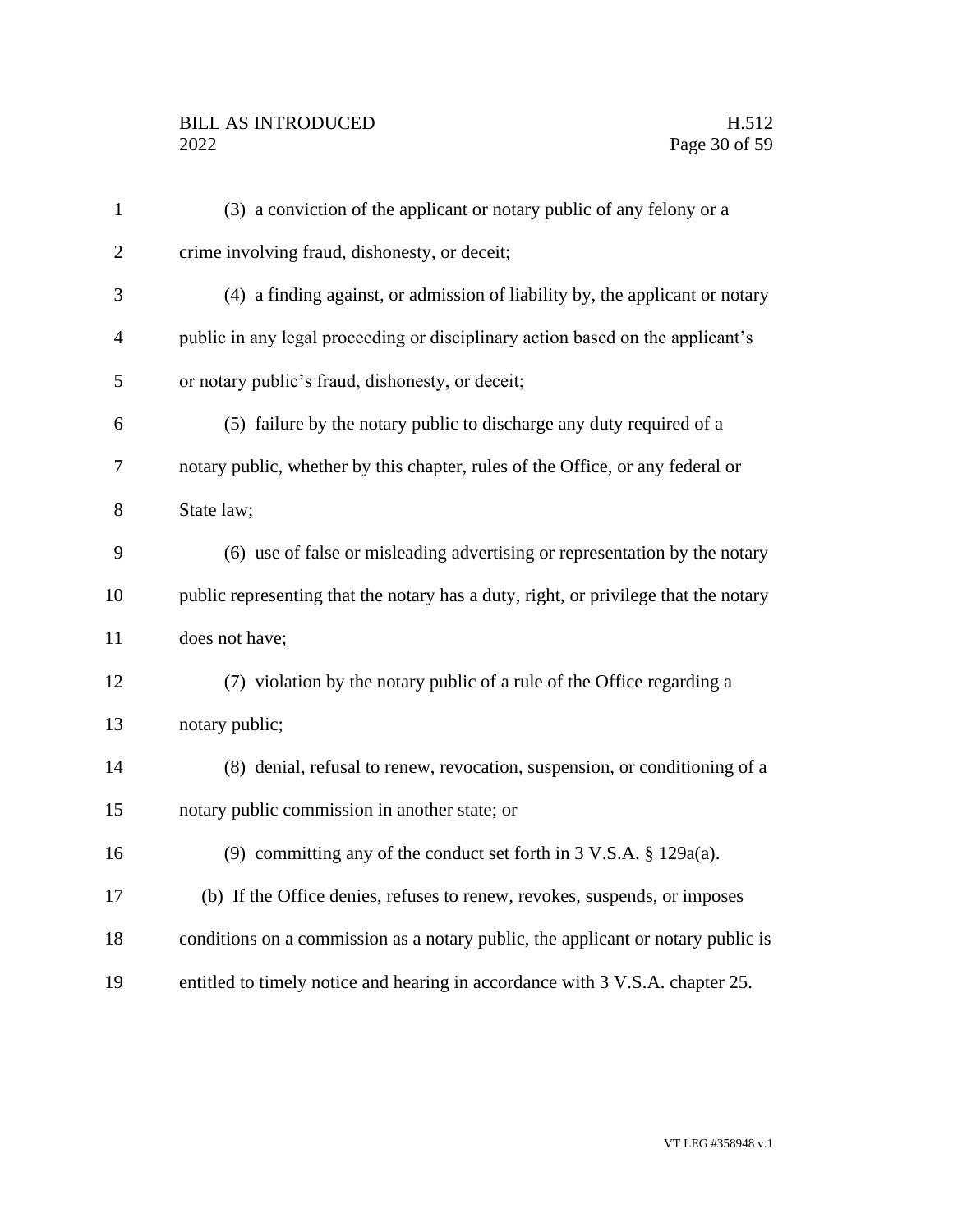| $\mathbf{1}$   | § 5343. RENEWALS; CONTINUING EDUCATION                                          |
|----------------|---------------------------------------------------------------------------------|
| $\overline{2}$ | (a) Biennially, the Office shall provide a renewal notice to each               |
| 3              | commissioned notary public. Upon receipt of a notary public's completed         |
| $\overline{4}$ | renewal, payment of the fee as set forth in section 5324 of this chapter, and   |
| 5              | evidence of eligibility, the Office shall issue to him or her a new commission. |
| 6              | (b) A notary public applying for renewal shall complete continuing              |
| 7              | education approved by the Office, which shall not be required to exceed two     |
| 8              | hours, during the preceding two-year period. A notary public electing to        |
| 9              | conduct remote notarizations pursuant to section 5379 of this title shall       |
| 10             | compute a continuing education course approved by the Office that addresses     |
| 11             | the duties, obligations, and technology requirements for conducting a remote    |
| 12             | notarization.                                                                   |
| 13             | (c) The Office, with the advice of the advisor appointees, shall establish by   |
| 14             | rule guidelines and criteria for continuing education credit.                   |
| 15             | § 5344. DATABASE OF NOTARIES PUBLIC                                             |
| 16             | The Office shall maintain an electronic database of notaries public:            |
| 17             | (1) through which a person may verify the authority of a notary public to       |
| 18             | perform notarial acts; and                                                      |
| 19             | (2) that indicates whether a notary public has notified the Office that the     |
| 20             | notary public will be performing notarial acts on electronic records.           |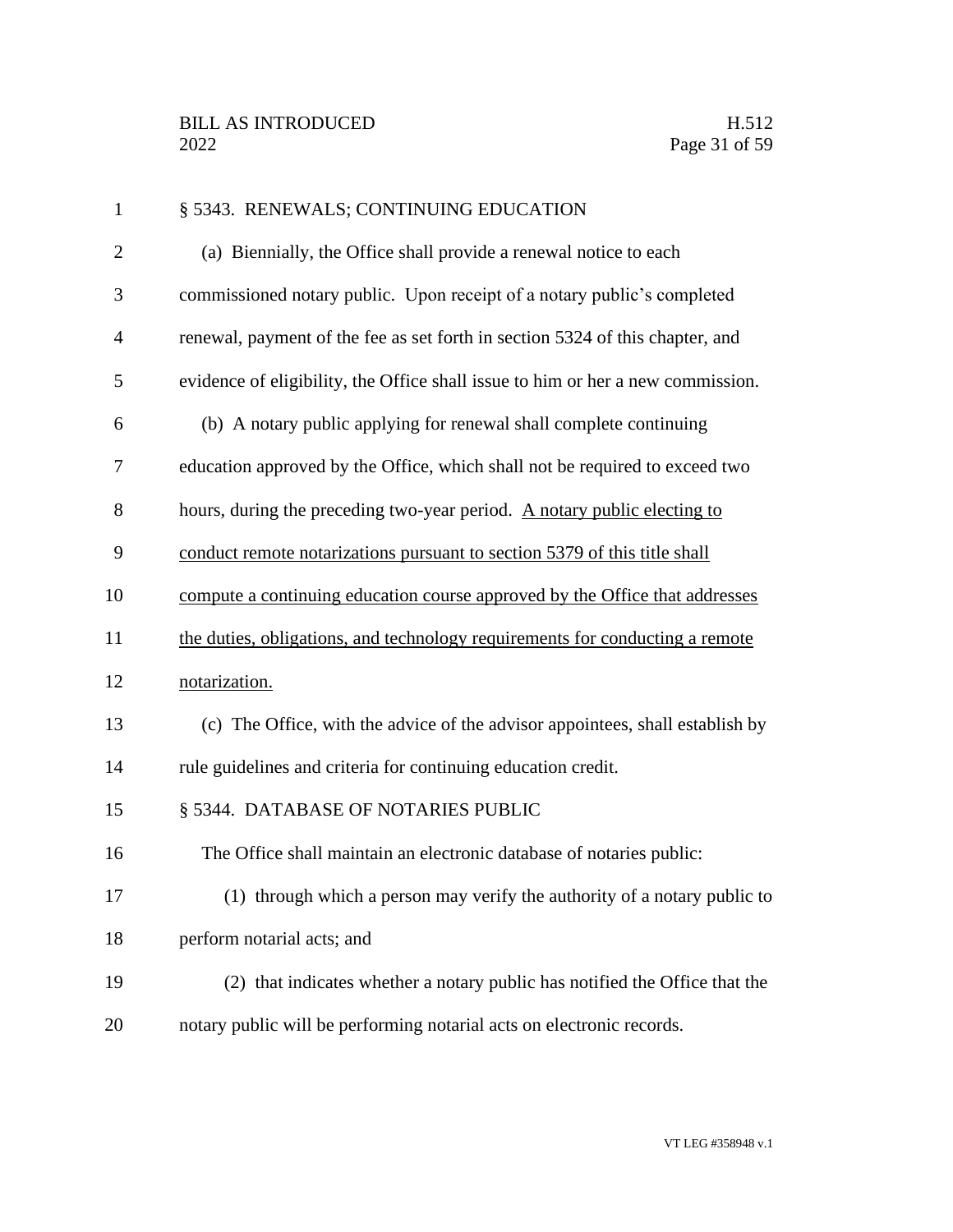| $\mathbf{1}$   | § 5345. PROHIBITIONS; OFFENSES                                                      |
|----------------|-------------------------------------------------------------------------------------|
| $\overline{2}$ | (a) A person shall not perform or attempt to perform a notarial act or hold         |
| 3              | himself or herself themself out as being able to do so in this State without first  |
| $\overline{4}$ | having been commissioned.                                                           |
| 5              | (b) A person shall not use in connection with the person's name any letters,        |
| 6              | words, or insignia indicating or implying that the person is a notary public        |
| 7              | unless commissioned in accordance with this chapter.                                |
| 8              | (c) A person shall not perform or attempt to perform a notarial act while his       |
| 9              | or her the person's commission has been revoked or suspended.                       |
| 10             | (d) A person who violates a provision of this section shall be subject to a         |
| 11             | fine of not more than \$5,000.00 or imprisonment for not more than one year, or     |
| 12             | both. Prosecution may occur upon the complaint of the Attorney General or a         |
| 13             | State's Attorney and shall not act as a bar to civil or administrative proceedings  |
| 14             | involving the same conduct.                                                         |
| 15             | (e) A commission as a notary public shall not authorize an individual to            |
| 16             | assist a person in drafting legal records, give legal advice, or otherwise practice |
| 17             | law.                                                                                |
| 18             | (f) Except as otherwise allowed by law, a notary public shall not withhold          |
| 19             | access to or possession of an original record provided by a person who seeks        |
| 20             | performance of a notarial act by the notary public.                                 |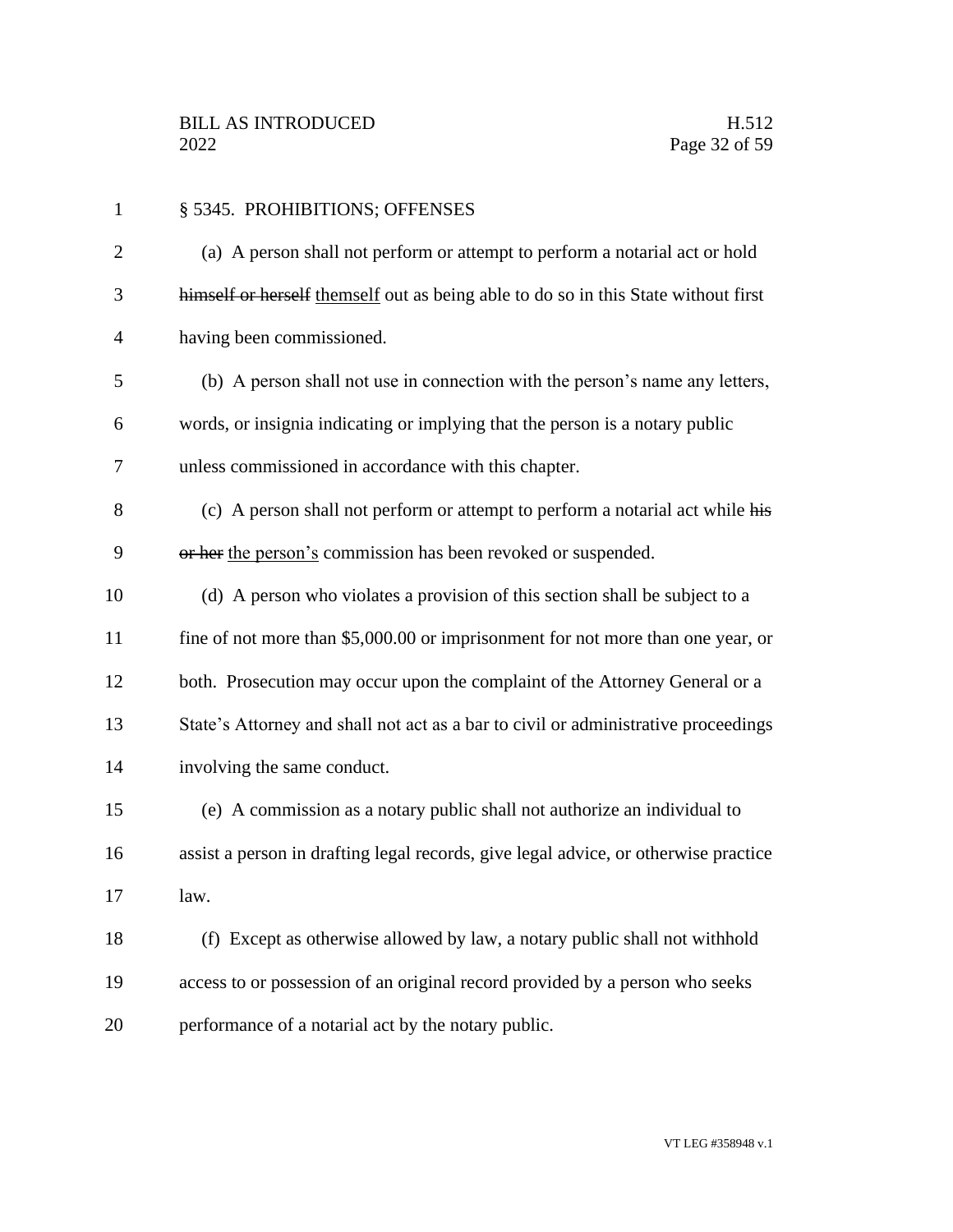| 1              | Subchapter 4. Notarial Acts                                                      |
|----------------|----------------------------------------------------------------------------------|
| $\overline{2}$ | § 5361. NOTARIAL ACTS IN THIS STATE; AUTHORITY TO PERFORM                        |
| 3              | (a) A notarial act, as defined in subdivision $5304(7)(A)$ of this chapter, may  |
| 4              | only be performed in this State by a notary public commissioned under this       |
| 5              | chapter.                                                                         |
| 6              | (b) The signature and title of an individual performing a notarial act in this   |
| 7              | State are prima facie evidence that the signature is genuine and that the        |
| 8              | individual holds the designated title.                                           |
| 9              | § 5362. AUTHORIZED NOTARIAL ACTS                                                 |
| 10             | (a) A notary public may perform a notarial act authorized by this chapter or     |
| 11             | otherwise by law of this State.                                                  |
| 12             | (b) A notary public shall not perform a notarial act with respect to a record    |
| 13             | to which the notary public or the notary public's spouse is a party, or in which |
| 14             | either of them has a direct beneficial interest. A notarial act performed in     |
| 15             | violation of this subsection is voidable.                                        |
| 16             | (c) A notarial officer may certify that a tangible copy of an electronic         |
| 17             | record is an accurate copy of the electronic record.                             |
| 18             | § 5363. REQUIREMENTS FOR CERTAIN NOTARIAL ACTS                                   |
| 19             | (a) Acknowledgments. A notary public who takes an acknowledgment of a            |
| 20             | record shall determine, from personal knowledge or satisfactory evidence of      |
| 21             | the identity of the individual, that the individual appearing before the officer |
|                |                                                                                  |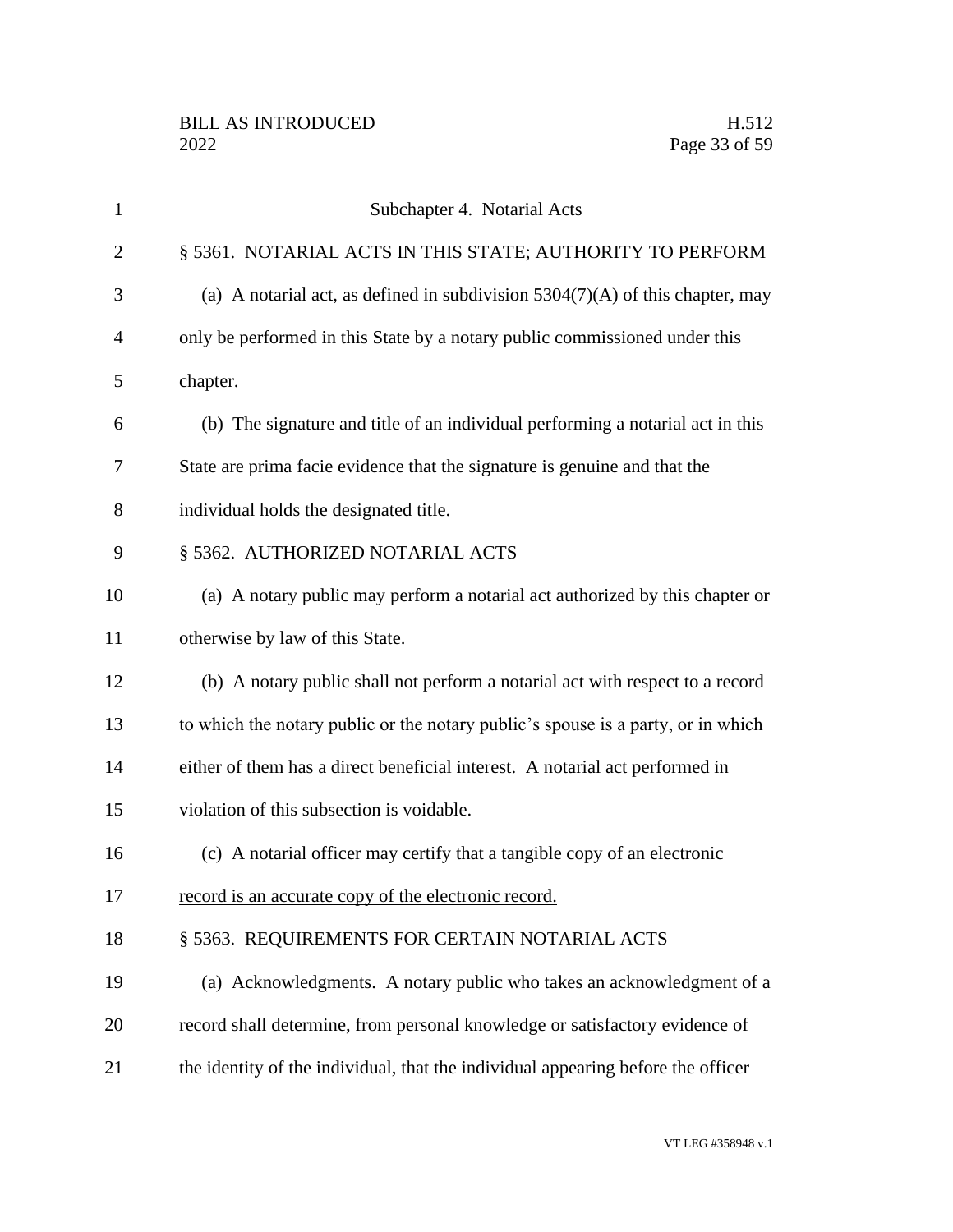| $\mathbf{1}$   | and making the acknowledgment has the identity claimed and that the              |
|----------------|----------------------------------------------------------------------------------|
| $\overline{2}$ | signature on the record is the signature of the individual.                      |
| 3              | (b) Verifications. A notary public who takes a verification of a statement       |
| 4              | on oath or affirmation shall determine, from personal knowledge or               |
| 5              | satisfactory evidence of the identity of the individual, that the individual     |
| 6              | appearing before the officer and making the verification has the identity        |
| 7              | claimed and that the signature on the statement verified is the signature of the |
| 8              | individual.                                                                      |
| 9              | (c) Signatures. A notary public who attests to a signature shall determine,      |
| 10             | from personal knowledge or satisfactory evidence of the identity of the          |
| 11             | individual, that the individual appearing before the officer and signing the     |
| 12             | record has the identity claimed.                                                 |
| 13             | (d) Certifications. A notarial officer who certifies or attests a copy of a      |
| 14             | record or an item that was copied shall determine that the copy is a full, true, |
| 15             | and accurate transcription or reproduction of the record or item.                |
| 16             | (e) Protests. A notary public who makes or notes a protest of a negotiable       |
| 17             | instrument shall determine the matters set forth in 9A V.S.A. § 3-505(b),        |
| 18             | protest; certificate of dishonor.                                                |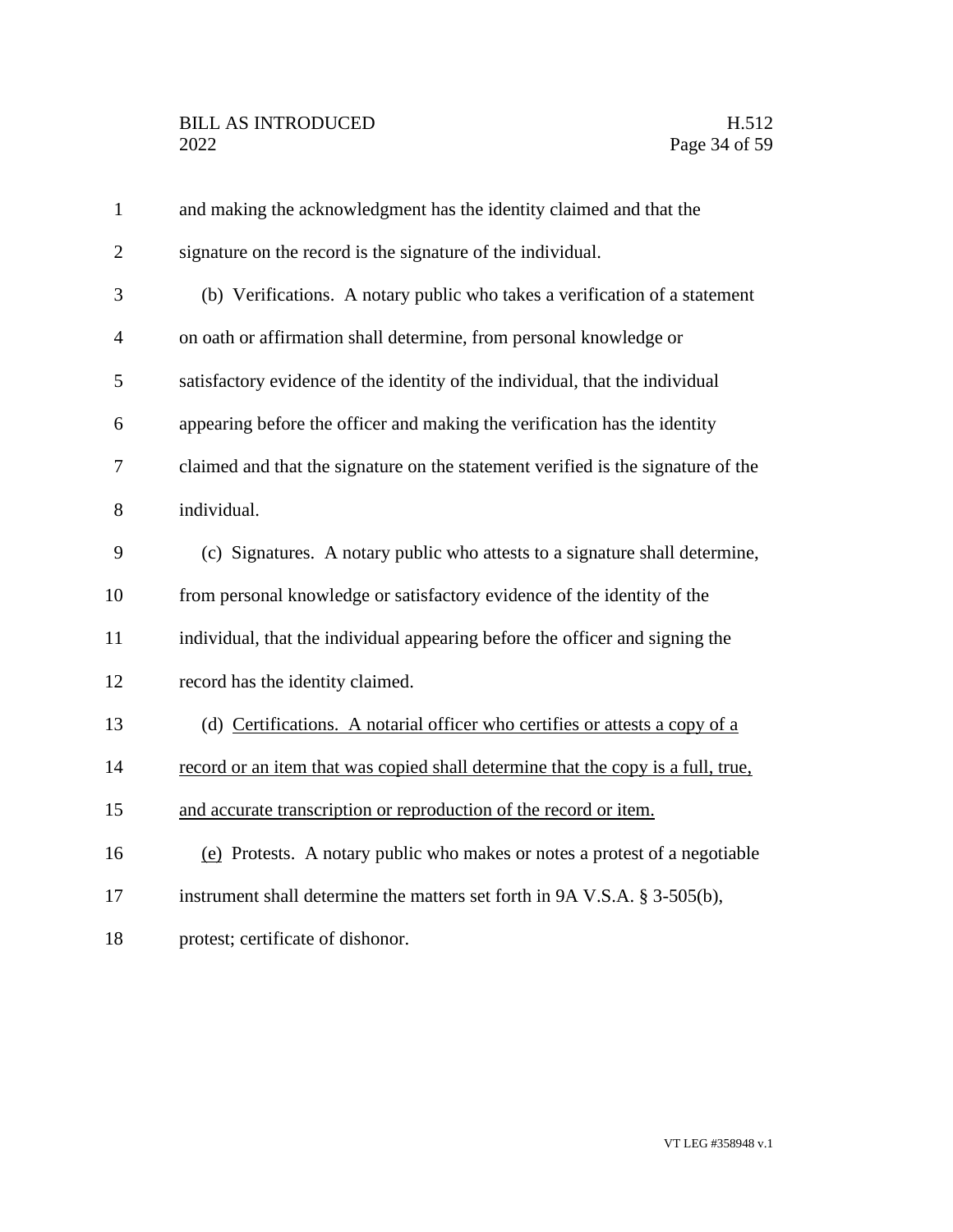| $\mathbf{1}$   | § 5364. PERSONAL APPEARANCE REQUIRED                                               |
|----------------|------------------------------------------------------------------------------------|
| $\overline{2}$ | (a) If a notarial act relates to a statement made in or a signature executed on    |
| 3              | a record, the individual making the statement or executing the signature shall     |
| 4              | appear personally before the notary public.                                        |
| 5              | (b) The requirement for a personal appearance is satisfied if:                     |
| 6              | (1) the notary public and the person executing the signature are in the            |
| 7              | same physical place; or                                                            |
| 8              | (2) the notary public and the person are communicating through a secure            |
| 9              | communication link using protocols and standards prescribed in rules adopted       |
| 10             | by the Secretary of State pursuant to the rulemaking authority set forth in this   |
| 11             | chapter interacting by means of communication technology in compliance with        |
| 12             | section 5379 of this chapter.                                                      |
| 13             | § 5365. IDENTIFICATION OF INDIVIDUAL                                               |
| 14             | (a) Personal knowledge. A notary public has personal knowledge of the              |
| 15             | identity of an individual appearing before the officer if the individual is        |
| 16             | personally known to the officer through dealings sufficient to provide             |
| 17             | reasonable certainty that the individual has the identity claimed.                 |
| 18             | (b) Satisfactory evidence. A notary public has satisfactory evidence of the        |
| 19             | identity of an individual appearing before the officer if the officer can identify |
| 20             | the individual:                                                                    |
| 21             | $(1)$ by means of:                                                                 |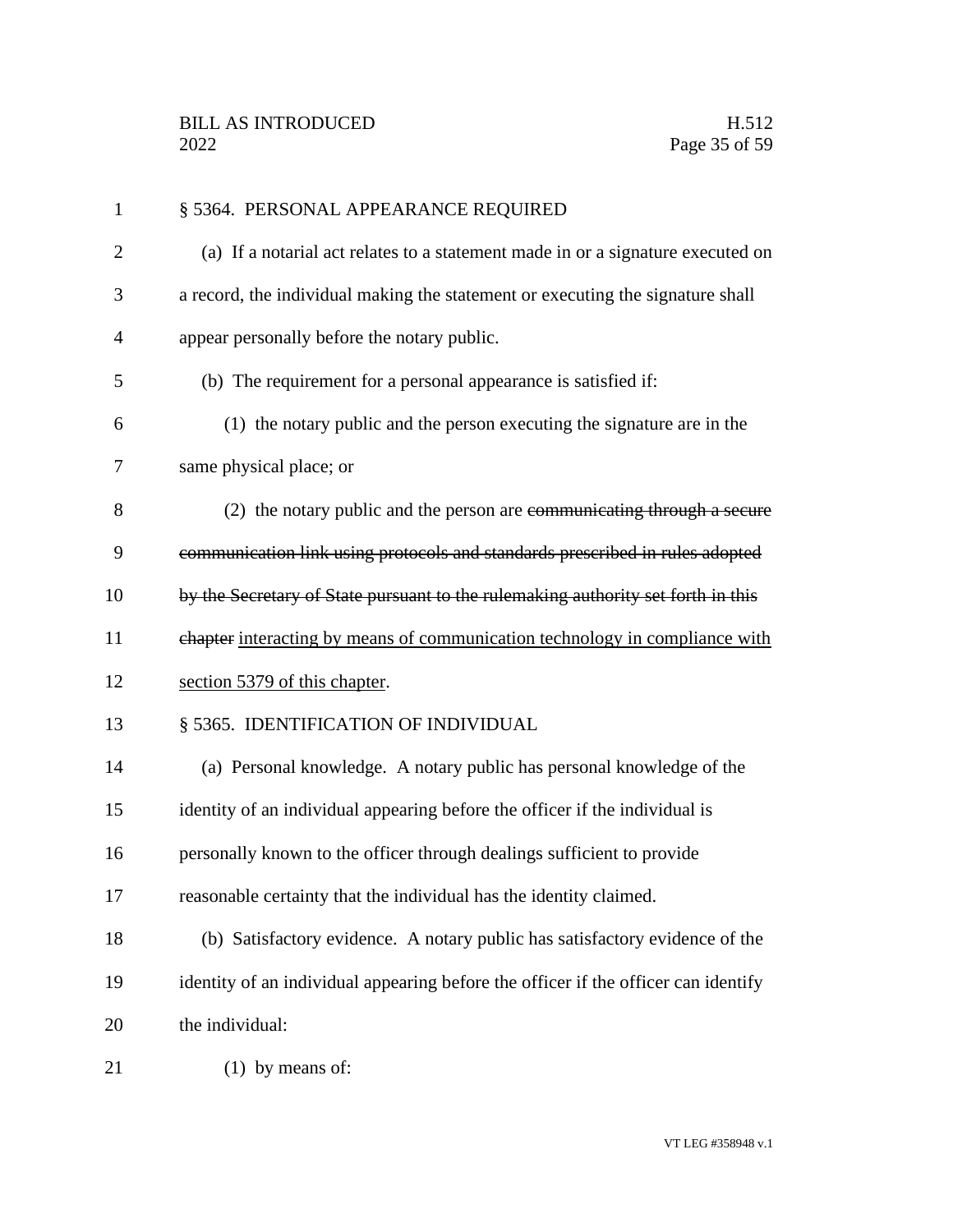# BILL AS INTRODUCED H.512<br>2022 Page 36 of 59

| 1              | (A) a passport, driver's license, or government-issued nondriver                  |
|----------------|-----------------------------------------------------------------------------------|
| $\overline{2}$ | identification card, which is current or expired not more than three years before |
| 3              | performance of the notarial act and unexpired; or                                 |
| 4              | (B) another form of government identification issued to an                        |
| 5              | individual, which is current or expired not more than three years before          |
| 6              | performance of the notarial act and unexpired, contains the signature or a        |
| 7              | photograph of the individual, and is satisfactory to the officer; or              |
| 8              | (2) by a verification on oath or affirmation of a credible witness                |
| 9              | personally appearing before the officer and known to the officer or whom the      |
| 10             | officer can identify on the basis of a passport, driver's license, or government- |
| 11             | issued nondriver identification card, which is current or expired not more than   |
| 12             | three years before performance of the notarial act and unexpired.                 |
| 13             | (c) Additional information. A notary public may require an individual to          |
| 14             | provide additional information or identification credentials necessary to assure  |
| 15             | the notary public of the identity of the individual.                              |
| 16             | § 5366. SIGNATURE IF INDIVIDUAL UNABLE TO SIGN                                    |
| 17             | If an individual is physically unable to sign a record, the individual may        |
| 18             | direct an individual other than the notary public to sign the individual's name   |
| 19             | on the record. The notary public shall insert "Signature affixed by (name of      |
| 20             | other individual) at the direction of (name of individual)" or words of similar   |
| 21             | import.                                                                           |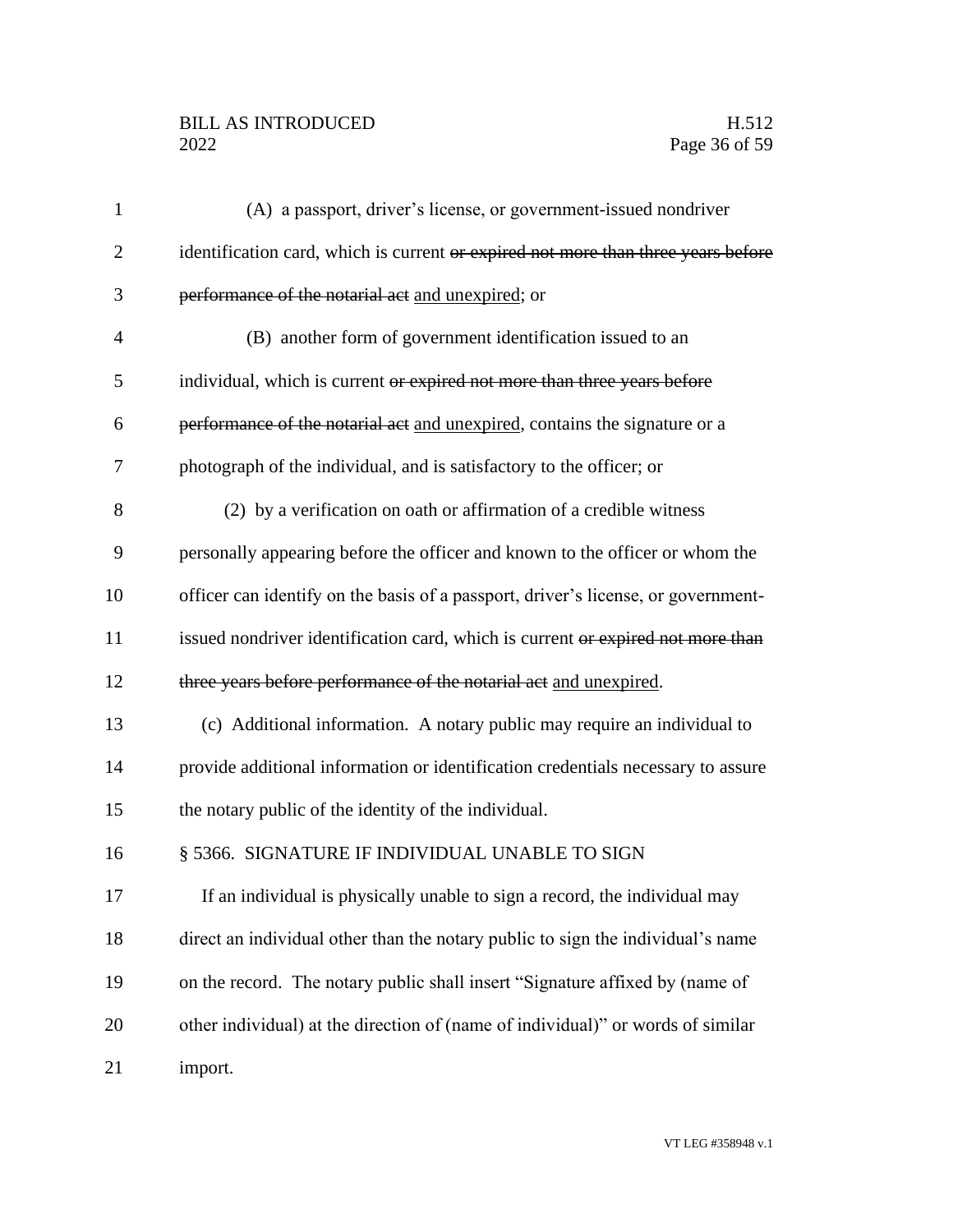| $\mathbf{1}$   | § 5367. CERTIFICATE OF NOTARIAL ACT                                                     |
|----------------|-----------------------------------------------------------------------------------------|
| $\overline{2}$ | (a) A notarial act shall be evidenced by a certificate. The certificate shall:          |
| 3              | (1) be executed contemporaneously with the performance of the notarial                  |
| 4              | act;                                                                                    |
| 5              | (2) be signed and dated by the notary public and be signed in the same                  |
| 6              | manner as on file with the Office;                                                      |
| 7              | (3) identify the jurisdiction in which the notarial act is performed;                   |
| 8              | (4) indicate whether the notarial act was performed remotely pursuant to                |
| 9              | section 5379 of this title;                                                             |
| 10             | (5) contain the title of office of the notary public; and                               |
| 11             | $\left(\frac{5}{6}\right)$ indicate the date of expiration of the officer's commission. |
| 12             | $(b)(1)$ If a notarial act regarding a tangible record is performed by a notary         |
| 13             | public, an official stamp shall be affixed to or embossed on the certificate or, in     |
| 14             | the alternative, the notary shall clearly print or type the notary public's name        |
| 15             | and commission number on the certificate.                                               |
| 16             | (2) If a notarial act regarding an electronic record is performed by a                  |
| 17             | notary public and the certificate contains the information specified in                 |
| 18             | subdivisions (a) $(2)$ – $(4)$ of this section, an official stamp may be attached to or |
| 19             | logically associated with the certificate.                                              |
| 20             | (c) A certificate of a notarial act is sufficient if it meets the requirements of       |
| 21             | subsections (a) and (b) of this section and:                                            |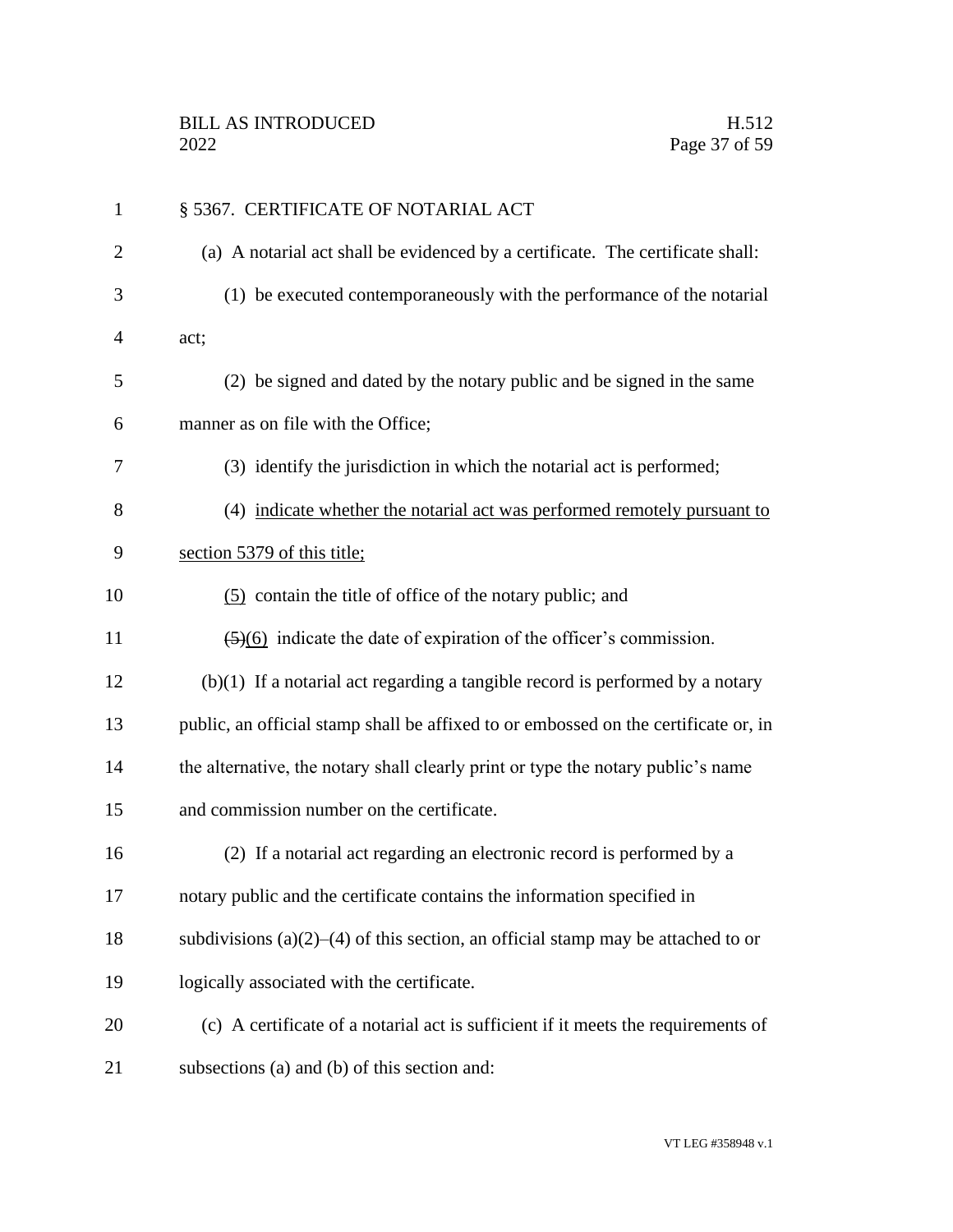| $\mathbf{1}$   | $(1)$ is in a short form as set forth in section 5368 of this chapter;             |
|----------------|------------------------------------------------------------------------------------|
| $\overline{2}$ | (2) is in a form otherwise permitted by the law of this State;                     |
| 3              | (3) is in a form permitted by the law applicable in the jurisdiction in            |
| $\overline{4}$ | which the notarial act was performed; or                                           |
| 5              | (4) sets forth the actions of the notary public and the actions are                |
| 6              | sufficient to meet the requirements of the notarial act as provided in sections    |
| 7              | 5362–5364 of this chapter or a law of this State other than this chapter.          |
| 8              | (d) By executing a certificate of a notarial act, a notary public certifies that   |
| 9              | the notary public has complied with the requirements and made the                  |
| 10             | determinations specified in sections 5363–5365 of this chapter.                    |
| 11             | (e) A notary public shall not affix the notary public's signature to, or           |
| 12             | logically associate it with, a certificate until the notarial act has been         |
| 13             | performed.                                                                         |
| 14             | $(f)(1)$ If a notarial act is performed regarding a tangible record, a certificate |
| 15             | shall be part of, or securely attached to, the record.                             |
| 16             | (2) If a notarial act is performed regarding an electronic record, the             |
| 17             | certificate shall be affixed to, or logically associated with, the electronic      |
| 18             | record.                                                                            |
| 19             | (3) If the Office has established standards by rule pursuant to section            |
| 20             | 5323 of this chapter for attaching, affixing, or logically associating the         |
| 21             | certificate, the process shall conform to those standards.                         |
|                |                                                                                    |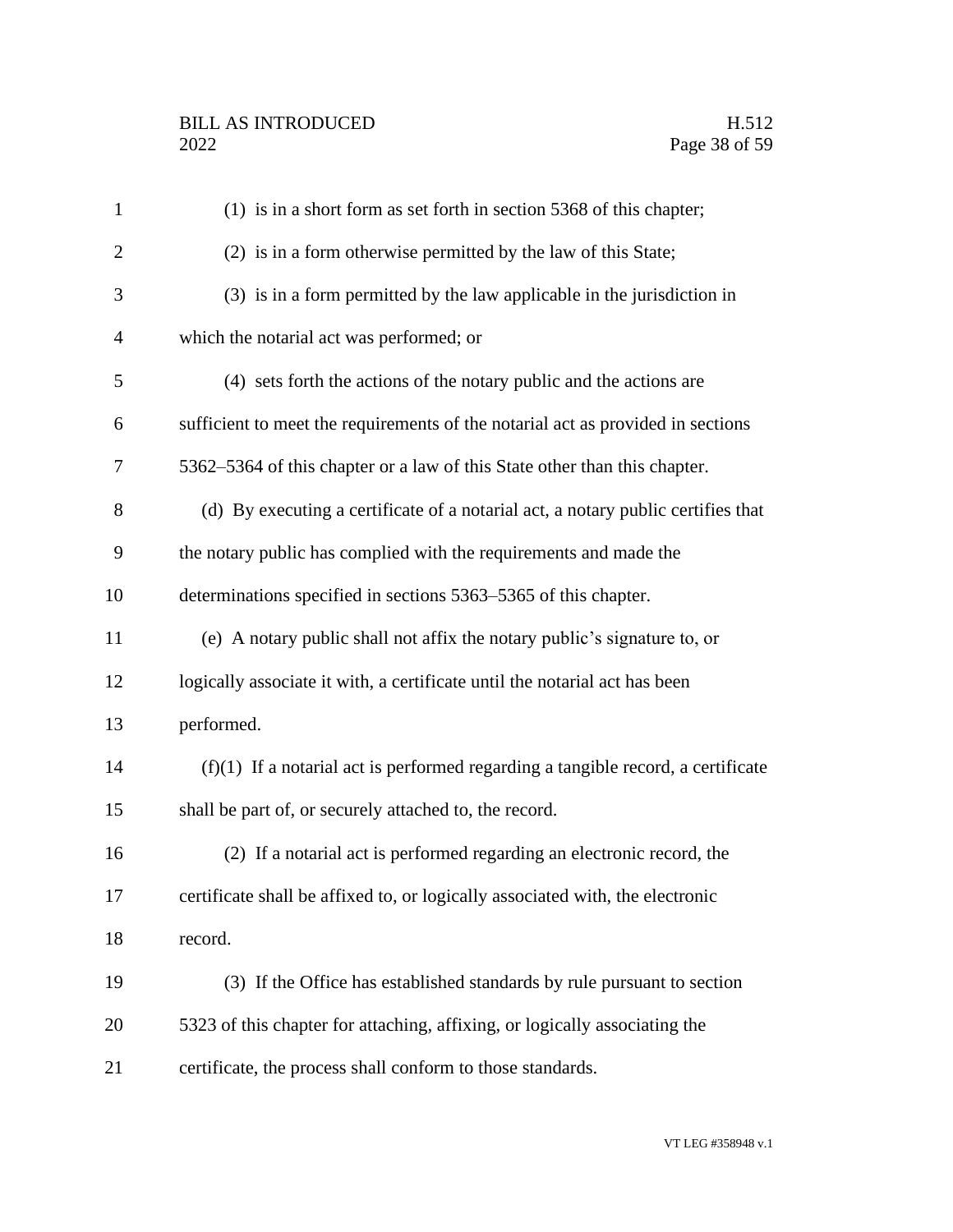| $\mathbf{1}$   | § 5368. SHORT-FORM CERTIFICATES                                                                                                                          |
|----------------|----------------------------------------------------------------------------------------------------------------------------------------------------------|
| $\overline{2}$ | The following short-form certificates of notarial acts shall be sufficient for                                                                           |
| 3              | the purposes indicated, if completed with the information required by                                                                                    |
| $\overline{4}$ | subsections $5367(a)$ and (b) of this chapter:                                                                                                           |
| 5              | (1) For an acknowledgment in an individual capacity:                                                                                                     |
| 6              |                                                                                                                                                          |
| 7              | This record was acknowledged before me by means of [] physical presence or                                                                               |
| 8              |                                                                                                                                                          |
| 9              |                                                                                                                                                          |
| 10             |                                                                                                                                                          |
| 11             |                                                                                                                                                          |
| 12             | Title of office____________ [My commission expires: ______________]                                                                                      |
| 13             | (2) For an acknowledgment in a representative capacity:                                                                                                  |
| 14             |                                                                                                                                                          |
| 15             | This record was acknowledged before me by means of [] physical presence or                                                                               |
| 16             |                                                                                                                                                          |
| 17             | $\frac{1}{\sqrt{1-\frac{1}{2}}}\text{Name(s) of individual(s)}$ $\frac{1}{\sqrt{1-\frac{1}{2}}}\text{ as } \frac{1}{\sqrt{1-\frac{1}{2}}}\text{ (type)}$ |
| 18             | of authority, such as officer or trustee) of __________________ (name of party                                                                           |
| 19             | on behalf of whom record was executed).                                                                                                                  |
| 20             |                                                                                                                                                          |
| 21             |                                                                                                                                                          |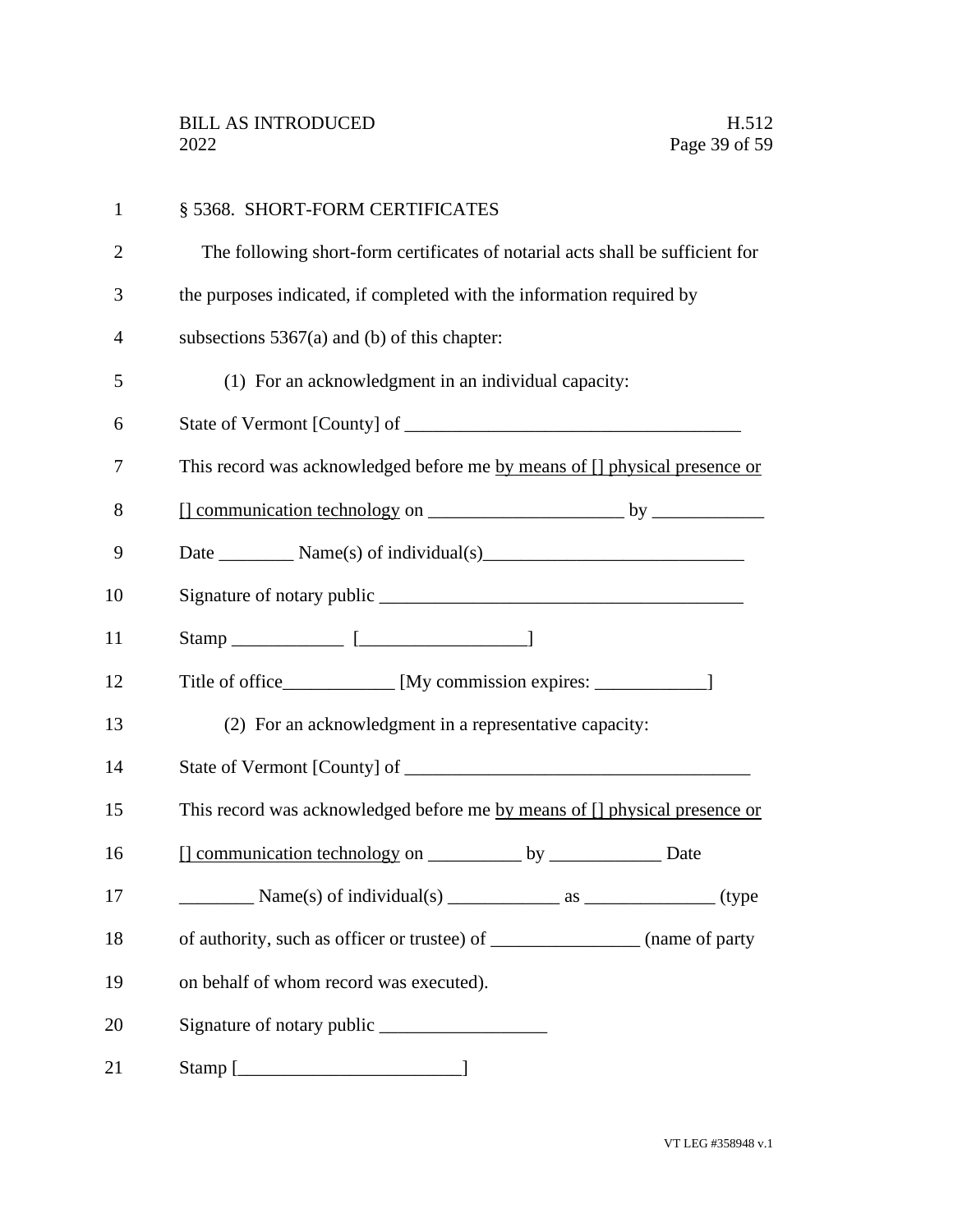| $\mathbf{1}$   | Title of office ___________ [My commission expires: ______________ ]         |
|----------------|------------------------------------------------------------------------------|
| $\overline{2}$ | (3) For a verification on oath or affirmation:                               |
| 3              |                                                                              |
| 4              | Signed and sworn to (or affirmed) before me by means of [] physical presence |
| 5              |                                                                              |
| 6              |                                                                              |
| 7              |                                                                              |
| 8              |                                                                              |
| 9              |                                                                              |
| 10             | Title of office____________ [My commission expires: _______________ ]        |
| 11             | (4) For attesting a signature:                                               |
| 12             |                                                                              |
| 13             | Signed [or attested] before me by means of [] physical presence or []        |
| 14             |                                                                              |
| 15             |                                                                              |
| 16             |                                                                              |
| 17             |                                                                              |
| 18             | Title of office ____________ [My commission expires: _______________]        |
| 19             | (5) For attestation of a copy of a document:                                 |
| 20             | State of Vermont [County] of                                                 |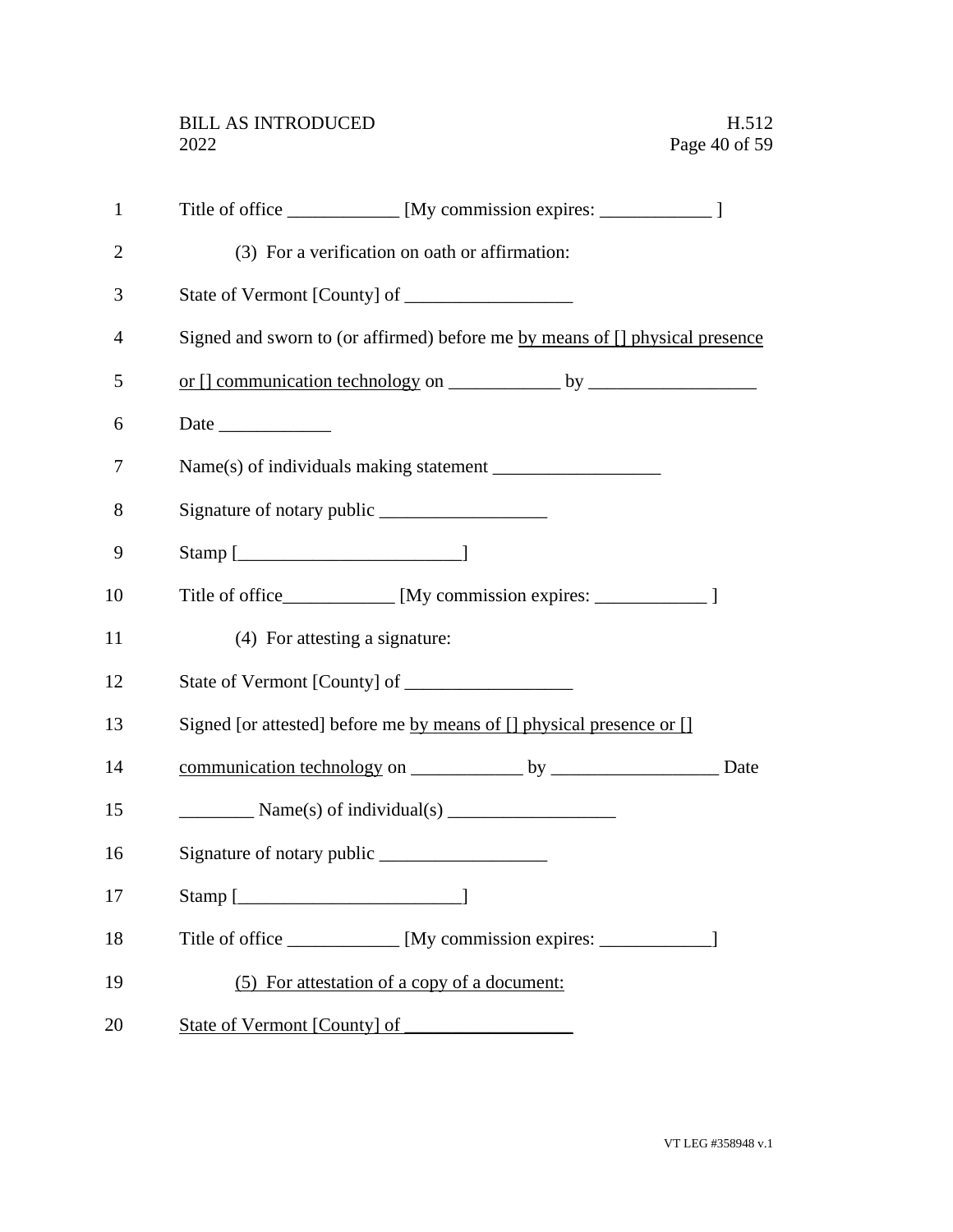| $\mathbf{1}$   | I certify that this is a true and correct copy of a document in the possession   |
|----------------|----------------------------------------------------------------------------------|
| $\overline{2}$ | of                                                                               |
| 3              | Dated                                                                            |
| 4              | Signature of notary public                                                       |
| 5              | Stamp $\lceil$                                                                   |
| 6              | Title of office My commission expires:                                           |
| 7              | § 5369. OFFICIAL STAMP                                                           |
| 8              | The official stamp of a notary public shall:                                     |
| 9              | (1) include the notary public's name, jurisdiction, and other information        |
| 10             | required by the Office; and                                                      |
| 11             | (2) be capable of being copied together with the record to which it is           |
| 12             | affixed or attached or with which it is logically associated.                    |
| 13             | § 5370. STAMPING DEVICE                                                          |
| 14             | (a) A notary public is responsible for the security of the notary public's       |
| 15             | stamping device and shall not allow another individual to use the device to      |
| 16             | perform a notarial act.                                                          |
| 17             | (b) If a notary public's stamping device is lost or stolen, the notary public    |
| 18             | or the notary public's personal representative or guardian shall notify promptly |
| 19             | the Office on discovering that the device is lost or stolen.                     |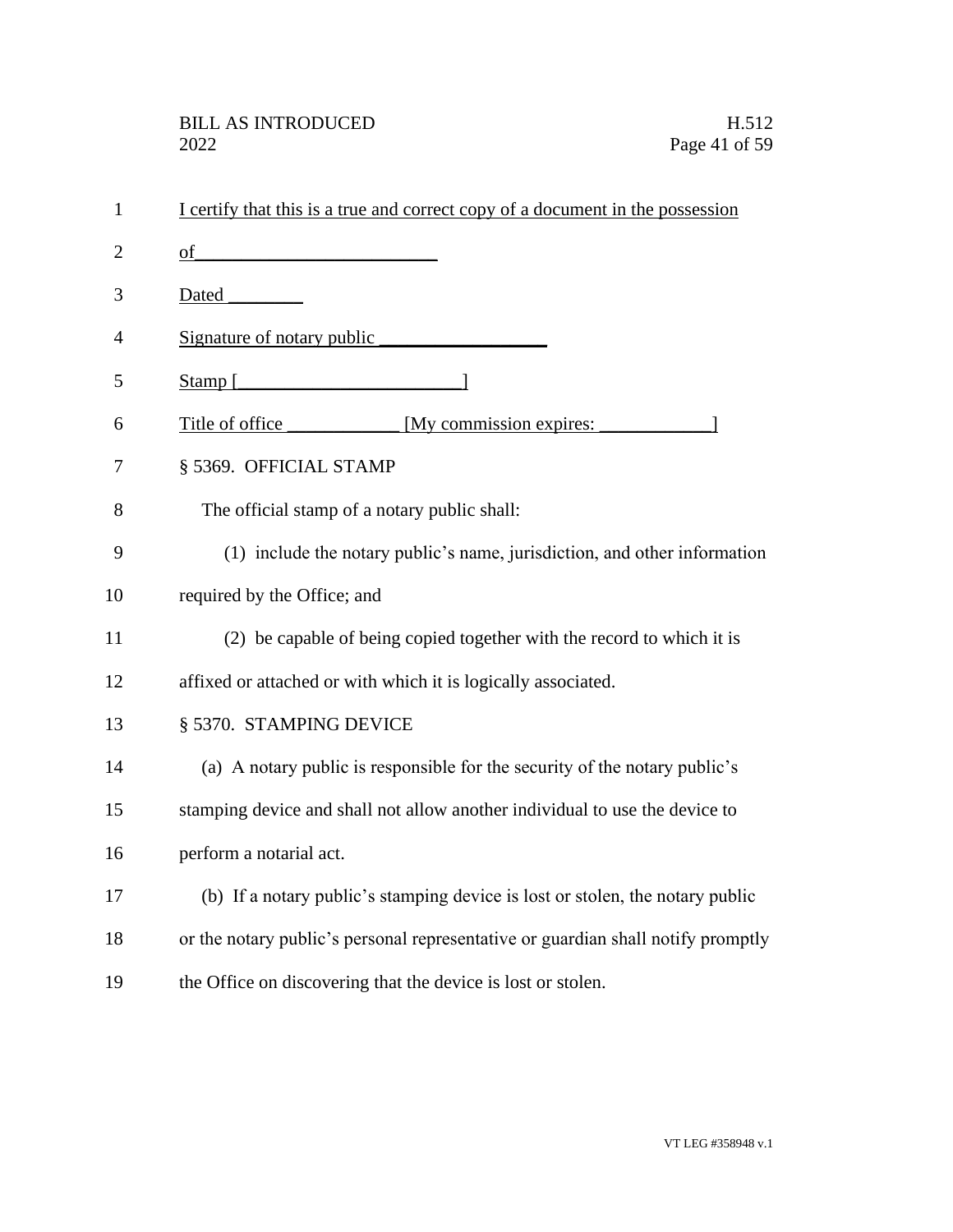| $\mathbf{1}$   | § 5371. NOTIFICATION REGARDING PERFORMANCE OF NOTARIAL                             |
|----------------|------------------------------------------------------------------------------------|
| $\overline{2}$ | ACT ON ELECTRONIC RECORD; SELECTION OF                                             |
| 3              | <b>TECHNOLOGY</b>                                                                  |
| $\overline{4}$ | (a) A notary public may select one or more tamper-evident technologies to          |
| 5              | perform notarial acts with respect to electronic records from the tamper-          |
| 6              | evident technologies that meet the requirements of section 5379 of this title or   |
| $\overline{7}$ | that are approved by the Office by rule. A person shall not require a notary       |
| 8              | public to perform a notarial act with respect to an electronic record with a       |
| 9              | technology that the notary public has not selected.                                |
| 10             | (b) Before a notary public performs the notary public's initial notarial act       |
| 11             | with respect to an electronic record, the notary public shall notify the Office    |
| 12             | that the notary public will be performing notarial acts with respect to electronic |
| 13             | records and identify the technology the notary public intends to use from the      |
| 14             | list of technologies approved by the Office by rule. If the Office has             |
| 15             | established standards by rule for approval of technology pursuant to section       |
| 16             | 5323 of this chapter, the technology shall conform to the standards. If the        |
| 17             | technology conforms to the standards, the Office shall approve the use of the      |
| 18             | technology.                                                                        |
| 19             | (c) A town clerk's office may accept for recording a tangible copy of an           |
| 20             | electronic record containing a notarial certificate as satisfying any requirement  |
| 21             | that a record accepted for recording be an original if the notarial officer        |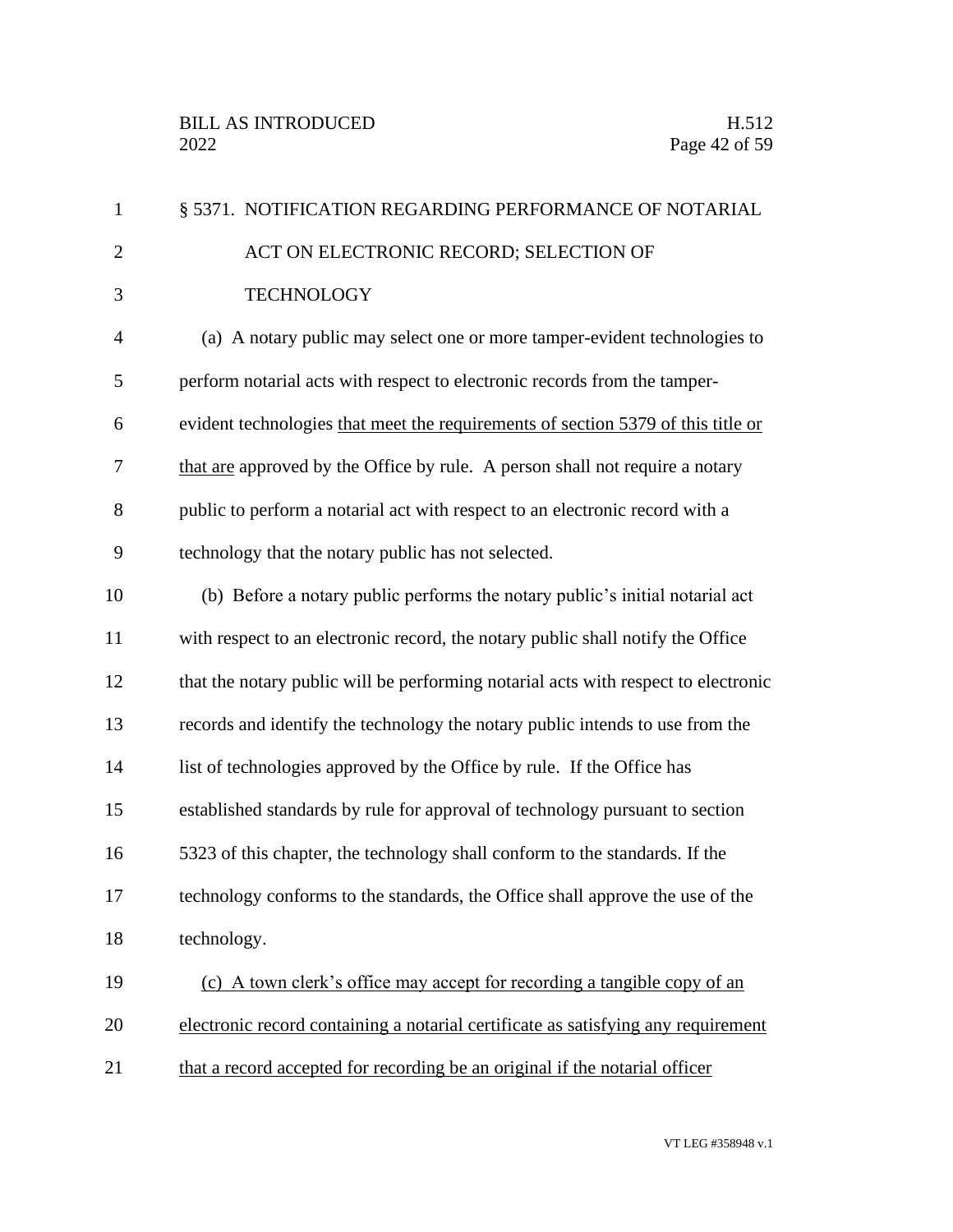| $\mathbf{1}$   | executing the notarial certificate certifies that the tangible copy is an accurate    |
|----------------|---------------------------------------------------------------------------------------|
| $\overline{2}$ | copy of the electronic record.                                                        |
| 3              | § 5372. AUTHORITY TO REFUSE TO PERFORM NOTARIAL ACT                                   |
| $\overline{4}$ | (a) A notary public may refuse to perform a notarial act if the notary public         |
| 5              | is not satisfied that:                                                                |
| 6              | (1) the individual executing the record is competent or has the capacity              |
| 7              | to execute the record; or                                                             |
| 8              | (2) the individual's signature is knowingly and voluntarily made.                     |
| 9              | (b) A notary public may refuse to perform a notarial act unless refusal is            |
| 10             | prohibited by law other than this chapter.                                            |
| 11             | § 5373. VALIDITY OF NOTARIAL ACTS                                                     |
| 12             | (a) Except as otherwise provided in subsection $5372(b)$ of this chapter, the         |
| 13             | failure of a notary public to perform a duty or meet a requirement specified in       |
| 14             | this chapter shall not impair the marketability of title or invalidate a notarial act |
| 15             | or a certification evidencing the notarial act.                                       |
| 16             | (b) An acknowledgment that contains a notary commission expiration date               |
| 17             | that is either inaccurate or expired shall not invalidate the acknowledgment if it    |
| 18             | can be established that on the date the acknowledgment was taken, the notary          |
| 19             | public's commission was active.                                                       |
| 20             | (c) The validity of a notarial act under this chapter shall not prevent an            |
| 21             | aggrieved person from seeking to invalidate the record or transaction that is the     |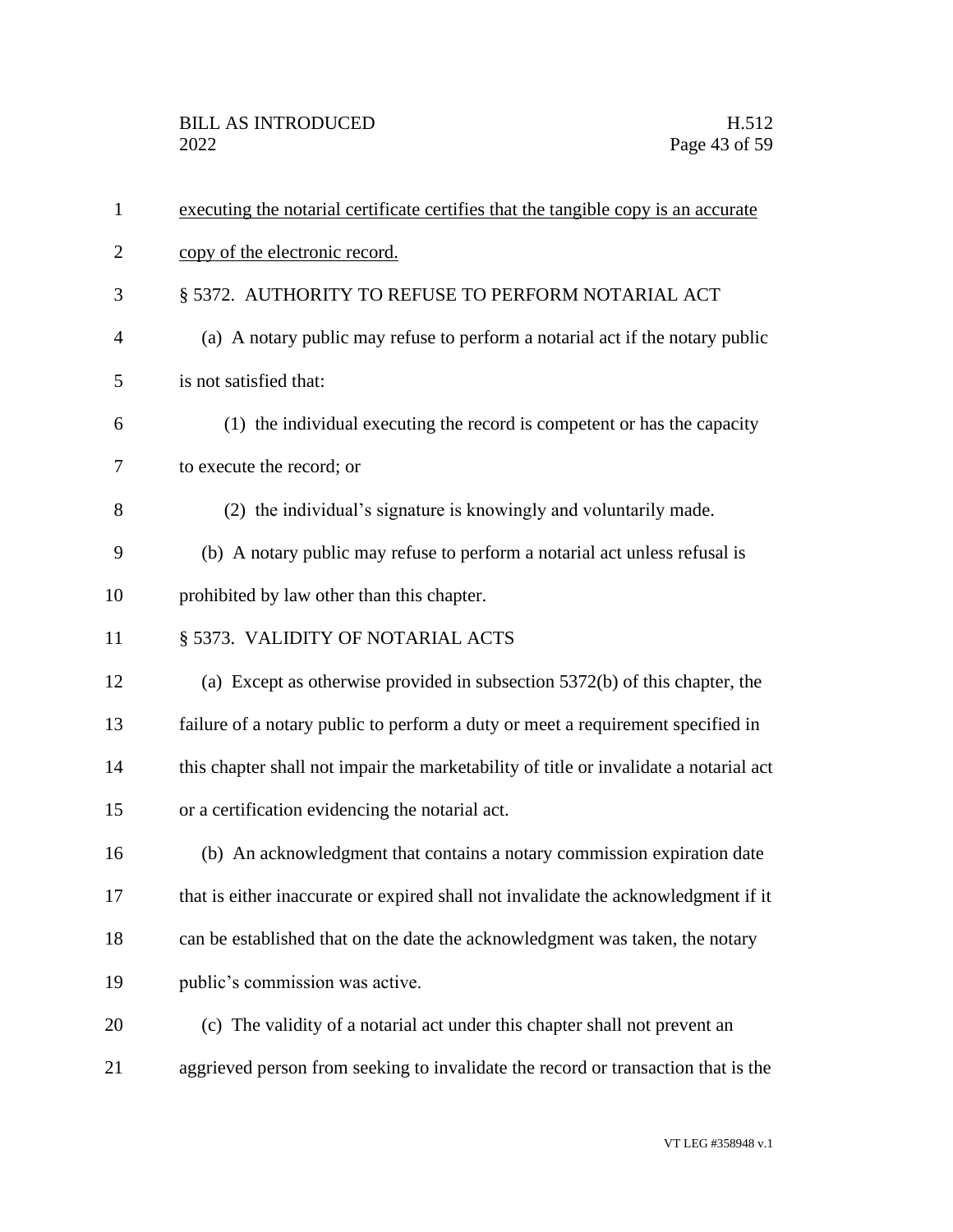| $\mathbf{1}$   | subject of the notarial act or from seeking other remedies based on law of this   |
|----------------|-----------------------------------------------------------------------------------|
| $\overline{2}$ | State other than this chapter or law of the United States.                        |
| 3              | (d) Defects in the written evidence of acknowledgment in a document in            |
| $\overline{4}$ | the public records may be cured by the notary public who performed the            |
| 5              | original notarial act. The notary public shall, under oath and before a different |
| 6              | notary public, execute a writing correcting any defect. Upon recording, the       |
| 7              | corrective document corrects any deficiency and ratifies the original written     |
| 8              | evidence of acknowledgment as of the date the acknowledgment was originally       |
| 9              | taken.                                                                            |
| 10             | (e) Notwithstanding any provision of law to the contrary, a document that         |
| 11             | conveys an interest in real property shall be recordable in the land records and, |
| 12             | if recorded, shall be sufficient for record notice to third parties,              |
| 13             | notwithstanding the failure of a notary public to perform any duty or meet any    |
| 14             | requirement specified in this chapter. Such failure includes the failure to       |
| 15             | comply in full or in part with the requirements of sections 5367–5369 of this     |
| 16             | title.                                                                            |
| 17             | (f) This section does not validate a purported notarial act performed by an       |
| 18             | individual who does not have the authority to perform notarial acts.              |
| 19             | * * *                                                                             |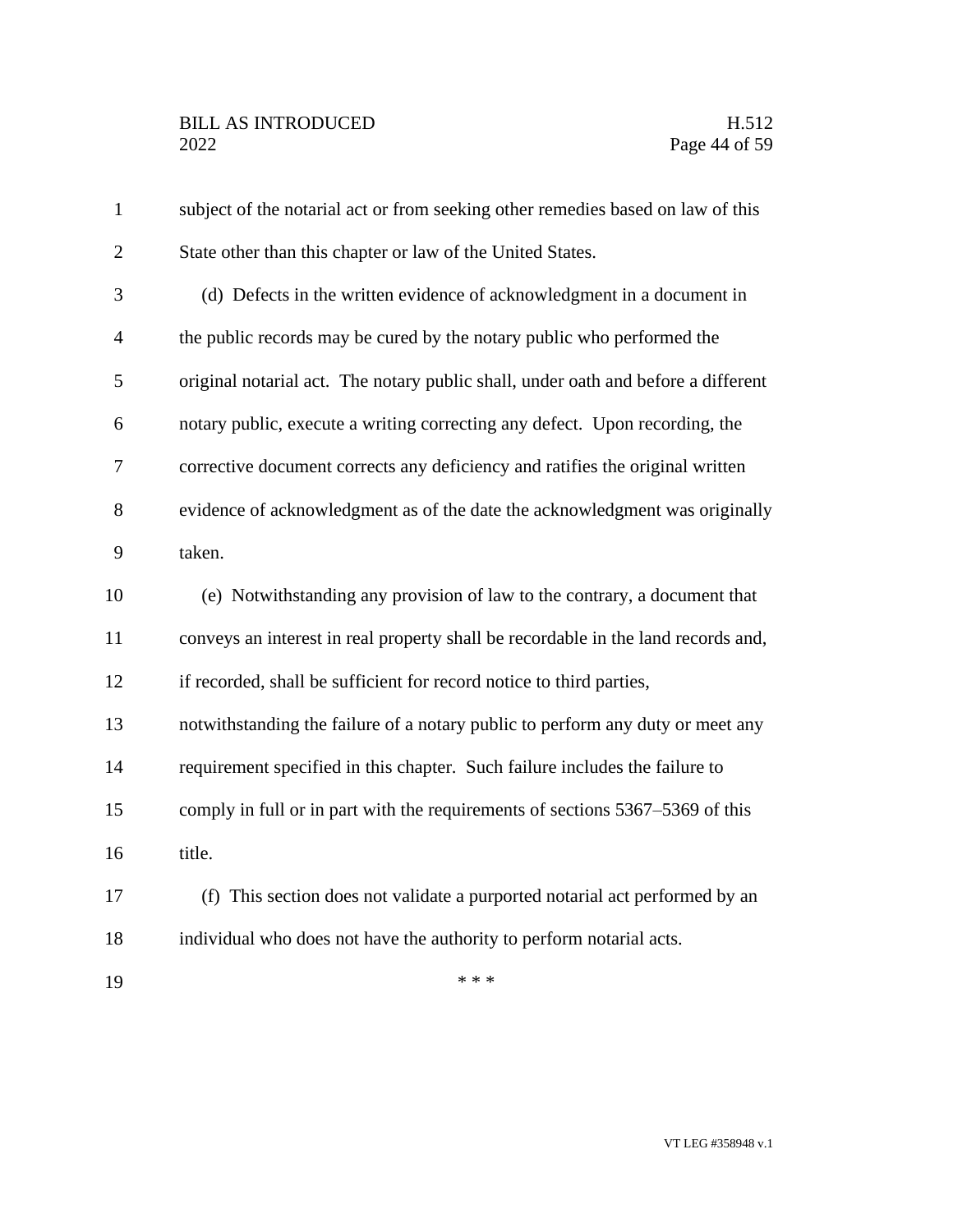| $\mathbf{1}$   | § 5379. NOTARIAL ACT PERFORMED FOR A REMOTELY LOCATED                          |
|----------------|--------------------------------------------------------------------------------|
| $\overline{2}$ | <b>INDIVIDUAL</b>                                                              |
| 3              | (a) A remotely located individual may comply with section 5364 of this         |
| $\overline{4}$ | title by using communication technology to appear before a notary public.      |
| 5              | (b) A notary public physically located in this State may perform a notarial    |
| 6              | act using communication technology for a remotely located individual if:       |
| 7              | $(1)$ the notary public:                                                       |
| 8              | $(A)$ has personal knowledge under subsection 5365(a) of this title of         |
| 9              | the identity of the remotely located individual;                               |
| 10             | (B) has satisfactory evidence of the identity of the remotely located          |
| 11             | individual by oath or affirmation from a credible witness who is:              |
| 12             | (i) personally known to both the notary public and the remotely                |
| 13             | located individual; or                                                         |
| 14             | (ii) identified by the notary public using at least two different              |
| 15             | types of identity proofing; or                                                 |
| 16             | (C) has obtained satisfactory evidence of the identity of the remotely         |
| 17             | located individual by using at least two different types of identity proofing; |
| 18             | (2) the notary public is able to execute the notarial act in a single, real-   |
| 19             | time session;                                                                  |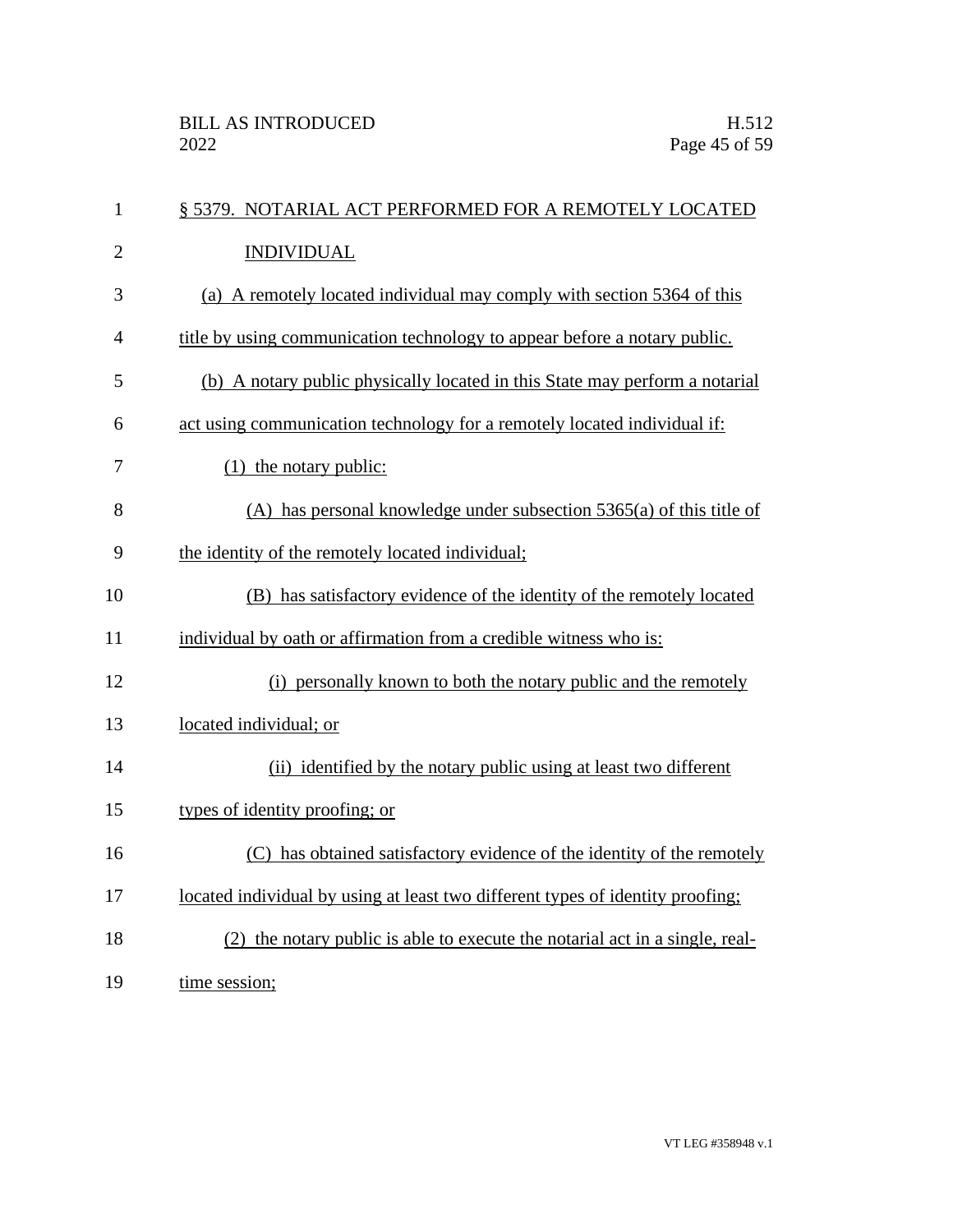| $\mathbf{1}$   | (3) the notary public is able reasonably to confirm that a record before           |
|----------------|------------------------------------------------------------------------------------|
| $\overline{2}$ | the notary public is the same record in which the remotely located individual      |
| 3              | made a statement or on which the individual executed a signature;                  |
| $\overline{4}$ | (4) the notary public, or a person acting on behalf of the notary public,          |
| 5              | creates an audiovisual recording of the performance of the notarial act; and       |
| 6              | (5) for a remotely located individual located outside the United States:           |
| 7              | $(A)$ the record:                                                                  |
| 8              | (i) is to be filed with or relates to a matter before a public official            |
| 9              | or court, governmental entity, or other entity subject to the jurisdiction of the  |
| 10             | United States; or                                                                  |
| 11             | (ii) involves property located in the territorial jurisdiction of the              |
| 12             | United States or involves a transaction substantially connected with the United    |
| 13             | States; and                                                                        |
| 14             | (B) the act of making the statement or signing the record is not                   |
| 15             | prohibited by the foreign state in which the remotely located individual is        |
| 16             | located.                                                                           |
| 17             | (c) A notary public shall not use communication technology to notarize:            |
| 18             | (1) a record related to the electoral process; or                                  |
| 19             | (2) a will, codicil, or document purporting to be a will or codicil.               |
| 20             | (d) If a notarial act is performed under this section, the certificate of          |
| 21             | notarial act required by section 5367 of this title and the short-form certificate |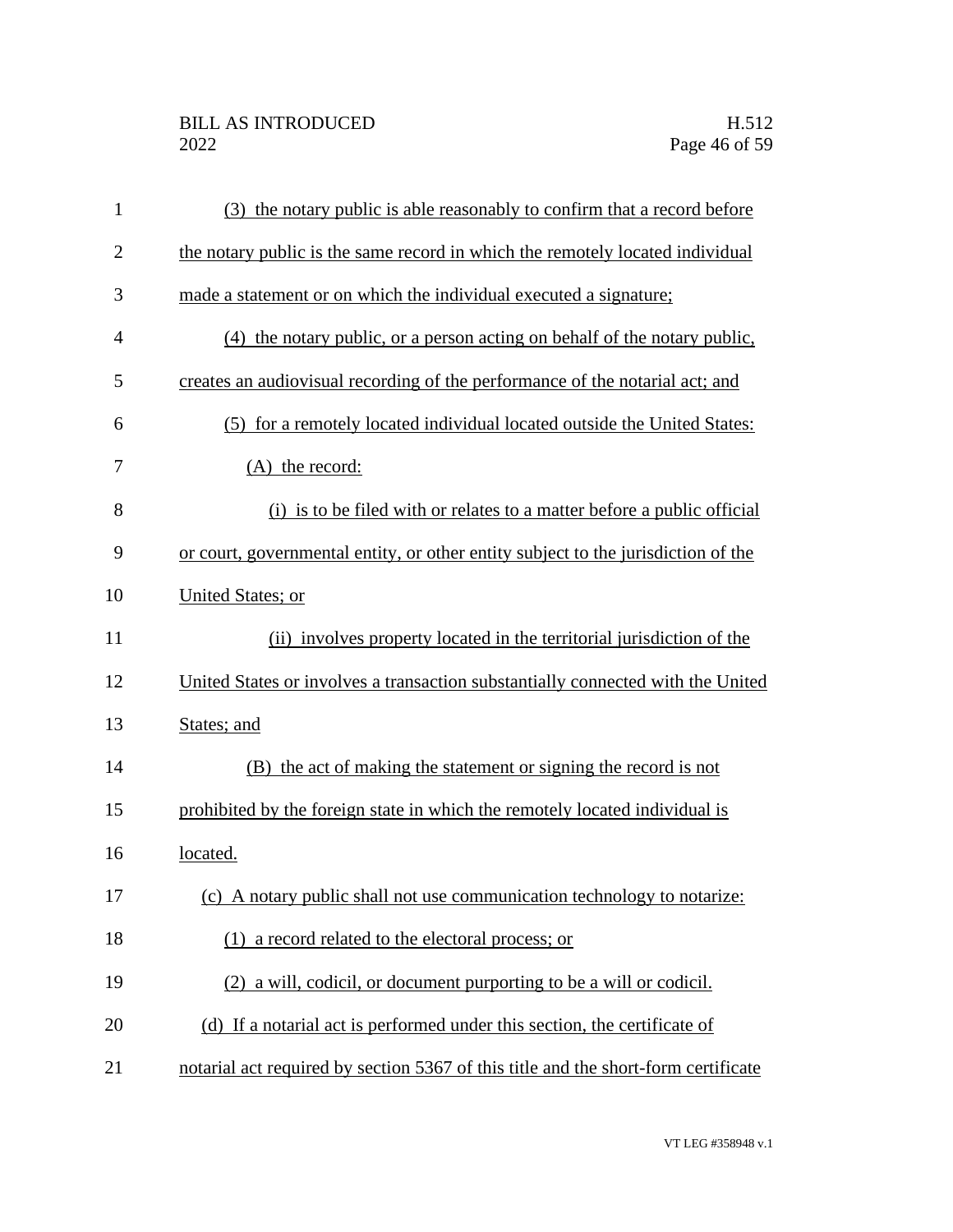| $\mathbf{1}$   | provided in section 5368 of this title shall indicate that the notarial act was    |
|----------------|------------------------------------------------------------------------------------|
| $\mathbf{2}$   | performed using communication technology and identify the venue of the             |
| 3              | notarial act as the county within this State where the notary public is physically |
| $\overline{4}$ | located while performing the notarial act.                                         |
| 5              | (e) A short-form certificate provided in section 5368 of this title for a          |
| 6              | notarial act subject to this section is sufficient if it:                          |
| 7              | (1) complies with rules adopted under section 5323 of this title; or               |
| 8              | (2) is in the form provided in section 5368 of this title and contains a           |
| 9              | statement substantially as follows: "This notarial act involved the use of         |
| 10             | communication technology."                                                         |
| 11             | (f) A notary public, a guardian, conservator, or agent of a notary public or a     |
| 12             | personal representative of a deceased notary public shall retain the audiovisual   |
| 13             | recording created under subdivision $(b)(4)$ of this section or cause the          |
| 14             | recording to be retained by a repository designated by or on behalf of the         |
| 15             | person required to retain the recording. The recording must be retained for a      |
| 16             | period of at least 10 years after the recording is made.                           |
| 17             | (g) Before a notary public performs the notary public's initial notarial act       |
| 18             | under this section, the notary public must:                                        |
| 19             | (1) Notify the Office that the notary public will be performing notarial           |
| 20             | acts with respect to remotely located individuals and identify the technologies    |
| 21             | the notary public intends to use. If the Office has established standards under    |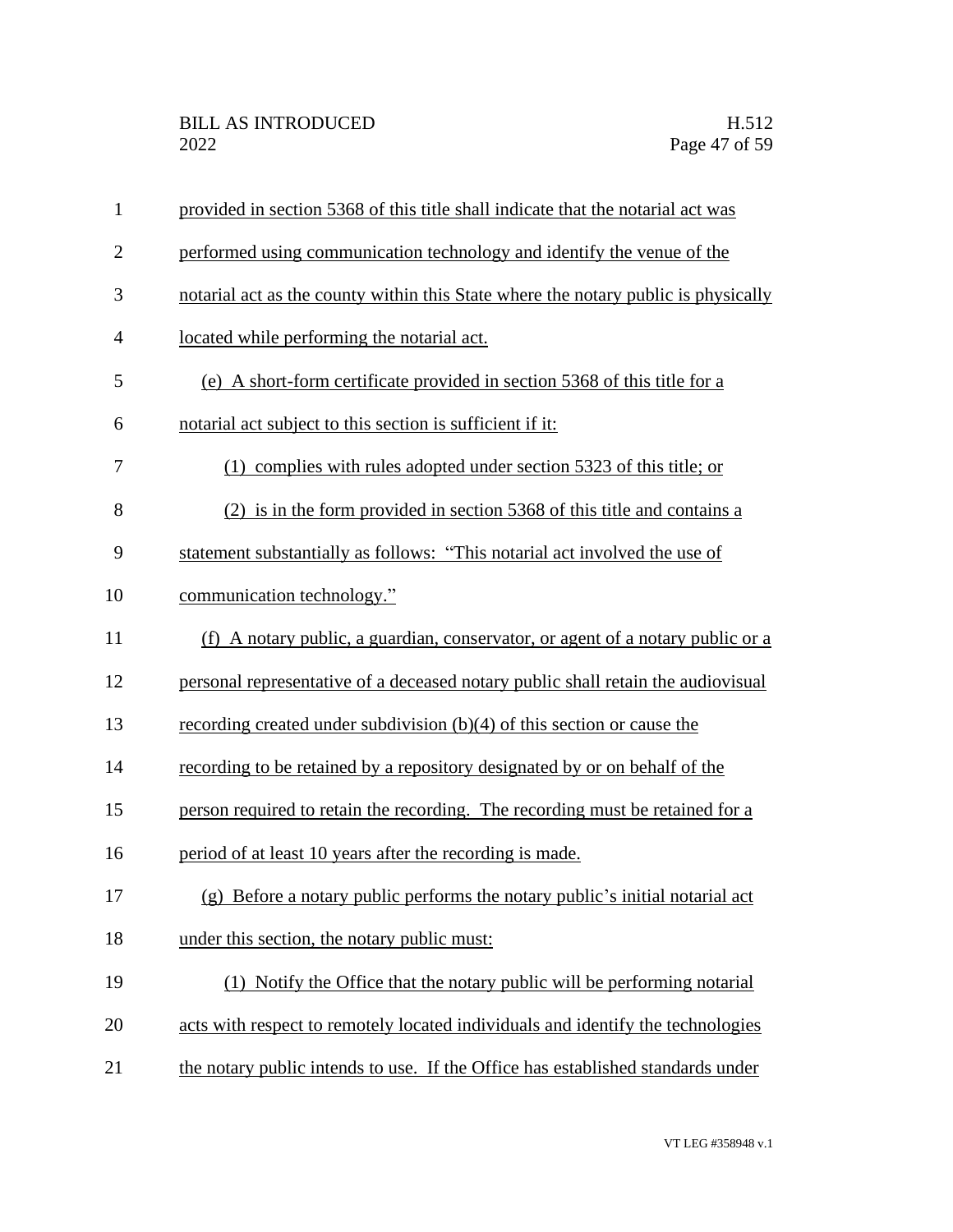| $\mathbf{1}$   | section 5323 of this title for approval of communication technology or identity  |
|----------------|----------------------------------------------------------------------------------|
| $\overline{2}$ | proofing, the communication technology and identity proofing must conform        |
| 3              | to the standards.                                                                |
| 4              | (2) Complete any training required by this section or that may be                |
| 5              | required by the Office.                                                          |
| 6              | (h) In addition to adopting rules under section 5323 of this title, the Office   |
| 7              | may adopt rules under this section regarding performance of a notarial act.      |
| 8              | The rules may:                                                                   |
| 9              | (1) prescribe the means of performing a notarial act involving a                 |
| 10             | remotely located individual using communication technology;                      |
| 11             | (2) establish standards for communication technology and identity                |
| 12             | proofing;                                                                        |
| 13             | (3) establish requirements or procedures to approve providers of                 |
| 14             | communication technology and the process of identity proofing; and               |
| 15             | (4) establish standards and a period for the retention of an audiovisual         |
| 16             | recording created under subdivision $(b)(4)$ of this section.                    |
| 17             | (i) Before adopting, amending, or repealing a rule governing performance         |
| 18             | of a notarial act with respect to a remotely located individual, the Office must |
| 19             | consider:                                                                        |
| 20             | (1) the most recent standards regarding the performance of a notarial act        |
| 21             | with respect to a remotely located individual promulgated by national            |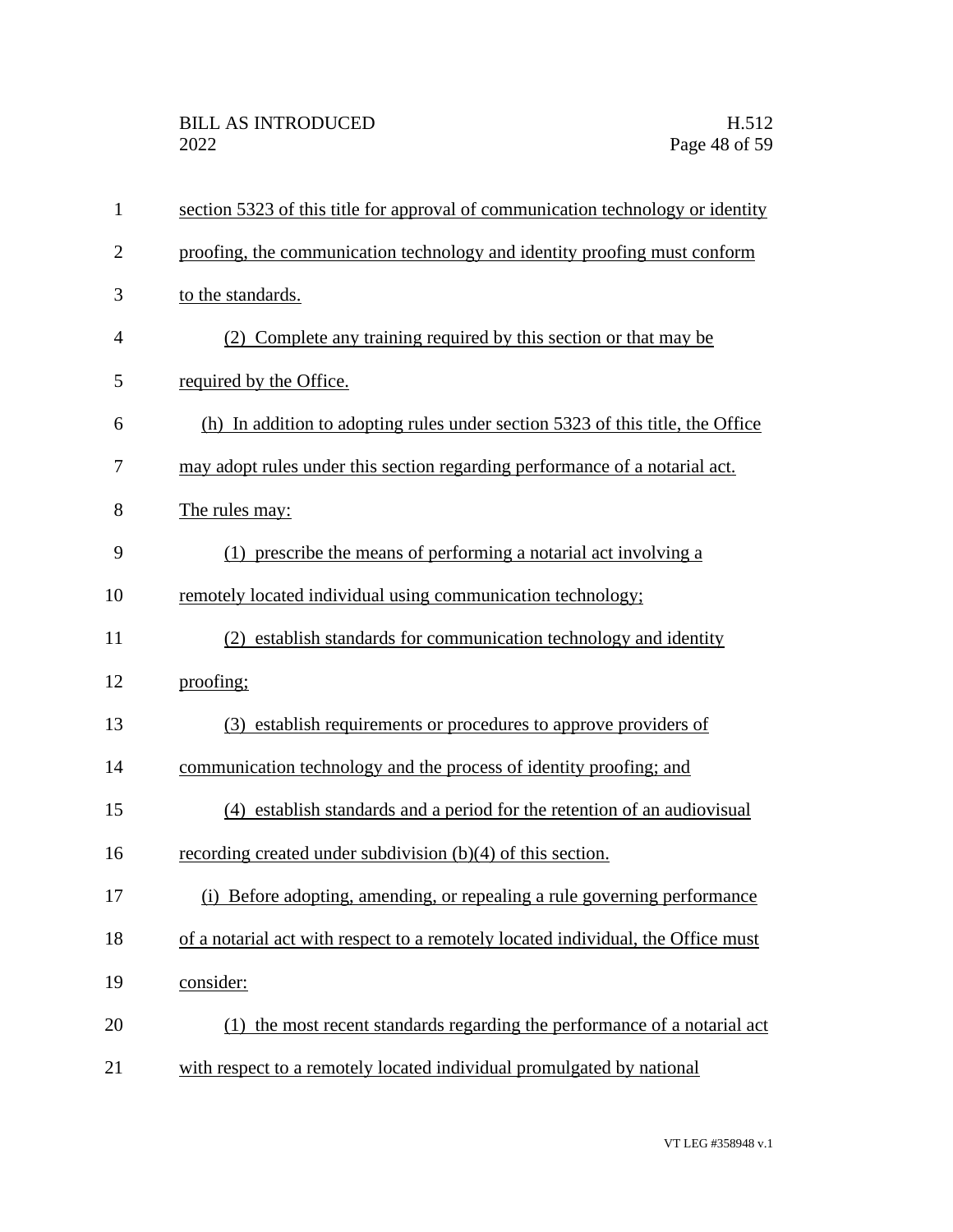| $\mathbf{1}$   | standard-setting organizations, such as the Mortgage Industry Standards and       |
|----------------|-----------------------------------------------------------------------------------|
| $\overline{2}$ | Maintenance Organization, and the recommendations of the National                 |
| 3              | <b>Association of Secretaries of State;</b>                                       |
| $\overline{4}$ | (2) standards, practices, and customs of other jurisdictions that have            |
| 5              | laws substantially similar to this section; and                                   |
| 6              | (3) the views of governmental officials and entities and other interested         |
| 7              | persons.                                                                          |
| 8              | (i) By allowing its communication technology or identity proofing to              |
| 9              | facilitate a notarial act for a remotely located individual or by providing       |
| 10             | storage of the audiovisual recording created under subdivision $(b)(4)$ of this   |
| 11             | section, the provider of the communication technology, identity proofing, or      |
| 12             | storage appoints the Office as the provider's agent for service of process in any |
| 13             | civil action in this State related to the notarial act.                           |
| 14             | (k) Unless and until the Secretary adopts rules setting standards that are        |
| 15             | equally or more protective, the following minimum standards shall apply to        |
| 16             | notarizations utilizing communication technology performed by a notary            |
| 17             | public in this State:                                                             |
| 18             | (1) Use of identity proofing by means of dynamic knowledge-based                  |
| 19             | authentication which must have, at a minimum, the following security              |
| 20             | characteristics:                                                                  |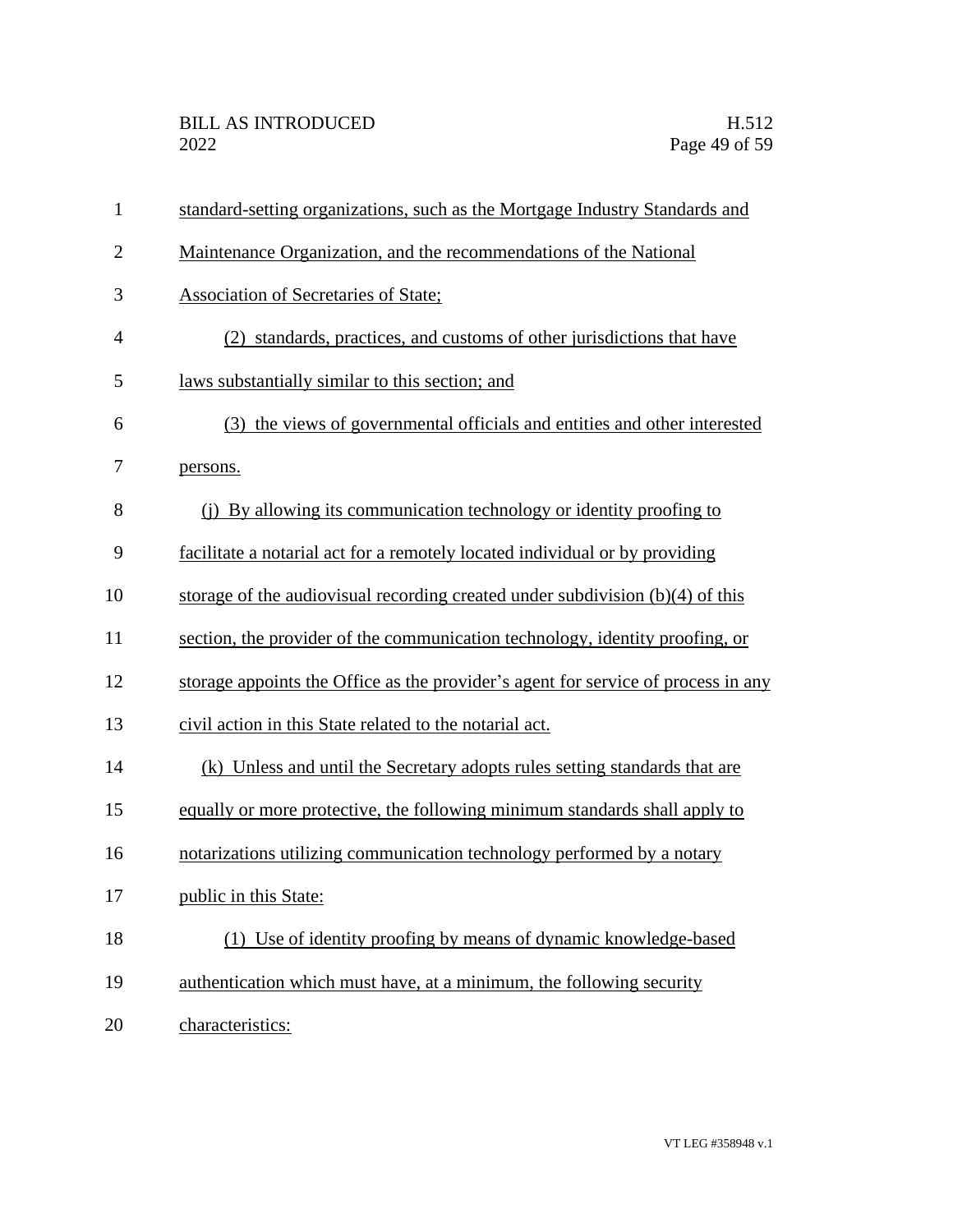| $\mathbf{1}$   | (A) The remotely located individual must be presented with five or                |
|----------------|-----------------------------------------------------------------------------------|
| $\mathbf{2}$   | more questions with a minimum of five possible answer choices per question.       |
| 3              | (B) Each question must be drawn from a third-party provider of                    |
| $\overline{4}$ | public and proprietary data sources and be identifiable to the Social Security    |
| 5              | number or other identification information of the remotely located individual,    |
| 6              | or such individual's identity and historical events records.                      |
| 7              | (C) Responses to all questions must be made within a two-minute                   |
| 8              | time constraint.                                                                  |
| 9              | The remotely located individual must answer a minimum of<br>(D)                   |
| 10             | 80 percent of the questions correctly.                                            |
| 11             | (E) The remotely located individual may be offered one additional                 |
| 12             | attempt in the event of a failed attempt.                                         |
| 13             | (F) During the second attempt, the remotely located individual may                |
| 14             | not be presented with more than three questions from the prior attempt.           |
| 15             | (2) Use of credential analysis using one or more commercially available           |
| 16             | automated software or hardware processes that are consistent with sound           |
| 17             | commercial practices; that aid the notary public in verifying the authenticity of |
| 18             | the credential by analyzing the integrity of visual, physical, or cryptographic   |
| 19             | security features to indicate that the credential is not fraudulent or            |
| 20             | inappropriately modified; and that use information held or published by the       |
| 21             | issuing source or authoritative source, as available, to confirm the validity of  |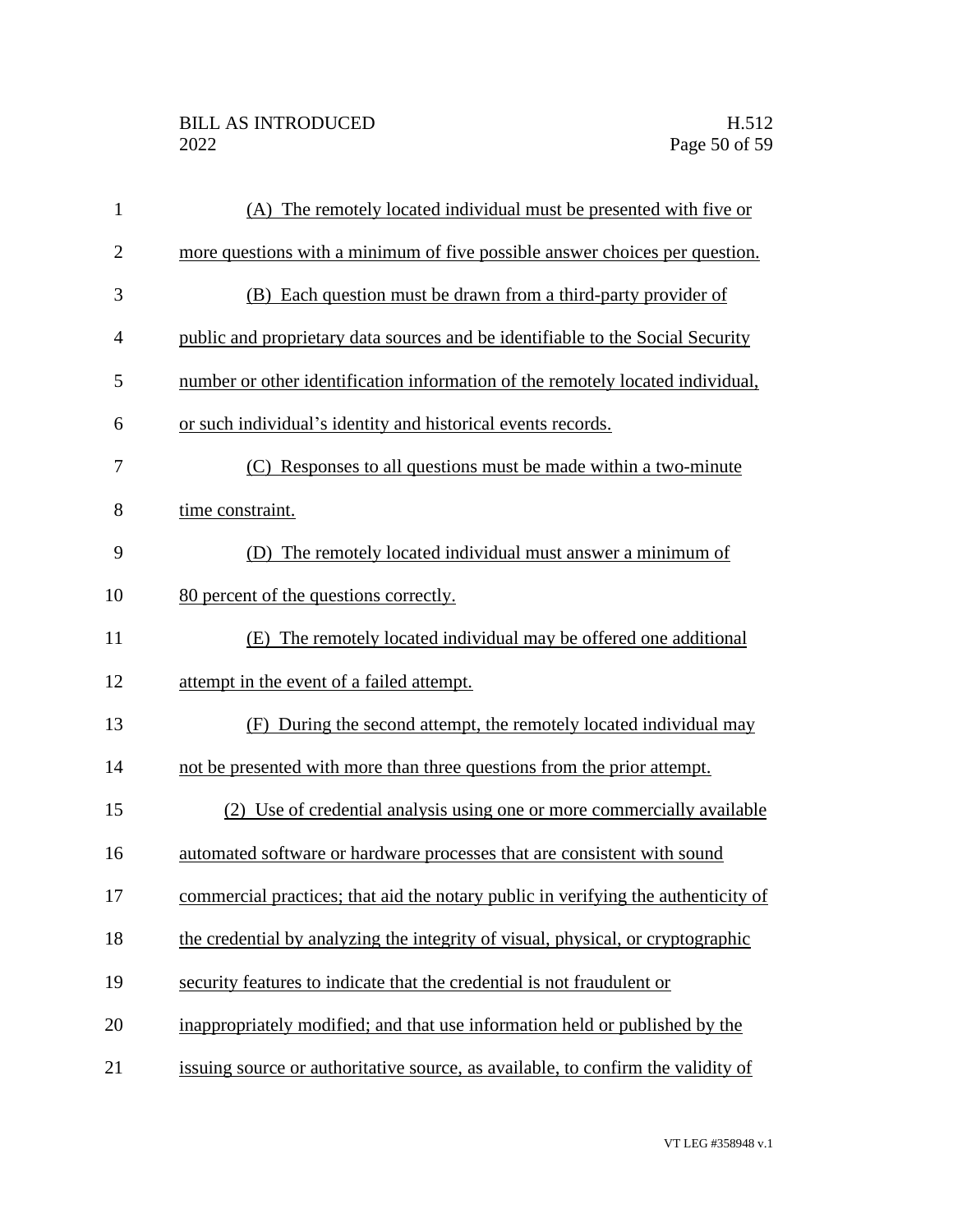| $\mathbf{1}$   | credential details. The output of the credential analysis process must be      |
|----------------|--------------------------------------------------------------------------------|
| $\overline{2}$ | provided to the notary public performing the notarial act.                     |
| 3              | (3) Use of audio-video communication technology in completing                  |
| $\overline{4}$ | notarizations that must meet the following requirements:                       |
| 5              | (A) The signal transmission must be reasonably secure from                     |
| 6              | interception, access, or viewing by anyone other than the participants         |
| 7              | communicating.                                                                 |
| 8              | (B) The technology must provide sufficient audio clarity and video             |
| 9              | resolution to enable the notary to communicate with the remotely located       |
| 10             | individual and any witness and to confirm the identity of the remotely located |
| 11             | individual and any witness, as required, using identity proofing.              |
| 12             | (4) The communication technology is deemed to have satisfied tamper-           |
| 13             | evident technology requirements by use of technology that renders any          |
| 14             | subsequent change or modification to the electronic record evident.            |
| 15             | (5) In addition to any coverage it elects to provide for individual            |
| 16             | notaries public, maintenance of errors and omissions insurance coverage by a   |
| 17             | communication technology service provider in a total amount of at least        |
| 18             | \$250,000.00 in the annual aggregate with respect to potential errors or       |
| 19             | omissions in or relating to the technology or processes provided by the        |
| 20             | communication technology service provider. A notary public is not              |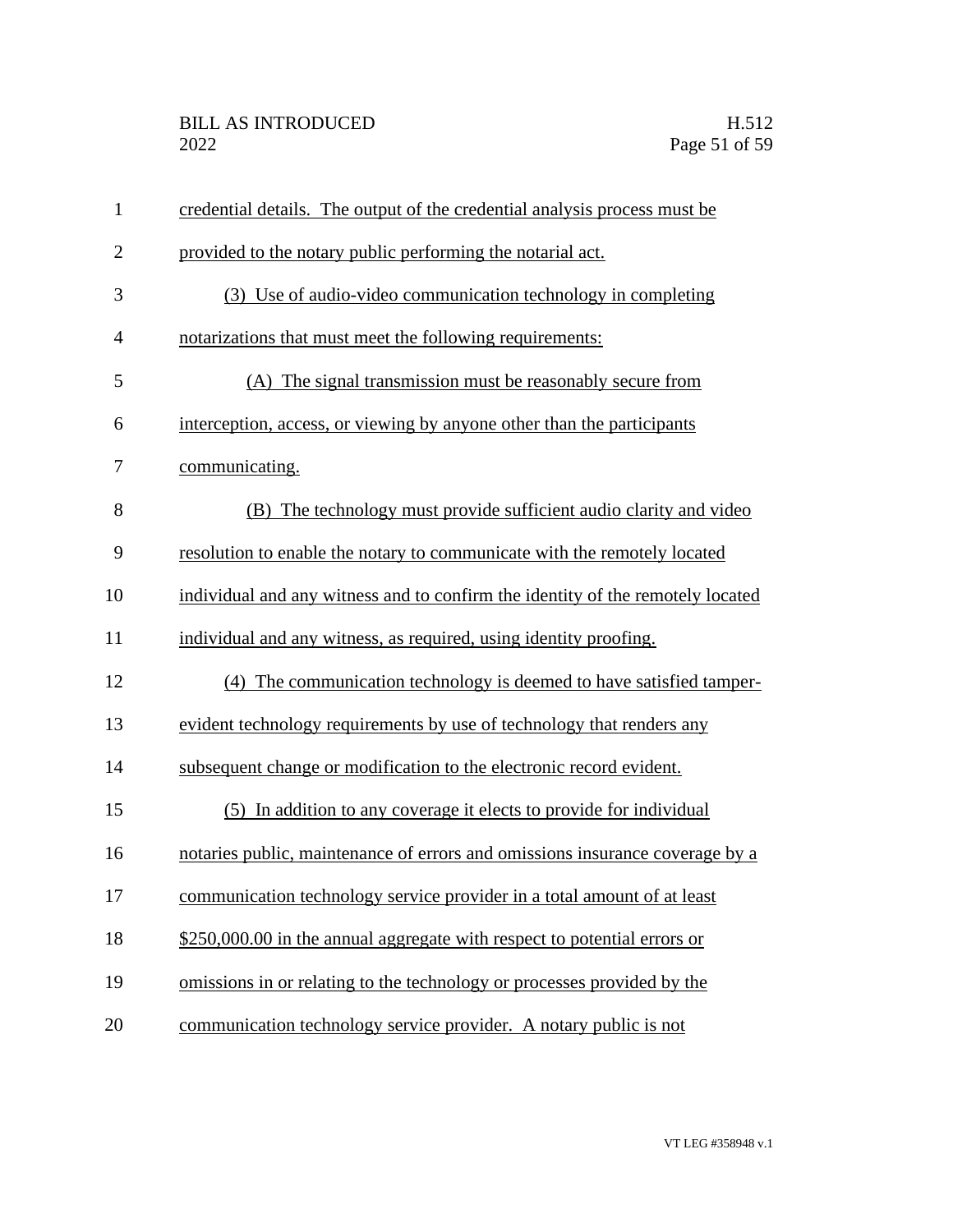| $\mathbf{1}$   | responsible for the security of the systems used by the remotely located         |
|----------------|----------------------------------------------------------------------------------|
| $\overline{2}$ | individual or others to access the notarization session.                         |
| 3              | (1) Notwithstanding any provision of this chapter to the contrary, with          |
| $\overline{4}$ | respect to any document executed in the course of closing a transaction          |
| 5              | involving a mortgage or other conveyance of title to residential property, only  |
| 6              | a notary public appointed pursuant to this chapter who is an attorney licensed   |
| 7              | to practice law in this State or a nonattorney under the direct supervision of   |
| 8              | such an attorney shall perform an acknowledgment, affirmation, or other          |
| 9              | notarial act utilizing communication technology. The notarial certificate        |
| 10             | affixed to any such document shall recite the Vermont Bar license number of      |
| 11             | the Vermont attorney notary or of the supervising Vermont attorney in the        |
| 12             | event that the document is notarized by a paralegal.                             |
| 13             | § 5380. JOURNAL                                                                  |
| 14             | (a) For all acknowledgements taken pursuant to section 5379 of this title, a     |
| 15             | notary public shall maintain a journal in which the notary public chronicles all |
| 16             | notarial acts that the notary public performs pursuant to that section. The      |
| 17             | notary public shall retain such journal for a period of at least 10 years.       |
| 18             | (b) A journal may be created on a tangible medium or in an electronic            |
| 19             | format. If the journal is maintained on a tangible medium, it must be a          |
| 20             | permanent, bound register with numbered pages. If the journal is maintained      |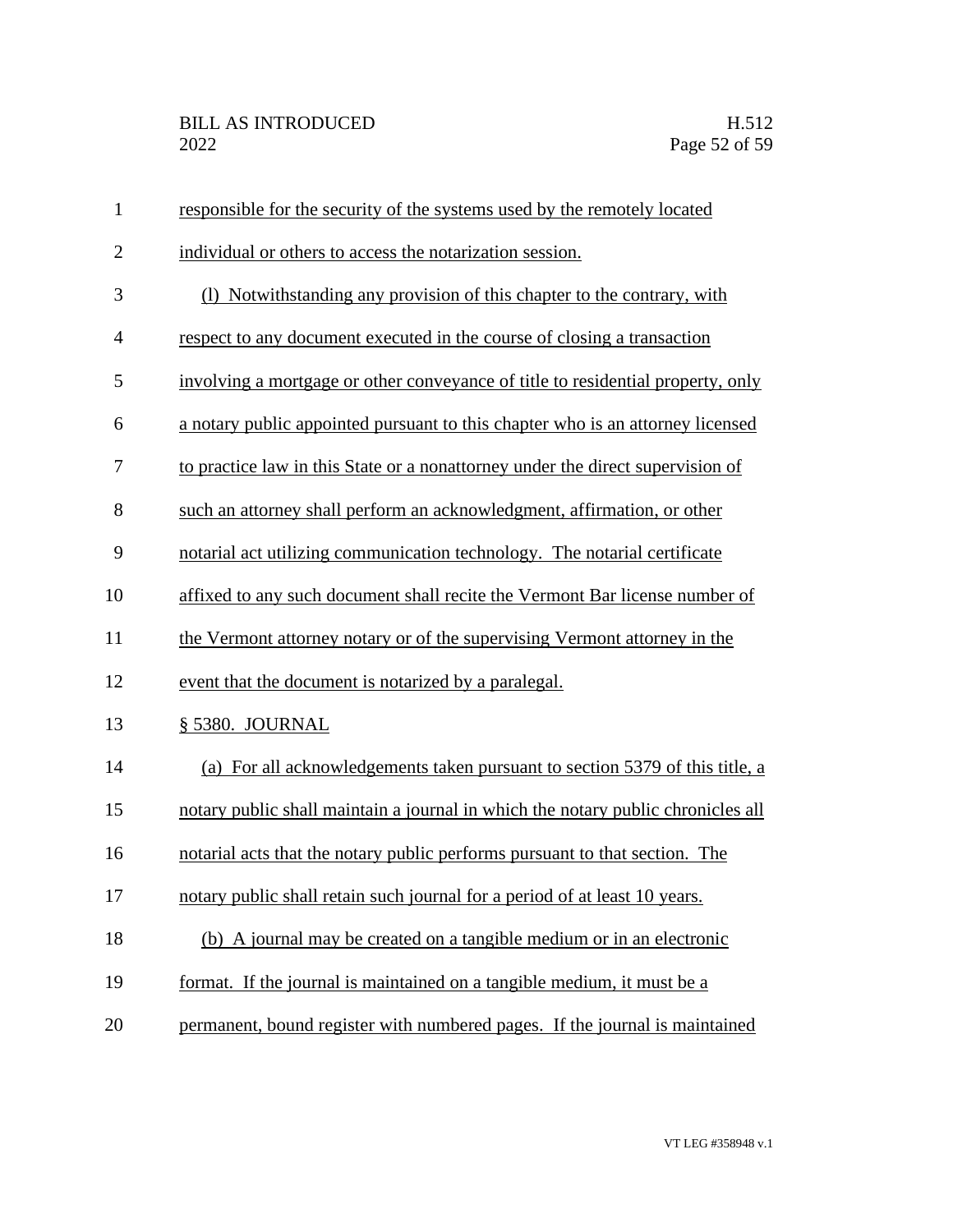| $\mathbf{1}$   | in an electronic format, it must be in a permanent, tamper-evident electronic  |
|----------------|--------------------------------------------------------------------------------|
| $\overline{2}$ | format complying with the rules of the Secretary of State.                     |
| 3              | (c) An entry in a journal must be made contemporaneously with                  |
| 4              | performance of the notarial act and contain the following information:         |
| 5              | (1) the date and time of the notarial act;                                     |
| 6              | (2) a description of the record, if any, and type of notarial act;             |
| 7              | (3) the full name and address of each individual for whom the notarial         |
| 8              | act is performed;                                                              |
| 9              | (4) a notation indicating whether the notarial act was conducted in            |
| 10             | person or remotely;                                                            |
| 11             | (5) if identity of the individual is based on personal knowledge, a            |
| 12             | statement to that effect;                                                      |
| 13             | (6) if identity of the individual is based on satisfactory evidence, a brief   |
| 14             | description of the method of identification and the identification credential  |
| 15             | presented, if any, including the date of issuance and expiration of any        |
| 16             | identification credential; and                                                 |
| 17             | (7) the fee, if any, charged by the notary public.                             |
| 18             | (d) If a notary public's journal is lost or stolen, the notary public promptly |
| 19             | shall notify the Secretary of State on discovering that the journal is lost or |
| 20             | stolen.                                                                        |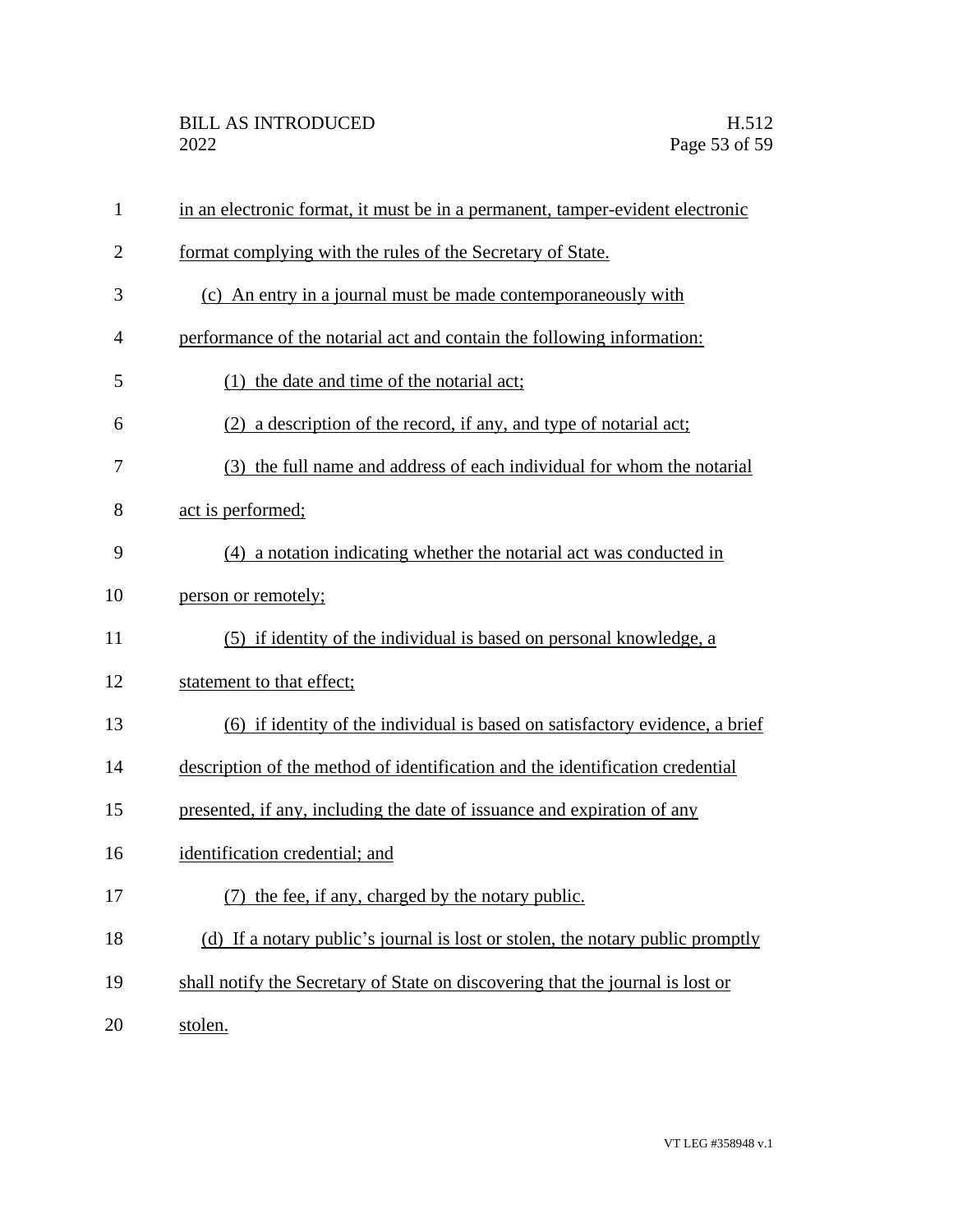| $\mathbf{1}$   | (e) On resignation from, or the revocation or suspension of, a notary           |
|----------------|---------------------------------------------------------------------------------|
| $\overline{2}$ | public's commission, the notary public shall retain the notary public's journal |
| 3              | in accordance with subsection (a) of this section and inform the Secretary of   |
| $\overline{4}$ | State where the journal is located.                                             |
| 5              | Instead of retaining a journal as provided in subsections (a) and (e) of<br>(f) |
| 6              | this section, a current or former notary public may transmit the journal to the |
| 7              | Secretary of State, or a repository approved by the Secretary of State.         |
| 8              | (g) On the death or adjudication of incompetency of a current or former         |
| 9              | notary public, the notary public's personal representative or guardian or any   |
| 10             | other person knowingly in possession of the journal shall transmit it to the    |
| 11             | Secretary of State or a repository approved by the Secretary of State.          |
| 12             | Sec 4. 27 V.S.A. chapter 5, subchapter 3A is added to read:                     |
| 13             | Subchapter 3A. Uniform Real Property Electronic Recording Act                   |
| 14             | § 420. SHORT TITLE                                                              |
| 15             | This subchapter may be cited as the Uniform Real Property Electronic            |
| 16             | Recording Act.                                                                  |
| 17             | § 421. DEFINITIONS                                                              |
| 18             | As used in this subchapter:                                                     |
| 19             | (1) "Document" means information that is:                                       |
| 20             | (A) inscribed on a tangible medium or that is stored in an electronic           |
| 21             | or other medium and is retrievable in perceivable form; and                     |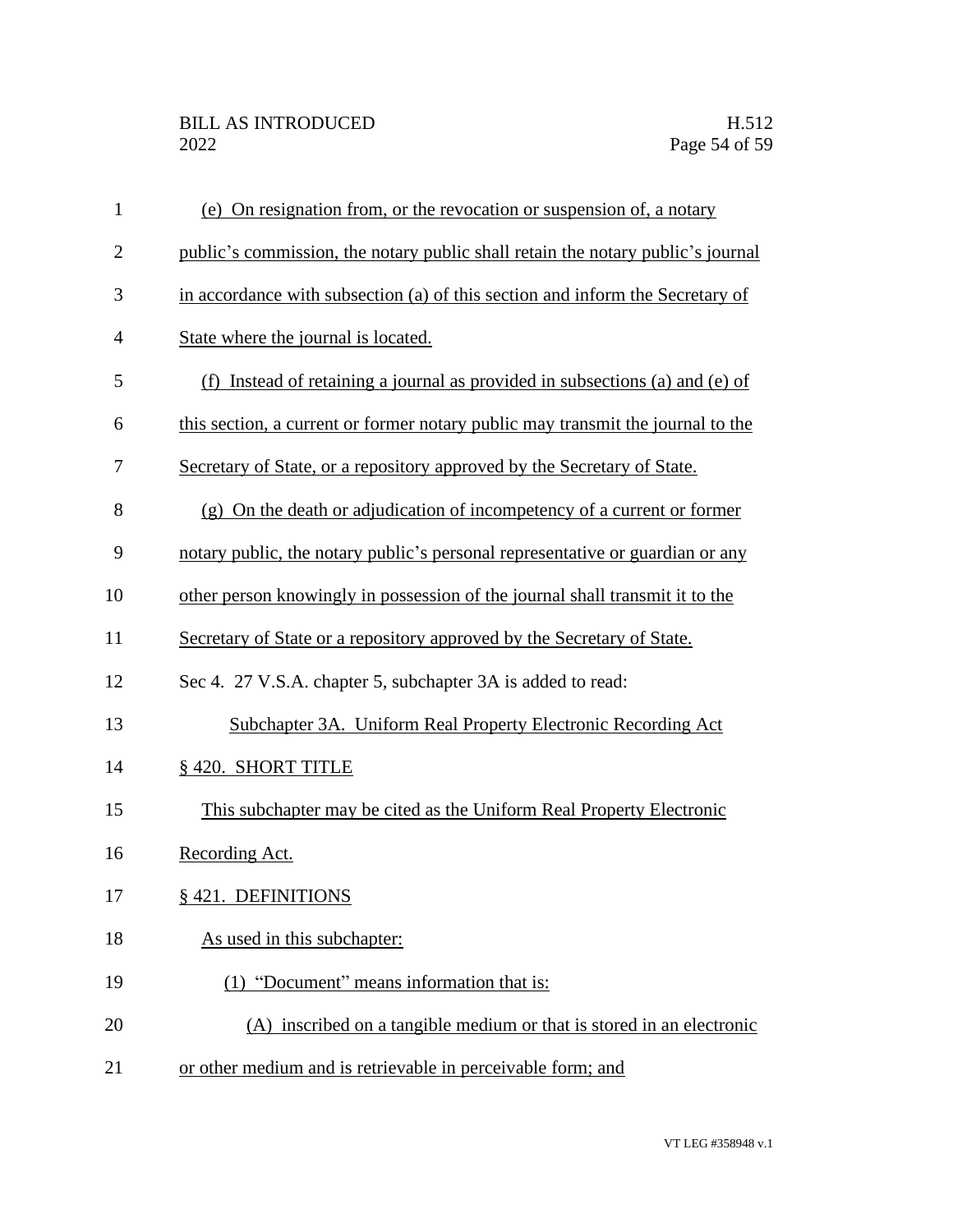| $\mathbf{1}$   | (B) eligible to be recorded in the land records maintained by the town            |
|----------------|-----------------------------------------------------------------------------------|
| $\overline{2}$ | clerks' offices.                                                                  |
| 3              | (2) "Electronic" means relating to technology having electrical, digital,         |
| $\overline{4}$ | magnetic, wireless, optical, electromagnetic, or similar capabilities.            |
| 5              | (3) "Electronic record" means a record created, generated, sent,                  |
| 6              | communicated, received, or stored by electronic means.                            |
| 7              | (4) "Electronic signature" means an electronic sound, symbol, or                  |
| 8              | process attached to or logically associated with a document and executed or       |
| 9              | adopted by a person with the intent to sign the document.                         |
| 10             | (5) "Person" means an individual, corporation, business trust, estate,            |
| 11             | trust, partnership, limited liability company, association, joint venture, public |
| 12             | corporation, government, or governmental subdivision, agency, or                  |
| 13             | instrumentality, or any other legal or commercial entity.                         |
| 14             | (6) "State" means a state of the United States, the District of Columbia,         |
| 15             | Puerto Rico, the U.S. Virgin Islands, or any territory or insular possession      |
| 16             | subject to the jurisdiction of the United States.                                 |
| 17             | § 422. VALIDITY OF ELECTRONIC DOCUMENTS; RECORDATION OF                           |
| 18             | ELECTRONIC DOCUMENTS IN TANGIBLE FORM.                                            |
| 19             | (a) If a law requires, as a condition for recording, that a document be an        |
| 20             | original, be on paper or another tangible medium, or be in writing, the           |
| 21             | requirement is satisfied by an electronic document satisfying this section.       |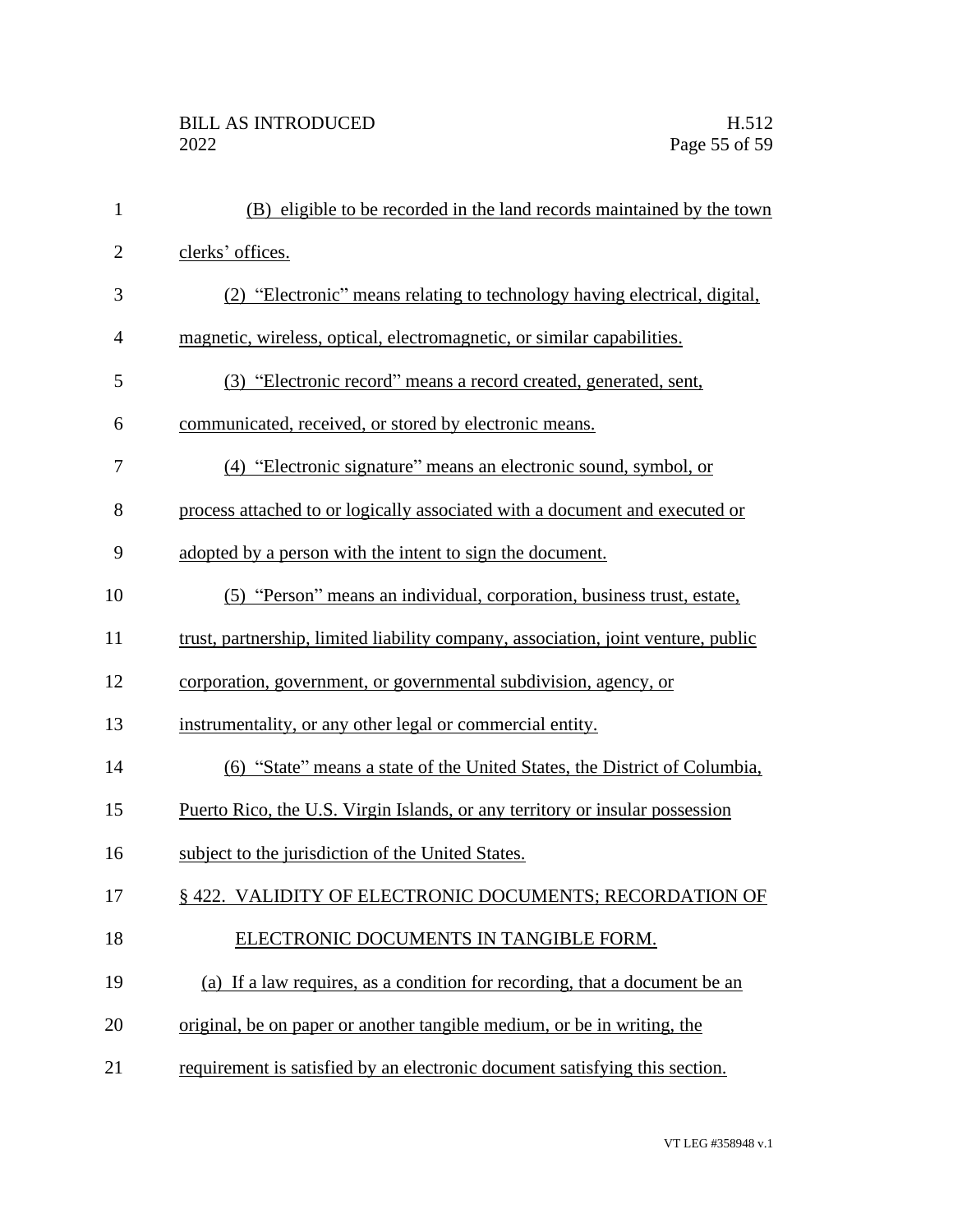| $\mathbf{1}$   | (b) If a law requires, as a condition for recording, that a document be              |
|----------------|--------------------------------------------------------------------------------------|
| $\overline{2}$ | signed, the requirement is satisfied by an electronic signature.                     |
| 3              | (c) A requirement that a document or a signature associated with a                   |
| 4              | document be notarized, acknowledged, verified, witnessed, or made under oath         |
| 5              | is satisfied if the electronic signature of the person authorized to perform that    |
| 6              | act, and all other information required to be included, is attached to or logically  |
| 7              | associated with the document or signature. A physical or electronic image of a       |
| 8              | stamp, impression, or seal need not accompany an electronic signature.               |
| 9              | (d) A town clerk's office shall accept for recording a tangible copy of an           |
| 10             | electronic document containing a notarial certificate as satisfying any              |
| 11             | requirement that a document accepted for recording be an original if the             |
| 12             | notarial officer executing the notarial certificate certifies that the tangible copy |
| 13             | is an accurate copy of the electronic document. A notarial certificate in the        |
| 14             | form provided in $26$ V.S.A. § 5368 satisfies the requirements of this               |
| 15             | subsection.                                                                          |
| 16             | § 423. RECORDING OF DOCUMENTS                                                        |
| 17             | (a) As used in this section, "paper document" means a document that is               |
| 18             | received by a town clerk's office in a form that is not electronic.                  |
| 19             | (b) A town clerk's office:                                                           |
| 20             | (1) may receive, index, store, archive, and transmit electronic                      |
| 21             | documents;                                                                           |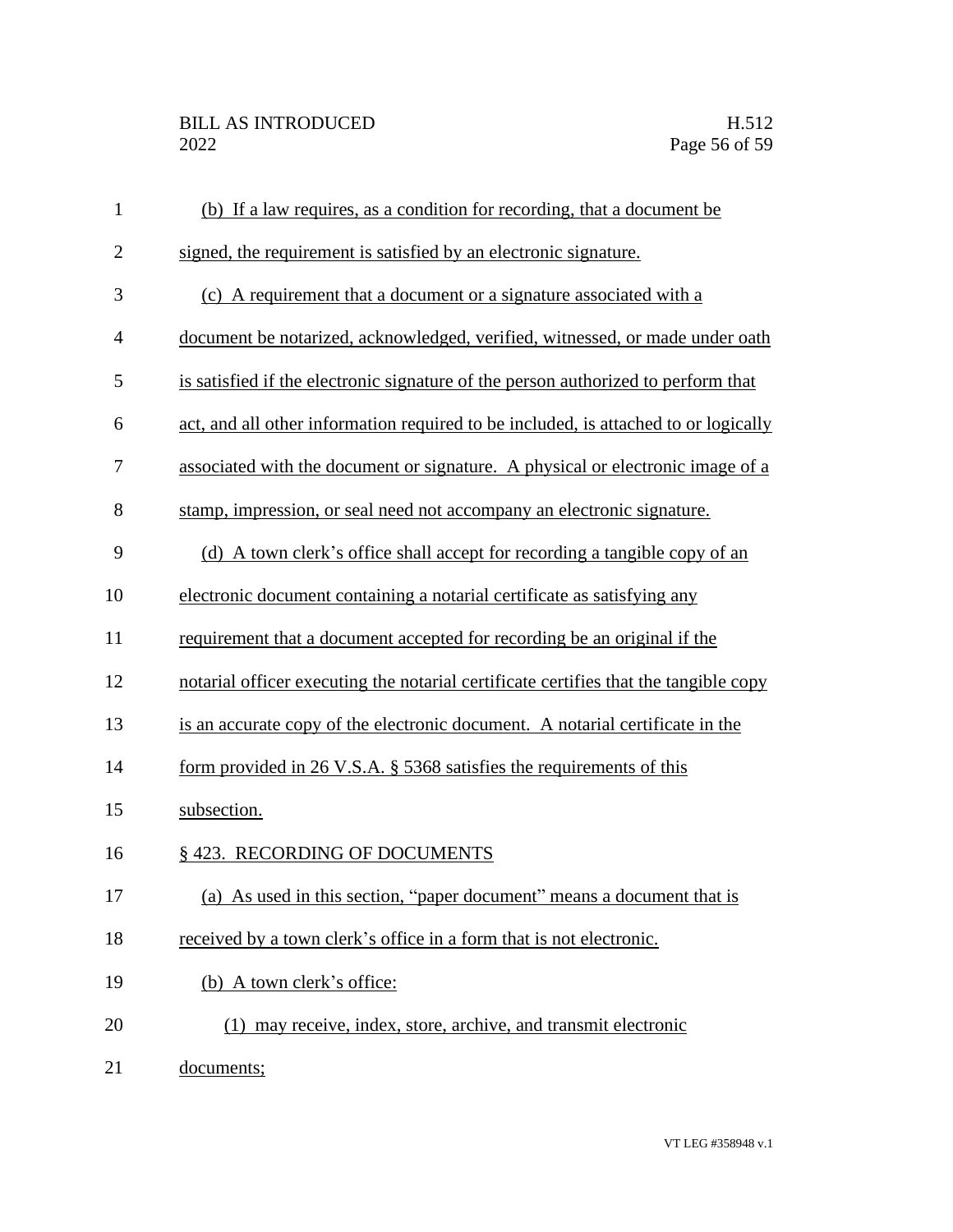| $\mathbf{1}$   | may provide for access to, and for search and retrieval of, documents               |
|----------------|-------------------------------------------------------------------------------------|
| $\overline{2}$ | and information by electronic means;                                                |
| 3              | (3) that accepts electronic documents for recording shall continue to               |
| 4              | accept paper documents as authorized by State law and shall place entries for       |
| 5              | both types of documents in the same index;                                          |
| 6              | (4) may convert paper documents accepted for recording into electronic              |
| 7              | form;                                                                               |
| 8              | (5) may convert into electronic form information recorded before the                |
| 9              | town clerk's office began to record electronic documents;                           |
| 10             | (6) may accept electronically any fee or tax that the town clerk's office           |
| 11             | is authorized to collect; and                                                       |
| 12             | may agree with other officials of a state or a political subdivision                |
| 13             | thereof, or of the United States, on procedures or processes to facilitate the      |
| 14             | electronic satisfaction of prior approvals and conditions precedent to recording    |
| 15             | and the electronic payment of fees and taxes.                                       |
| 16             | § 424. ADMINISTRATION AND STANDARDS                                                 |
| 17             | To keep the standards and practices of the town clerks' offices in this State       |
| 18             | in harmony with other jurisdictions in this State, a town clerk's office, so far as |
| 19             | is consistent with the purposes, policies, and provisions of this chapter, in       |
| 20             | adopting, amending, and repealing standards, shall consider the following:          |
| 21             | (1) standards and practices of other jurisdictions;                                 |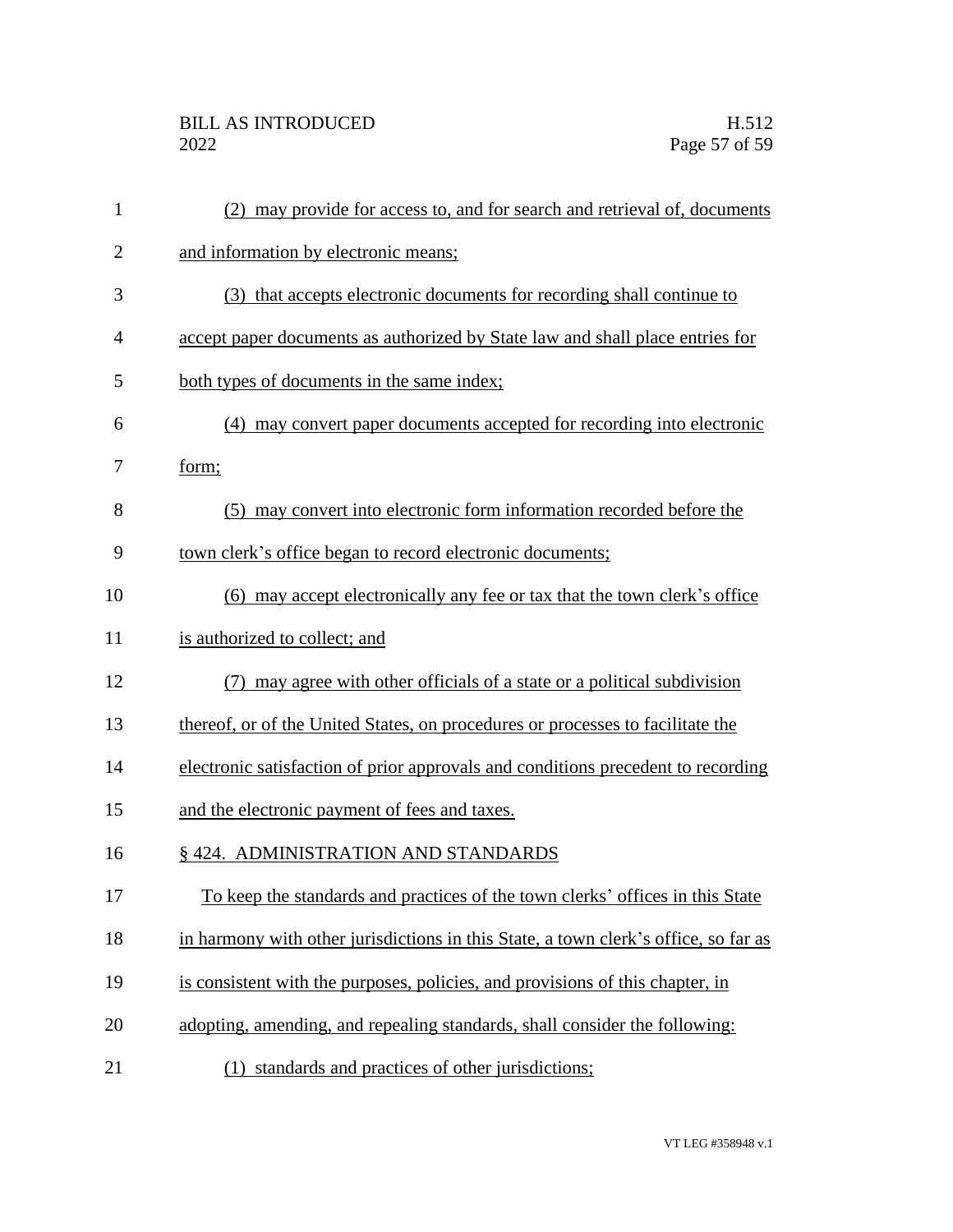| $\mathbf{1}$   | (2) best practices that are accepted or prescribed as being correct or          |
|----------------|---------------------------------------------------------------------------------|
| $\overline{2}$ | most effective;                                                                 |
| 3              | (3) the views of interested persons and governmental officials and              |
| $\overline{4}$ | entities;                                                                       |
| 5              | (4) the needs of municipalities of varying size, population, and                |
| 6              | resources; and                                                                  |
| 7              | (5) standards requiring adequate information security protection to             |
| 8              | ensure that electronic documents are accurate, authentic, adequately preserved, |
| 9              | and resistant to tampering.                                                     |
| 10             | §425. UNIFORMITY OF APPLICATION AND CONSTRUCTION                                |
| 11             | In applying and construing this Uniform Act, consideration shall be given to    |
| 12             | the need to promote uniformity of the law with respect to its subject matter    |
| 13             | among states that enact it.                                                     |
| 14             | § 426. RELATION TO ELECTRONIC SIGNATURES IN GLOBAL AND                          |
| 15             | NATIONAL COMMERCE ACT                                                           |
| 16             | This chapter modifies, limits, and supersedes the Electronic Signatures in      |
| 17             | Global and National Commerce Act, 15 U.S.C. § 7001 et seq., but does not        |
| 18             | modify, limit, or supersede Section 101(c) of that act, 15 U.S.C. § 7001(c), or |
| 19             | authorize electronic delivery of any of the notices described in Section 103(b) |
| 20             | of that act, 15 U.S.C. § 7003(b).                                               |